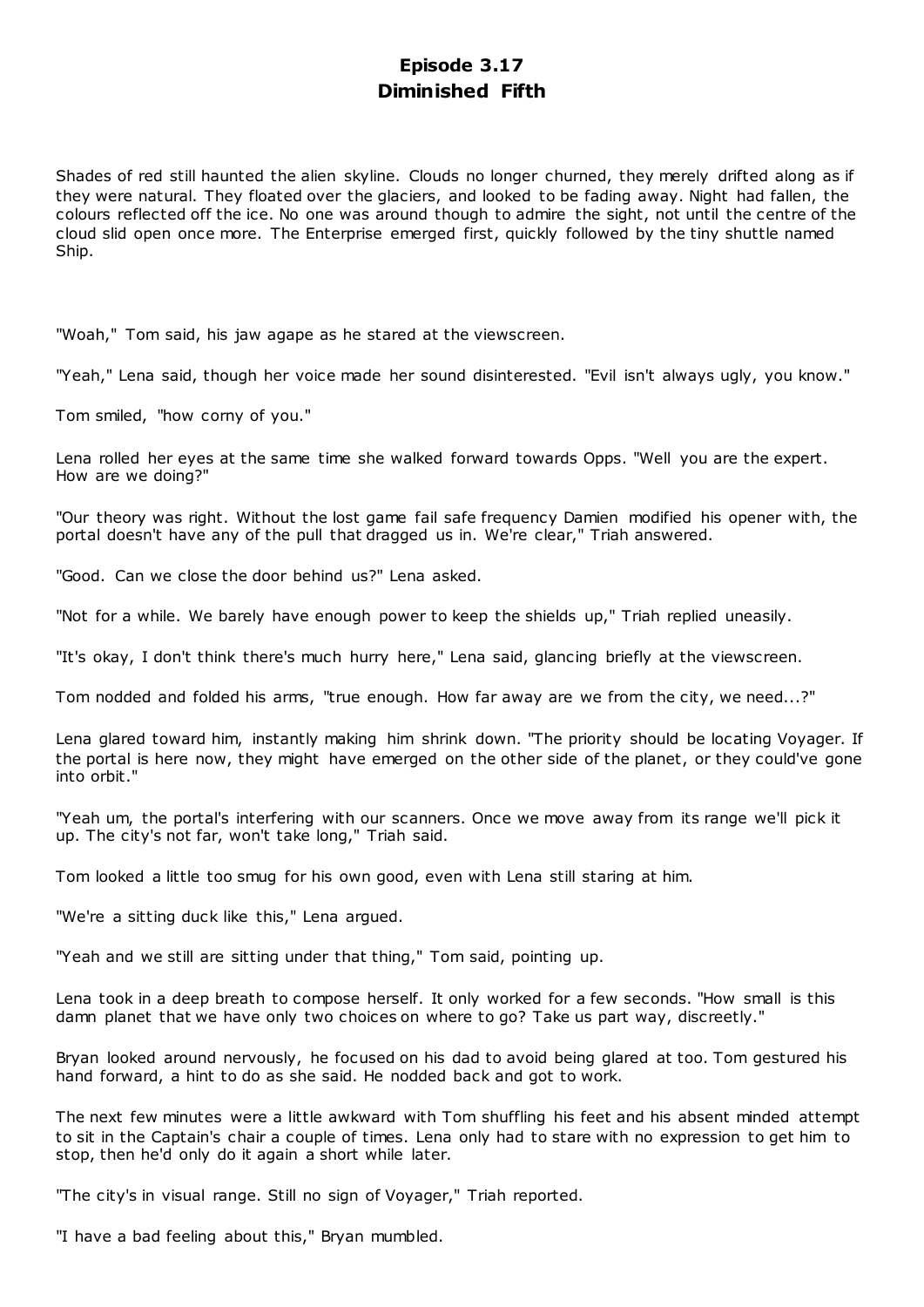"Let's see," Lena sighed.

The viewscreen so far had only shown nothing but darkened skies and a few normal clouds, then it flickered to a different point of view; the land below them. A few specs of grey almost cloaked in darkness. The image quickly zoomed in, prompting a few gasps from the bridge crew. Buildings that still stood scorched, chunks missing, with black smoke still pouring from the windows. Even buildings untouched were powerless, not a light to be seen anywhere. The darkness they had seen wasn't due to it being nighttime since the sky had been getting lighter the closer they got, the smoke from so many buildings filled their sky.

"What the... You said Damien was contained with what little Soft he had left, the rest of them were retreating..." Tom stammered toward Lena.

She was too shocked to get annoyed at him for doubting her story. "I... I did, I don't know. This doesn't look like all Game Cube damage either. What the hell happened here?"

Ship left the Enterprise's side while two shuttles took off from the two bays. Even the Captain's Yacht began to split from the ship.

To each other's distaste Tom and James were manning Ship all because Lena wouldn't let Tom near *her* Yacht. He had tried to keep his complaints mostly to himself, fearing a little for his life.

"I'm just saying, wouldn't you want to have the best pilot flying your precious yacht?" Tom muttered quietly to himself.

It wasn't quiet enough, like the rest of his rambles. He noticed once he was done that he was being stared at. Tom bit his tongue and tried to ignore it.

Finally James let up and looked ahead again. "How long until the Command Centre?"

"Two minutes," Tom replied reluctantly. "Might as well be an hour, yikes," he whispered.

"I'm sitting right next to you. I didn't lose one of my ears," James said.

Tom laughed very nervously, "yeah, good one." James sighed, apparently letting that slide. Tom took it as a cue to go on, "about that. Did your other senses, um... double? No not double, like one point five?"

"You want to know how it happened," James said in deadpan.

"No," Tom quickly said, sounding a little too outraged. "Fine, maybe a little, but I'm more curious as to why you didn't get it fixed somehow. Not one doc on your travels?" He didn't give him time to answer, not like James was going to. Tom said in a sneaky tone, "it's a look, you want people to see you and crap their pants."

James looked around at him again in such a cold manner it made Tom shudder a little. "Good job," Tom ended up saying through a lump in his throat.

The Captain's Yacht settled a few feet from the ground close to the still smouldering wreck of the factory Damien had used for his base, as well as what remained of the Pegasus.

Lena jumped down from it first, both EMH's carefully did so not as eagerly. She glanced behind her at them as the Yacht pulled up to fly toward one of the cubed craters.

"This wasn't your stop. I told you, only Damien and his goons will be here," she scolded them.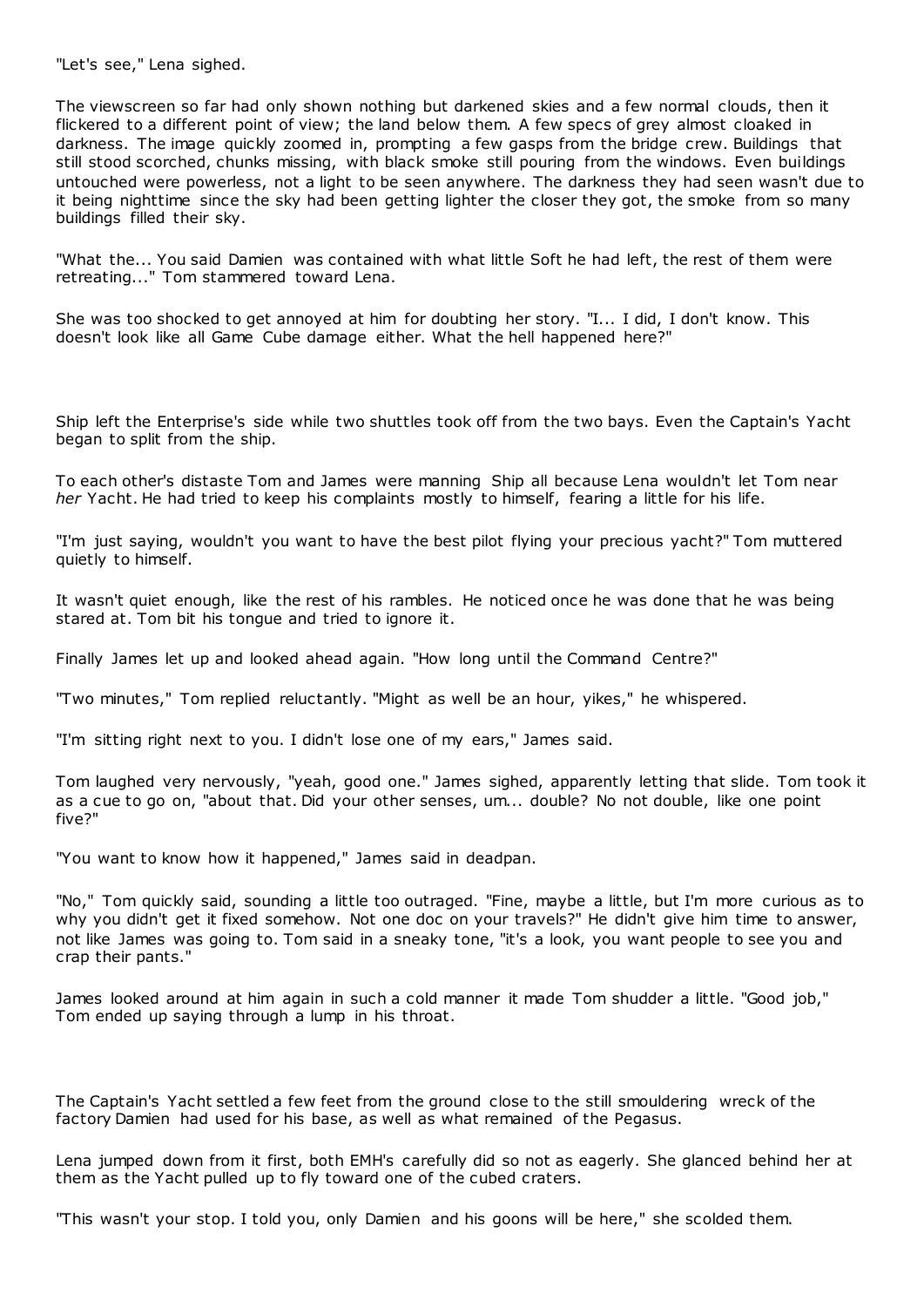"Nevertheless, they could need treatment. Perhaps if I find one of these Softmicron we may learn more about them," the Doctor said.

Freddie seemed to disagree, he aimed his stance towards where the yacht flew. "I'll go meet up with them then, shall I?"

"Sure, just don't be too offended if when I see you again I fire or poke you with a knife," Lena said. Both EMH's stared at her blankly, annoying her again. "Shapeshifters, how many times must I send that memo?"

"How rude," Freddie commented as he walked off.

Lena looked directly at the Doctor with a tired frown, when he didn't go either she gestured her head to one side and walked in that direction. He followed closely. On route to the factory they stumbled on one of the shield generators, blackened and lying on the ground.

"It looks like it overloaded," Lena mumbled as she crouched down to get a better look. "Are they all like this, one emitter couldn't have took down the entire shield."

"Sometimes all you need is one to break the circuit," the Doctor mused.

Lena sighed and continued to scan around. Something metallic in the distance caught her eye. "What's that?"

The Doctor attempted to follow her gaze, which lead him to the smoking rubble of the Pegasus. Flames close by flickered in the breeze, casting a silver piece in orange for a moment. Afterwards it looked lighter than the rest, it stood out and so he was surprised he missed it. He assumed that was what she meant. "It looks like something escaped the disaster."

"Or it wasn't here when it happened," Lena said, she headed in its direction.

Tom followed closely behind James as he walked along a quiet street. No damage, only a large amount of litter lined the road. Most of which were banners covered in alien writing and pictures.

The spherical command centre loomed in the distance, obscured by only the taller buildings. Tom thought rightly that was James' destination, even if he never gave him a clue about where they were going at all.

It didn't take long to clear the buildings in the way, leaving only an imposing wall and gate blocked by a swarm of protestors. James stopped and tensed at the sight of them. Tom, being behind him, heard the roaring chants and random shouting before he saw anything. He stepped around him so he could see, curious as to why the populace would be protesting outside a government building at a time their city was burning from Game Cube attacks and invading aliens.

At first glance they seemed to be there for one unknown reason, but t he different chants as well as the occasional roughhousing within the crowds told the pair that the crowd had different complaints to each other.

"Fight the beasts, not each other!" one part of the crowd occasionally chanted at the same time, while pushing their banners up and down.

"Cast the Humans out!" some stragglers kept trying to scream in between those.

"You are destroying the city, stop hiding..." one woman screamed during a brief lull.

Someone else shouted over her, "traitors!" seemingly in agreement since both comments were directed at two guards at the gate.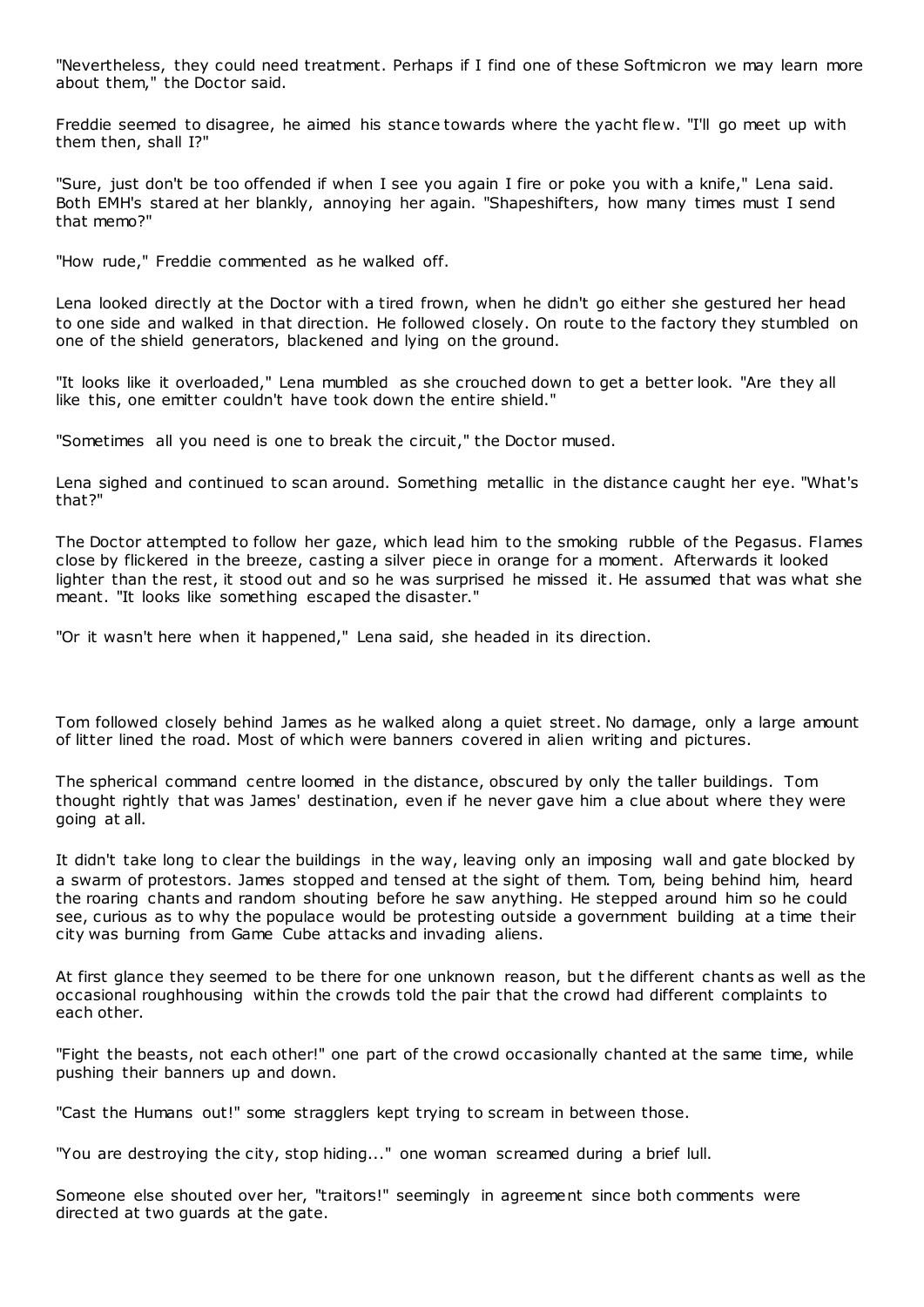Tom understood a lot less than he did before. He had a feeling James would a little since he had spent some time in this city. When he looked toward his teammate he instead found him stealthily approaching the gate, avoiding an open approach by keeping to the walls. Tom quickly ran to follow which annoyed him.

"Quiet," James hissed back.

"Sorry," Tom said once he caught up and slowed down. "What's this about?"

"I'm not fully sure," James replied in a whisper.

Tom winced. He got the *fight the beasts* protestors, but the rest made no sense to him. The pair managed to slip into the quieter part of the crowds, allowing them to get a better look at the gate and its two guards. Tom spotted the scorch marks dotted around the building and its surrounding wall, telling him a battle had took place here and only here. "The Softmicron," he whispered to himself, suddenly wary of the protestors around him. None of them seemed to be armed, he still remained on guard.

"How dare you betray our leader!" a woman screamed close to them both, leaving Tom's ears ringing. After another *fight the beasts* chant she continued to shout, "how do you live with yourself!?"

"Turanga let them in, he's a soft touch," a man grunted toward her.

The woman marched up to him, cutting across in front of Tom and James. "He didn't let the creatures in, you idiot! The purple cubes did."

James groaned impatiently as the two arguing were in his way. Tom looked on worried and thought to mediate before there was any blood. "Hey hey, maybe you should calm down and..."

The man glowered at him so much he trembled, "Humans!" Some of the crowd turned to look with similar expressions.

"Really?" James groaned.

The man went to shove James first since he was closest. He only had to look at him to make the alien change his mind and scramble off fearfully. They weren't the only ones who the shouting had caught the attention of. The guards were glancing in their direction while reaching for a mobile phone shaped comm device.

"Great job Tom," James grumbled while reaching for his gun.

Tom's eyes widened, "no no no!" He went to grab it but quickly figured he'd regret it and pulled back. "These people hate us, don't give them any ammo."

James was temporarily put off, his hand froze in place by his side. "My son's in there. They're about to call for backup."

"You don't know that on both counts. We need to regroup, scout and plan. It's the best way and you know it. Or you used to," Tom said.

The silence he got for that seemed like minutes. In reality only a few seconds passed before he grunted and walked back the way they came. Tom gave out a nervous laugh at the angry and yet nervous stares they were getting before hurrying off after him.

Once back in the relative safety of the streets, James turned into an alleyway. Tom almost missed him. "I don't get any of this," Tom said as soon as he joined him.

James shook his head. "Damien, Wesley. They tried to pin the blame for lost Games on us."

"How? The Softmicron are clearly the aggressors here," Tom said bewilderedly.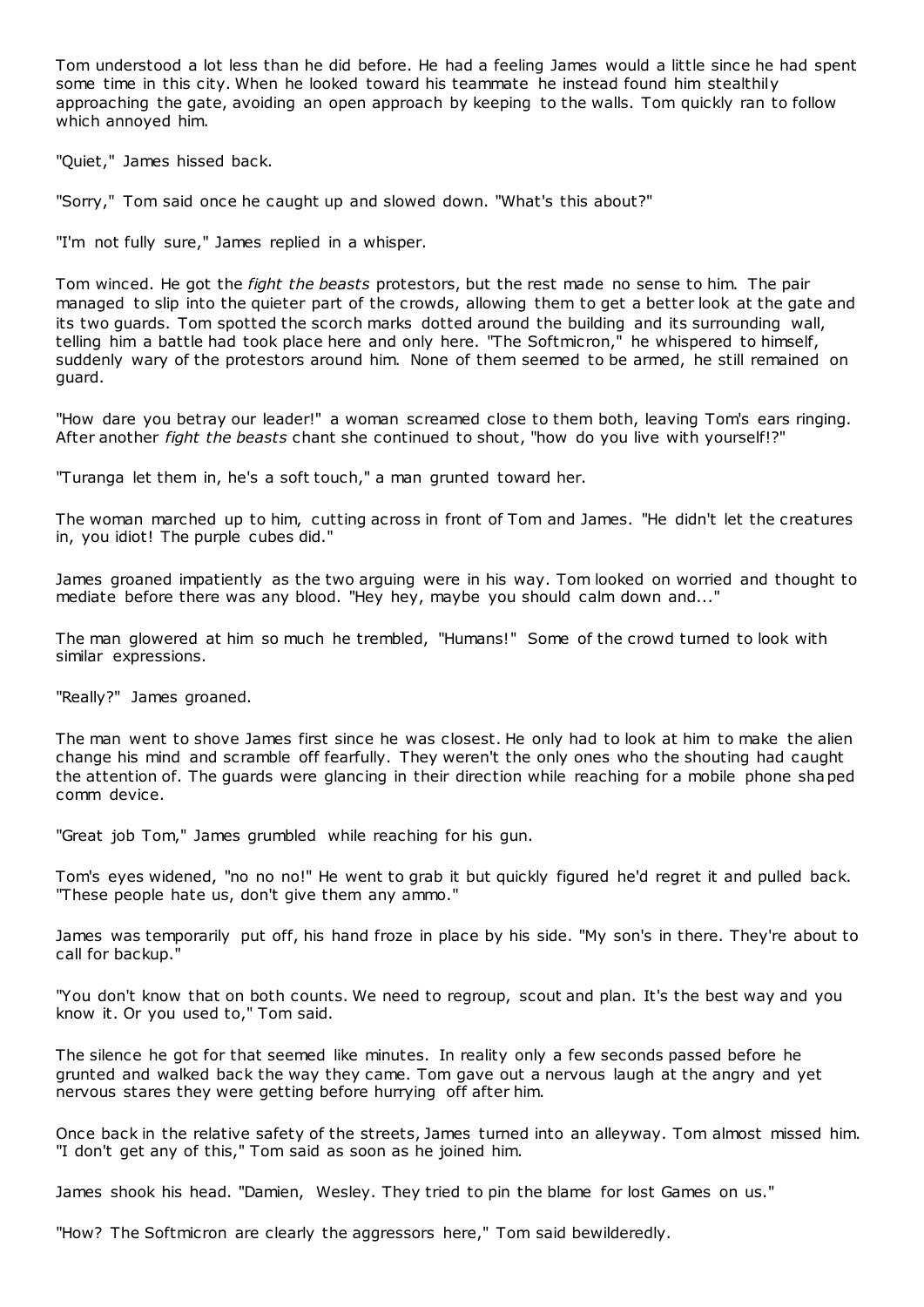"But they didn't do anything until Damien leashed them to keep us out of the Games, making them lose," James answered.

Tom seemed to get it, he smiled knowingly. It didn't last much longer than a couple of seconds though, "nope, still don't get it. They were invading the city."

"Some people believe what they want to," James muttered.

"What's easier you mean?" Tom said uneasily.

James glanced away and looked up toward a billowing cloud of smoke drifting over the rooftops. "Whatever makes them right."

Tom flinched at his defeated sounding tone. "That's a little cynical, isn't it? Sure history isn't on my side here, but if your city was in ruins, you were helpless against hordes of powerful aliens..." Realisation struck him in the face, "oh, that's it. You don't know what helpless feels like. Of course you'd see their ignorance as an agenda."

James gave him a dark stare that Tom was worried would turn literal at any moment. He knew better and backed off.

"On one planet the government planted explosives as a means to create their own lost Game sites," James said, pausing a moment to let that sink in. Tom watched with his jaw agape. "We don't know why. To build something new on an occupied site, to cull population or maybe for some sick tourist site, we didn't have time to find out. We won a few Games and still, this kept happening. The people thought we were to blame."

"I..." Tom tried to interrupt.

"So don't mouth off at me over things you don't understand. Got it?" James snapped.

Tom swallowed a large lump in his throat, it throbbed afterwards. "Sure, but not everyone thinks like that here. You saw it. Looks like some sort of mutiny went down here while you were gone. It's possible our people got out before it did. We don't know. We need more information."

"I know, I agreed with you there," James said irritably. "You have any ideas on how to do that?"

"Hmm well, asking around is out. Alien or Soft, we're painting target signs on us," Tom said thoughtfully. He noticed James looking shifty, his hand once more on his weapon. Tom had little time to worry as it was quickly raised and pointed over his shoulder toward two people standing behind him. Tom figured it was safe to turn around. Once he clasped his eyes on them the worry faded away.

"Oh I was right. They're fakes. What do we do?" Tani asked, her hands raised in a surrender pose.

Craig glanced at her bewilderedly, his hands doing the same. "You can tell the difference? I can't. James would do this too."

"Guys it's fine," Tom chuckled, stepping forward. James grabbed his arm to stop him.

"We don't know if it's really them," he warned him.

Tom looked very confused for a moment. Then it hit him, "oh right, shapeshifters."

"How do we know if you're really you?" Craig asked. Tom responded by pointing up at the Enterprise circling by in the sky. Craig didn't bite though, "yeah, you'd like me to look away."

Tom snickered obnoxiously and gestured behind him toward James, "oh right, wouldn't want to lose your clear advantage here."

"I dunno," Tani smiled dreamily. "James didn't have a sexy scar over his eye before."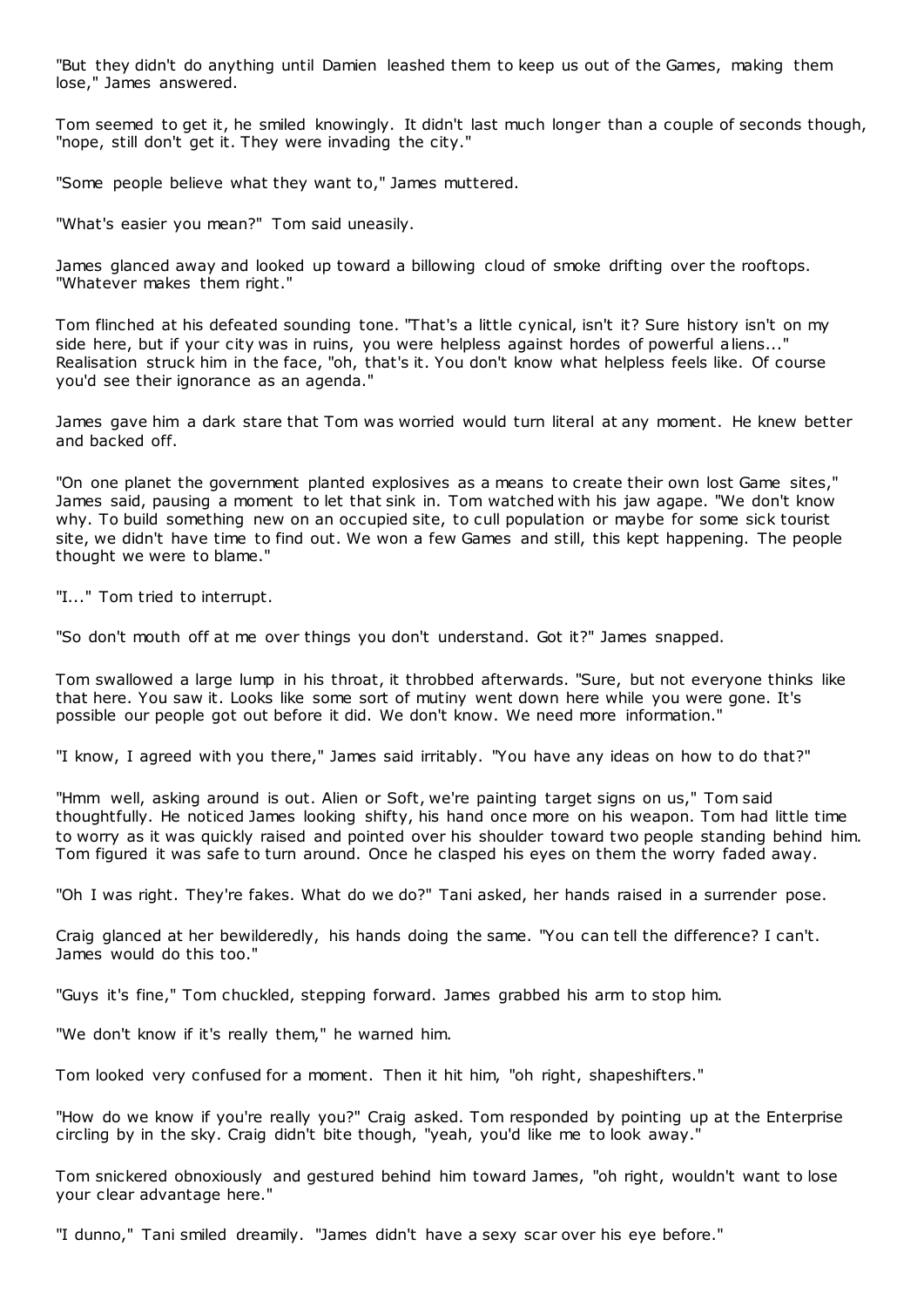"He also didn't use a phaser," Craig said whilst shuddering.

James wavered slightly at Tani's remark. "What the hell? How is a bloodshot eye and a scratch sexy?" he asked, exasperated. Tom tried not to laugh at him. "I got it because I lost, how is that a good thing in anyway? I don't get it."

Craig couldn't help but laugh as well, "I'm convinced. That's James."

"What?" James groaned.

"Me too," Tom said, gesturing a nod in Tani's direction. "Maybe now that's cleared up you can update us."

"Not here, it's not safe. Follow," Tani said.

Damien stared in disgust at who stood before him. Everytime they spoke, crumbs and what looked like gristle sprayed out of his mouth and sometimes into his beard. By the time he was almost done with his report there was a pile in front of him.

"I know it's been a while but I'd recognise it anywhere. I'm sure of it," Riker said after finally swallowing the last of his sandwich.

"Hmm, so the Enterprise is back in town," Damien said thoughtfully. He casually swapped his crossed legs slouched over the armrest, all while flourishing his hand. A smile spread across his face. "You know what this means." Riker was about to say something but Damien laughed before he could. "Of course you don't."

"I get the big chair? It's been fifteen years. Now's my time to shine," Riker giggled excitedly.

Damien's eyes widened, he hurried to put his feet down and stand up. "No you imbecile. Voyager is the prize, but I'd gladly take the Enterprise as a reimbursement for the loss of the Pegasus."

"How would you sit in both chairs?" Riker huffed.

Damien shook his head and walked away, waving his hand in the former first officer's face as he passed. "No, what this really means is the door to the Games Matrix is open again."

Riker looked on a little confused. "I thought that was a bad thing, sir."

"Not for me once I get a working ship that'll take me and my prize away from this wretc hed planet," Damien whirled around to snap at him. He brought a little device from his pocket to leer at it, his fingers encircled it protectively. "Revenge shall be served cold tonight."

"Dude, even I know that's corny," Riker smirked. Then he went into a daydream, "oh!"

"Cornish pasties?" Damien said in monotone, his face matched his voice.

"No, double fudge cheesecake with whipped cream," Riker said, he dashed off out of sight.

Damien was left behind with a confused and disgusted look on his face. "What?" he grunted after a few seconds of that. "How did he get that from corny? Never mind. Minion number 1 over there!" he barked over his shoulder.

The leader of the emergency response team flinched at his demeaning everything. Her normally pale green cheeks flushed a deep blue as her jaw clenched. "I am not your minion. I only joined the resistance to defend my *wretched* planet from the voyagers and their shapeshifters.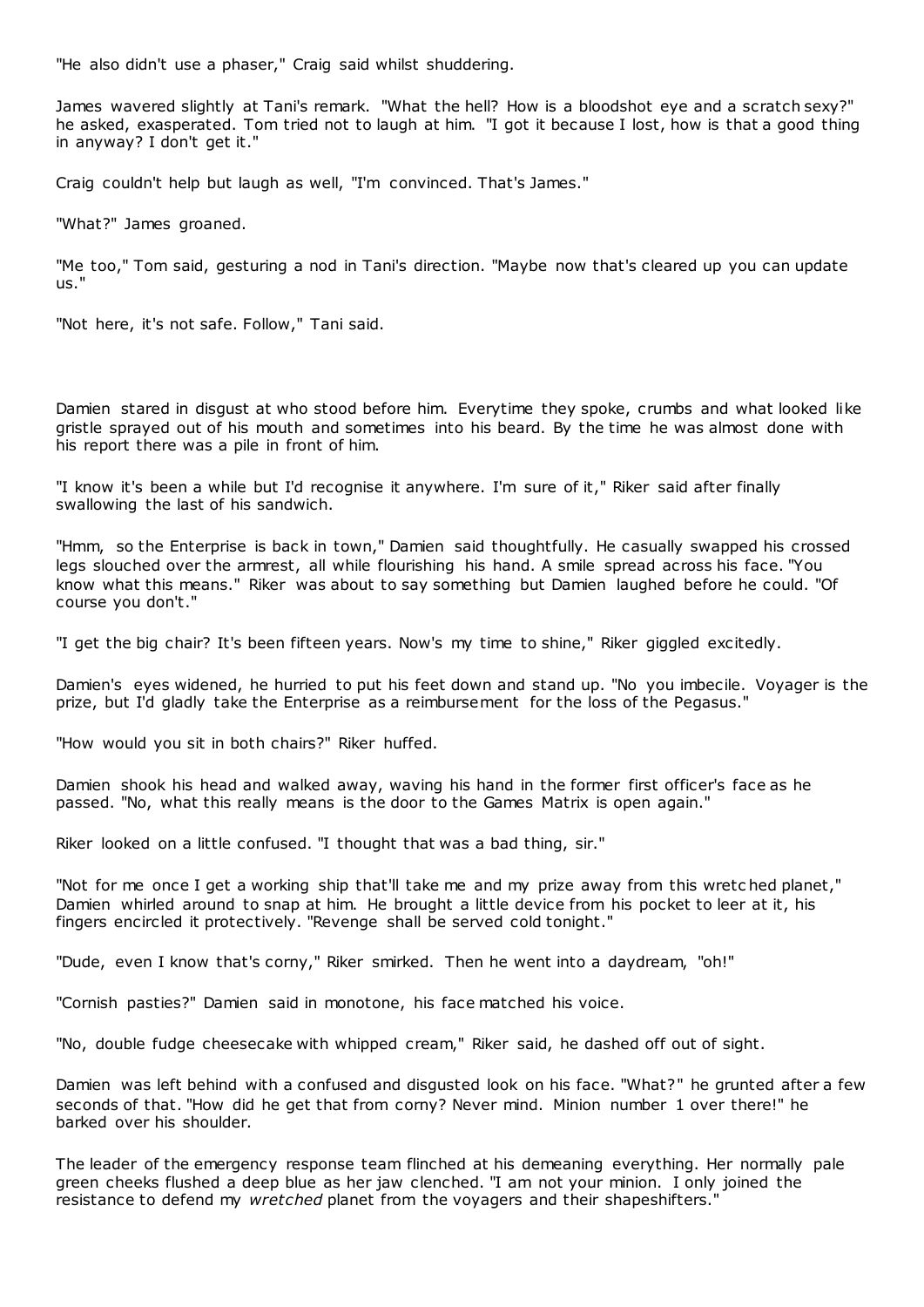Damien chuckled passive aggressively, "yeah yeah. Since transporters are one of our blocked systems, plug this in," he said, brandishing a tiny mechanical box from his shirt pocket in her face. "Prepare to beam an attack force to the *enterprisers*. Anyone who tries to pull any Janeway stunts, shoot them on sight. Not that any idiots there should have command code clearance to do it."

"I can't," the woman said with smugness. Damien's good mood washed away. "They have fully functional shields."

"So? Having shields on that thing never made a difference," Damien grumbled whilst retaking his former seat.

"Unless the Enterprise happens upon us, they're not going to be close enough anyway," she said bitterly.

Damien growled as he looked all around the entire Bridge, "Janeway. Where the hell did you park this bucket?" Something metallic bumped into him from above, he looked up and scowled at whatever was responsible. A sheepish alien passing by with a toolkit hurried away. "No flight controls, no warp drive, impulse, no sensors, even the replicators are giving me attitude."

"Sir?" Riker looked confused.

"I asked Janeway's Ready Room one for a yoghurt and it squirted it in my face. That crazy woman thinks she's so smart. I'll get the command codes off her yet..." Damien grumbled as Riker tried to lick the crumbs still in his beard. He noticed and narrowed his eyes. "Wait a minute. You can use the replicators?"

Riker looked far too proud for his own good. "No need sir, I found a stash of grub in Two Forward. I saved you a chop sir because I respect you so much."

Damien stared at him blankly. Riker smiled chirpily back. Eventually Damien did break out into a devious smile. "Looks like I might be able to persuade her yet."

"Um, yes sir," Riker was confused.

"Go back there and put the rat's stove on," Damien said while climbing out of the seat. He made his way over to the Ready Room. "I just need one key ingredient."

A loud thump cut him off before he could walk through the door. Damien looked around to find Riker lying on the ground with that same chirpy smile on his face. He let out a tired sigh.

Lena and the Doctor didn't have to walk for too long before the object they spotted earlier became clear. They even noticed more of them lying, scattered across their path. All of them metallic, small containers big enough to fit one person, they reminded Lena of teeth. The Doctor had his nose in the tricorder for most of the way, hmmm'ing now and then.

"They're ours that's for sure, looks like around ten escape pods. Any lifesigns?" Lena said.

"No, but I am picking up a vast amount of thoron particles in the vicinity," the Doctor replied.

Lena's eyes darted from one side to another, "so?"

"So..." the Doctor smiled in response. Before he could explain the pair heard faint crunching approaching them. Lena swung around to the source on her left, her rifle raised slightly ready to fire. She didn't, her face softened immediately.

"So, thoron particles is an old Marquis trick to fool tricorders," a friendly face said.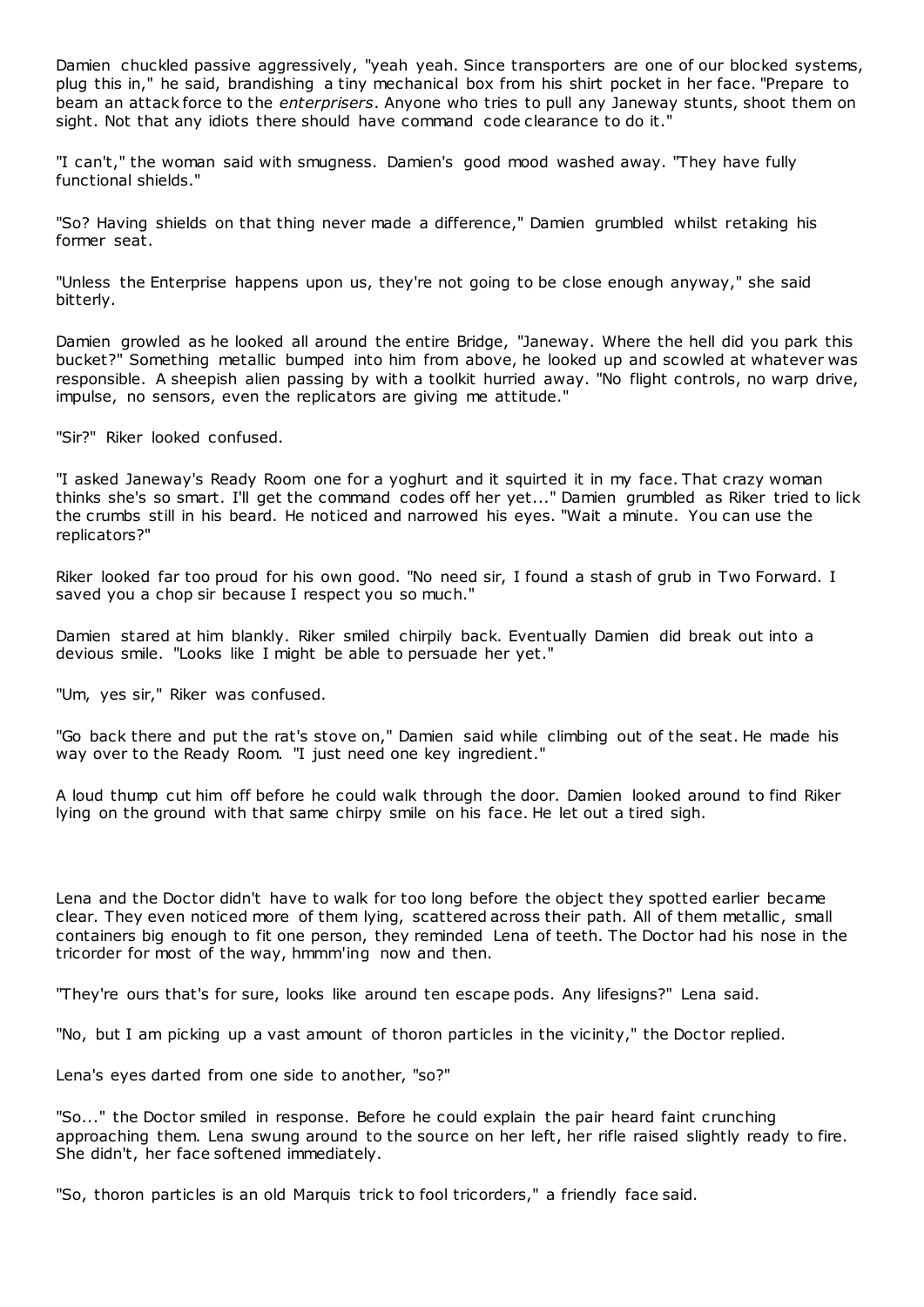"Dad?" Lena said with relief. It was short lived as a paranoid thought entered her head. "Why are you here? Where's mum?"

Chakotay's smiled briefly wavered. He looked around warily before pointing a fresh one at his daughter. "I don't think this is the right place for long stories. We should go inside."

"Inside?" Lena laughed. "There's one?"

"Barely," Chakotay admitted, he gestured for the pair to follow him.

Papers strewn all over, bulky computers buzzing frantically like a cheap printer, blackened charred walls with only a tiny window near the ceiling. It wasn't exactly what Tom and James expected after being lead down many deep steps surrounded by walls with posters advertising pub band events. Apart from the computers the strange room fell deathly silent on their arrival. It bothered Tom a little as they walked further inside, James meanwhile only seemed put off by the constant dripping sound coming from another door near the corner.

"Cosy," Tom had to comment.

Craig glanced around at everyone staring at them. "It's okay, they're the real deal." His comment convinced most of them, they got back to work. "Yeah, it's a bit of a downgrade to the Command Centre but it does the job. So um..." he said as James continued walking and passed by him. "Okay."

"Don't take it personally," Tom said with a smile.

"I do, we weren't exactly friends the last time..." Craig mumbled nervously.

Tani laughed briefly, "I'll say. Wish I had been a fly on that wall."

Tom glanced curiously between Craig and then James, who had already scared two of the aliens from their posts as he looked at their monitors. "Oh to have the time. For the moment, I'm a little curious about how you ended up in this dive. James said you had everything mostly contained when he left."

"I guess we did. After we locked Damien up with the shield, he lost most of his forces trying to break through it," Tani said.

"Hold up. Shield? What shield?" Tom butted in.

Craig chuckled darkly, "yeah, exactly."

Tom sighed, "okay I get this less and less. What about Voyager, did it..."

Craig and Tani looked at one another as he spoke, they missed James circle back to join them. "Not everyone's here," he interrupted, startling all three of them. "Perhaps we should cut to the chase."

"Yes, or no rather. I figured we should get that out of the way first," Tani stammered. She hurried over to the only other door in the basement hideout to open it and crouch down. Her voice turned to a whisper, they only heard the words, "big surprise."

Seconds later a small figure hurried out of the door. His eyes and face lit up at the sight of the new arrivals. "Dad?" James looked on with a similar reaction as the figure bounded over to him. He knelt down in time for the small boy to wrap his arms around him tightly.

Tom looked on in more relief than anything else. He even went to wipe an invisible bead of sweat from his brow. "At least now I can call off the kid hunt. I wasn't about to tell him."

"So, this is good. Both Voyager and Enterprise back in the mix," Tani said cheerfully. "Our getting out of here is no longer a pipe dream."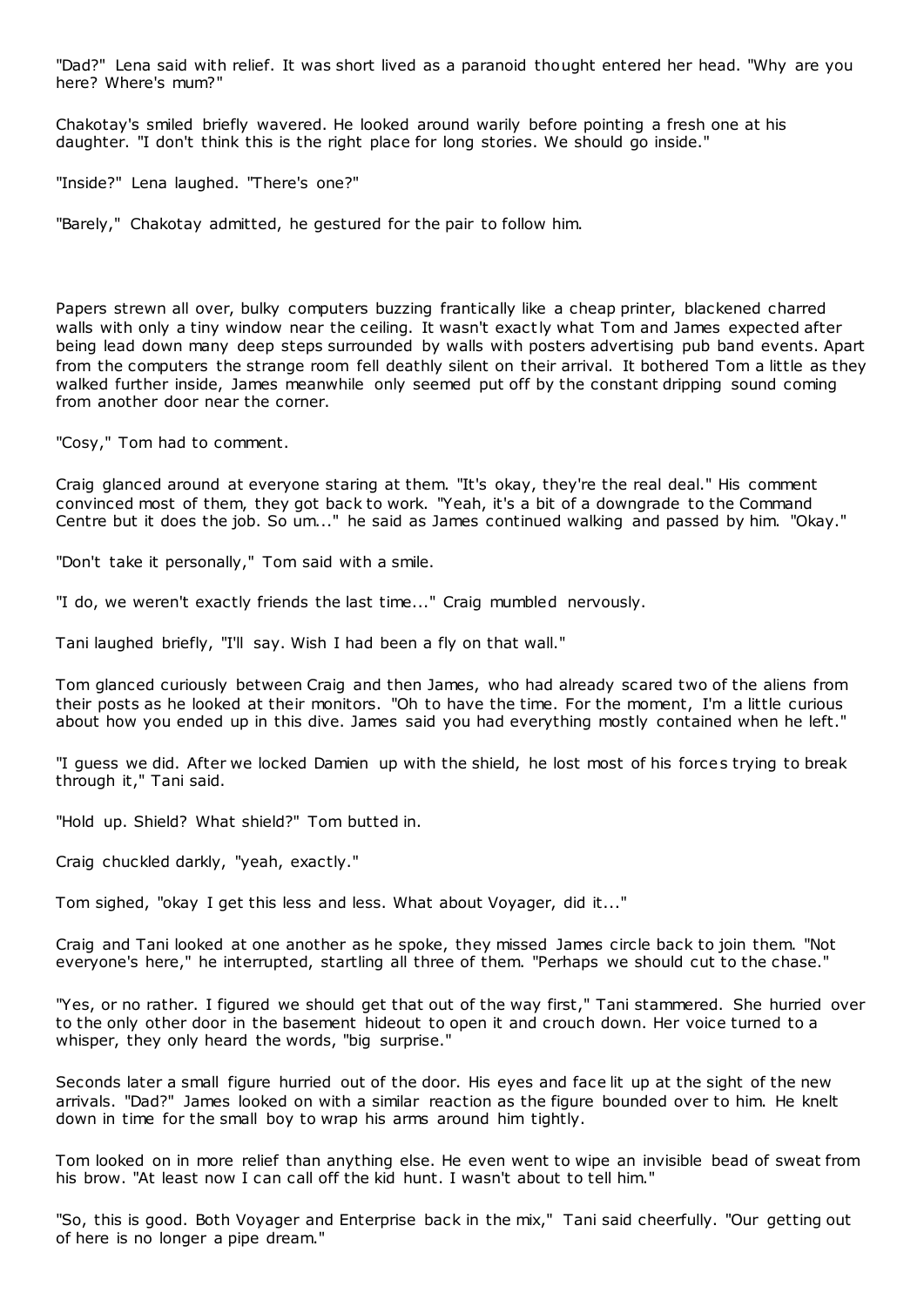Tom made a few hmm sounds while looking away, unsure of what to say to that.

James overheard, he frowned and glanced over. "Voyager should've gotten here long before us. You haven't seen it?"

Craig and Tani shared a worried expression.

Chakotay and his team lead Lena and the Doctor into what was left of Damien's lab deep in the factory. Only now it had no roof, and a fourth wall was missing.

The Doctor clasped eyes on the contraption that Annika had been tied up to. "God, do I want to know what this is for?" He studied it before pointing the tricorder towards it.

"This building seemed to be a factory which made comm devices," Chakotay said as if he didn't believe what he was saying. Lena watched him curiously. "With brainwashing machines on the side. It raises questions."

"No wonder Damien settled here," Lena said.

They both heard the Doctor grunt as he recoiled in horror. "This has elements of Borg in its technology."

"Yeah, eyebrows permanently raised," Chakotay said. "Nothing else he does, just that."

Lena huffed impatiently. "Dad, we're inside now, for the most part. I need to know."

Chakotay nodded and glanced briefly back at the others with him, standing in front of what remained of the missing wall. "Yes, it's time."

# **Several weeks earlier**

### **The Command Centre:**

Harry stared at the large viewscreen ahead of him with a defeated grimace on his face. Some people misinterpreted it as disgust, it was very similar.

Taking up most of the screen sat a Game Cube sitting dangerously close to the fiery shield that enveloped the sector Damien had set up shop in. That wasn't what Harry, or anyone for that matter were reacting to. It was the second cube falling out of the sky a little ways behind it.

"This is almost cheating," Harry said weakly.

"Uh... shouldn't we tell Mr Craig and Miss Tani since...?" Turanga stuttered.

Harry sighed, "really? Who's going to miss *that!*" he gestured to the new arrival.

Turanga wheeled himself over to Hach's station, passing the woman in charge of the emergency response team. She tensed once his back was turned, her eyes transfixed to the screen. "Patch us through, please," he said to Hach.

*"Yeah er, Anderson here,"* Craig's voice responded, panting heavily over the top of hurried footsteps. They could hear panicked shouts and screams in the background. *"We see it, it's fast... we may not make it."*

Harry flinched, "but you were so close when the other one landed. How come you're... well, not?"

They heard further gasps for breath before he got a response. However it was Tani who did, *"duh, we were on our way back, stupid gel... guy."*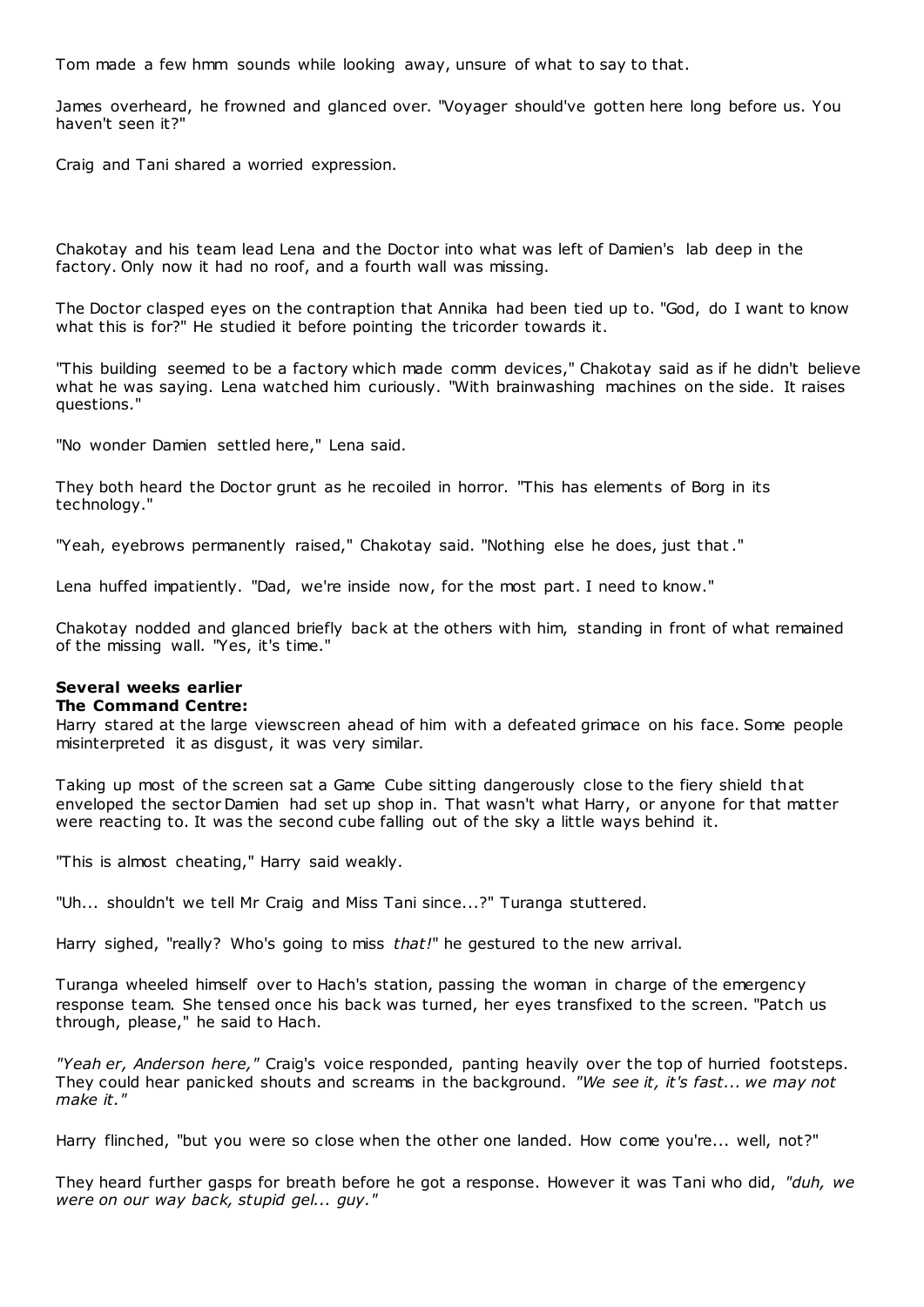"I'd say don't give up your day job but..." Harry muttered to himself. Tani still heard it though and grumbled something he didn't make out. "This could be another invasion, likely this one's in Damien's honour. Maybe..."

He was interrupted by several thuds from outside the room echoing down the halls. Turanga looked up in shock, Harry immediately thought to bring out his tricorder to determine the source as it continued. It was immediately swiped out of his hands, he soon found a gun pointed in his face.

*"What's that?"* Craig's voice asked.

Turanga quickly collected himself to respond, only to find Hach closing the commlink abruptly. He felt a weapon brush against the back of his head, brandished by Slax.

"What the hell is this?" Harry snapped toward his own captor.

The response team leader looked strangely apologetic despite having her thumb hovering over the fire command. "We're taking back our home."

"What are you talking about, Mows? We're not the enemy," Turanga asked calmly.

The noise coming from outside continued to get louder, whatever it was must've been getting close Harry figured.

"You, maybe not, but you allowed them in. I'm sorry sir," the team leader Mows said.

"But," Turanga began to object as the primary doors to the command room burst open. Many of his own people filed in pointing weapons at everyone who wasn't. Even though the room had been manned by twenty people, the number that weren't pointing weapons were a mere four, including Harry.

Harry didn't react as they would like, he only sighed and shook his head. "Let me get this straight. You waited until Craig and Tani were out to do this? I dunno if I should be insulted or amused."

Meanwhile crazed cackling echoed down the destroyed corridors of the Pegasus, footsteps were light and hurried. The cackle turned into joyful humming as it approached what remained of Damien's science lab.

The shadowed figure strode in purposefully, only to emerge a few seconds later followed by smoke and a loud crackling sound.

Her pace back through the same corridor was much slower, like it was in slow motion. The smoke trailing behind her though turned into a choking black and swept by her quickly enough that her silhouette vanished within it. After a while she hurried out of it, spluttering uncontrollably.

With her breath back she restarted her power walk, only faster with a smile on her face like nothing happened. Now fire raged behind her. That also quickly turned into an explosion which shattered the corridor walls, exposing it to the outside ruins, and tossed her to the floor with some new flames on her back.

A few seconds of rolling around later she picked herself up and patted soot from her arms, tutting all the while like it was a minor inconvenience. "I only wanted to look cool, sheesh!"

Annika stepped outside through the new hole over the rubble, only to be met with terrified screams.

"Aaah oh my god, it's horrible! My eyes, I will never unsee what I've seen!" Riker cried only for a few seconds. He stopped abruptly, shrugged it off and ate the twenty centimetre wide slides of black pizza.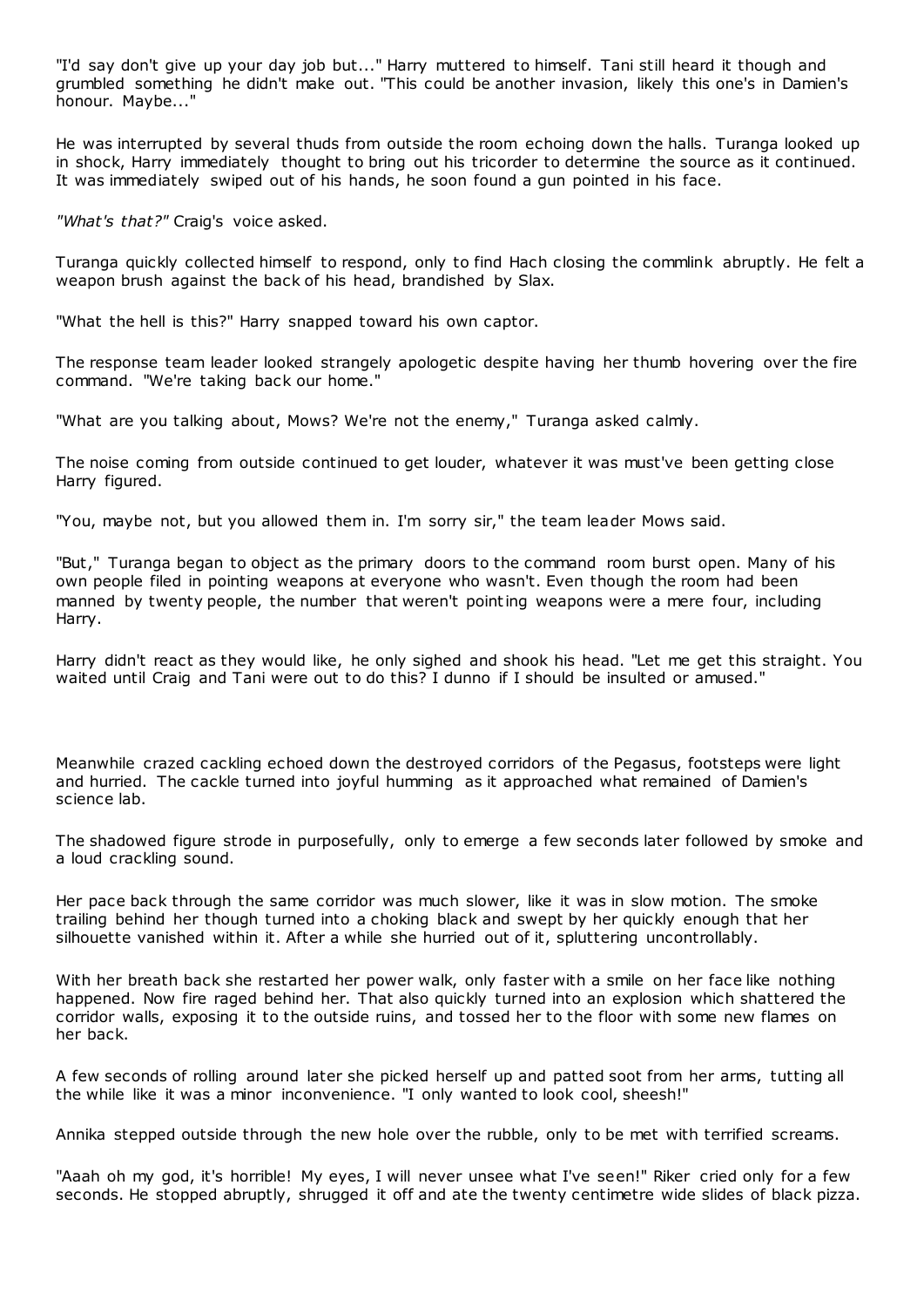"Eeew!" Annika complained. Riker only then seemed to notice her, responding with only a meek shoulder shrug. "You're eating the crust, you pig."

Riker jumped out of his skin, dropping the pizza box on the floor he pointed something at her. "How did you get out?" He gasped, "you're here for my pizza, aren't you?"

Fire had spread mostly all around them, Riker still hung onto his gigantic slice and from what Annika could tell, one of those scalpel hybrids the Softmicron used on her. She stared at him blankly and snatched it off him before leaving him behind. He forgot about her the second he could grab his pizza box from the ground and scoff the contents.

Ahead many tiny figures assembled amongst the rubble, their height allowed them to avoid the low layer of smoke trailing from the destruction. They froze at the sight of her, their beady eyes looked at her not with fear but with hatred.

It didn't faze her one bit. "You don't remember, do you? I also know what it's like to be someone's plaything." They broke their hateful gaze to exchange silent exchanges between them. "Do you know who did this to you?" That got their attention back. She smiled at them. "I do."

They converged on her quickly despite their tiny frames. She only then felt a little nervous. A deep voice intruded in her mind, "who?"

"Oh I was expecting something squeaky, you know cute," Annika sighed in disappointment. None of them looked amused. "It's a compliment, it's better, much more powerful."

"The pathetic spiky one," the voice said. One of the little creatures turned to the others, arms gesturing. They all split up, their forms glowing and changing before her eyes into different beasts. The first one, she assumed the one who spoke to her, stayed behind and studied her carefully.

"You're telepathic, that's neat," Annika said uncomfortably.

The creature changed its form into Damien. When it opened its mouth the deep voice changed into his, "nothing so primitive, filthy Human."

Annika pouted, she checked her clothes again to wipe down further soot. "Hey, I'm on your side here. I freed you from his control."

"Yes," the fake Damien said. "It's the only reason you live. Prey you do not meet us again." He flounced off in the opposite direction.

"Hmph, touchy," Annika huffed.

Damien looked on from the cockpit of his only remaining car shaped shuttle as swarms of monsters spilled from the factory, trashing everything in their path. Their destination was the same; the red shield trapping them in the sector. It fluctuated in many spots, it looked to him like it was weakening.

"Well this is unfortunate. I think it's time to set up shop somewhere else," Damien said cooly.

"Yup," Riker agreed behind him.

His voice made Damien literally jump out of his seat and yelp like he'd seen a big spider. "You!" he snarled once he spotted him. "How did you get in here?"

"I smelled barbecue," Riker replied.

Damien ran his answer through his head a few times. He double checked to see if his ship was on fire. It wasn't. "How do I know you're the real Riker?"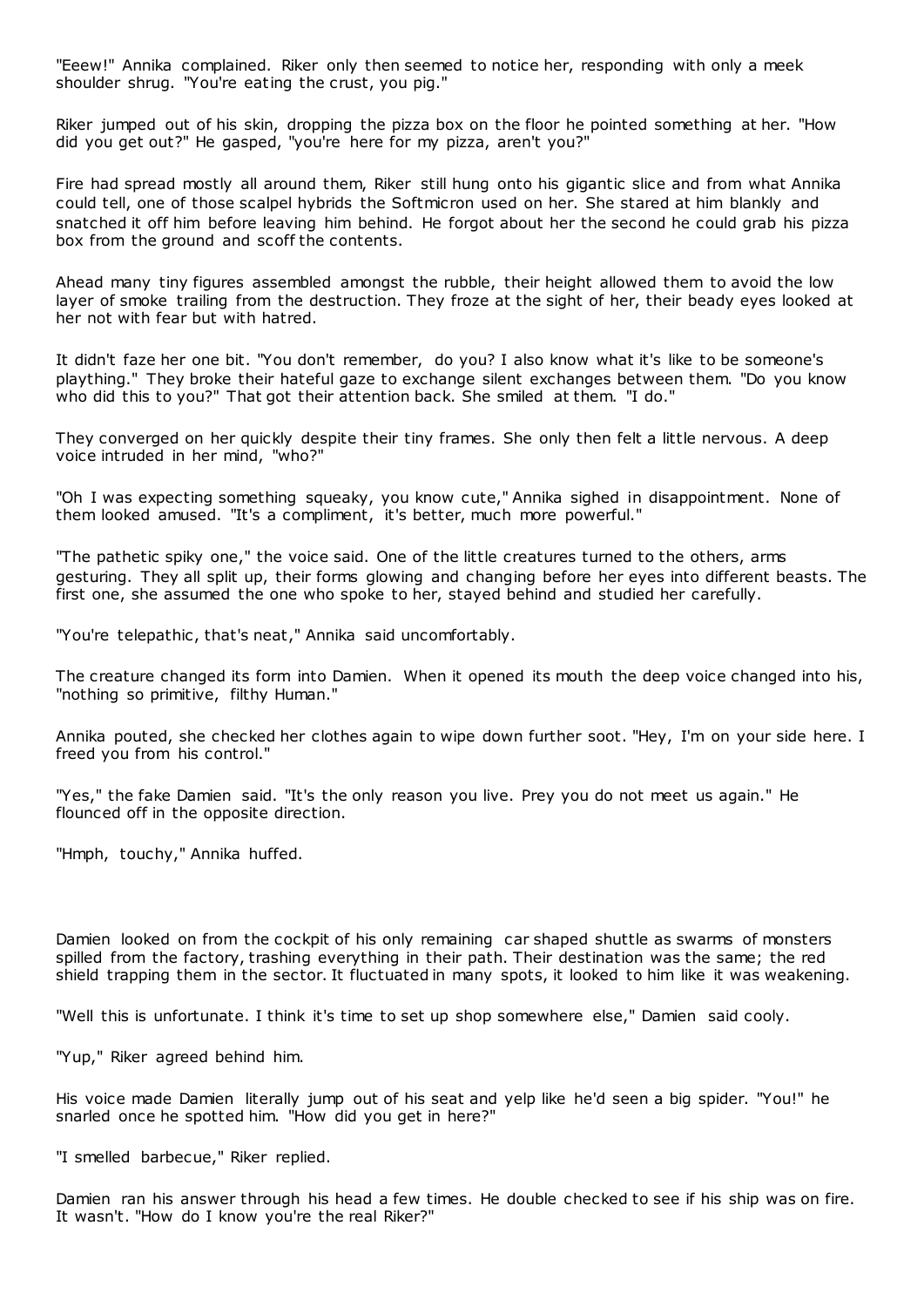Riker responded with a deep throated burp. It reeked of pizza, garlic and the disgusting fishcakes he had for breakfast.

"Never mind," Damien said whilst trying to keep his nose pinched.

He scanned the various sections of the shield under attack, watching them fluctuate as before when Annika attacked it. One section looked almost transparent, ready to breach any second. He was about to look away when the nearby tall pillars that generated it blew. The shield's weakness discovered, it didn't take long for it to fall completely.

His other hand tried to pilot the ship forward, his destination the Command Centre.

The city trembled from a deafening rumble as the second Game ripped out of the ground on its way back into the sky, only minutes after the first one left. The vibrations shook charred debris into the new cube shaped crater. Fires raged where the first Game had sat. Unlike its neighbour the second cube hadn't tore a chunk out of the city, it had left something else in its wake.

A frightened man ran and then jumped over the obstacles in his path, stumbling a few times. A couple of beasts with long claws followed relentlessly. The sight of the new hole in the ground shocked him into slowing, then he changed his escape route to run alongside it. A sheet of metal beneath his feet slid sideways, bringing him rolling to the ground.

They caught up to him then, scowling at the first glance of his face.

"Damien?" one asked like they already knew the answer was no.

The man timidly shook his head. "No, please."

"You know him?" the second one asked. It only got a headshake in return. The pair glanced at one another.

Screams echoed across the whole sector.

Harry could only gesture with an angered head shake as his hands were tied behind his back. "What's the mean..." Hach roughly pushed him down into a chair. "Hey! This city is being torn apart by aliens who see you as nothing but ants to be stepped on and..." He was given a nasty back of the head slap, disorienting him momentarily.

"Mr Kim is correct. This mutiny serves no purpose," Turanga protested. He had been forced to sit on a different seat, his wheelchair pushed far away from him, stranding him there. "Please, think about what you are doing."

Mows turned her head in his direction but could not look him in the eye. "We have. Only one person can save us now and it's not you."

One of the smaller doors on the upper level crept open an inch. Yasmin peered through the gap, then Duncan did the same underneath her. She pushed him to one side, he whispered a hey. "We've got to do something," she whispered, closing the door.

Duncan shook his head at her. "You just want to kill things."

"Nuh uh, I've grown from that," Yasmin protested. The pair and Kirsty froze at the sound of the large entrance doors parting. Many footsteps thundered down the corridor leaving to the command room. Yasmin quickly peeked through the door again in time to see whoever it was enter with no resistance from the mutineers.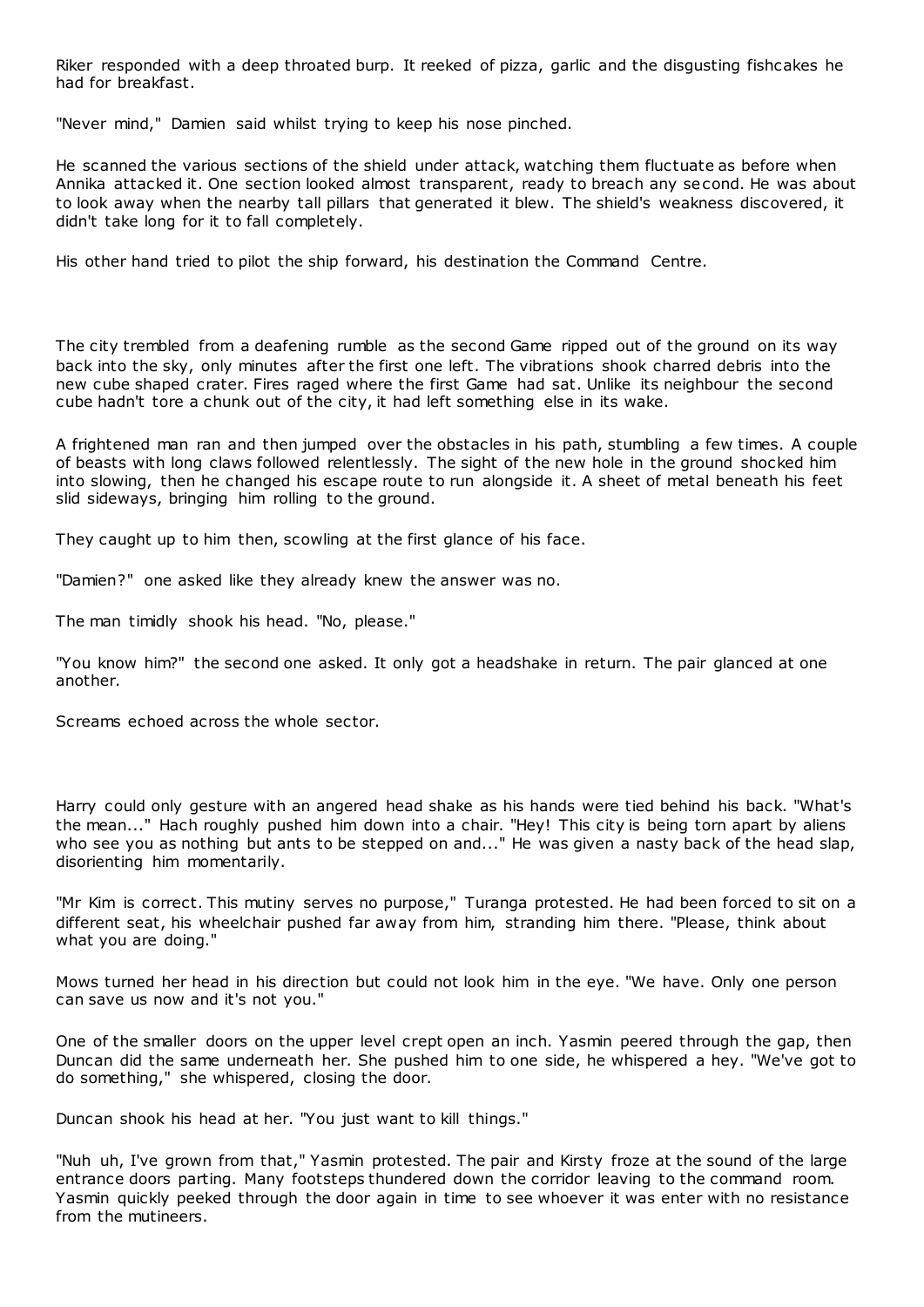"Ohno," Harry groaned.

It prompted a devious chuckle from the upper level. "Oh yes," a familiar voice sneered.

"Are you serious?" Harry stammered, struggling against his restraints. "He's not going to save you from the Softmicron. He controls the damn things!"

"Exactly," Mows said, stunning Harry into silence. "What choice do we have?"

Damien cooly walked down the steps, continuing his dark chuckle. "A choice you won't regret," he said, scanning the room for something. "Sometimes in order to win, you must fight fire with brainwashing."

"Win? What would you know about that?" Harry snapped.

He was ignored, Damien was more interested in his look around. No one could understand why he seemed to be getting more agitated the longer he did so. "Where the hell is everyone?"

Slax was the first to voice his confusion, "sir, this is everyone."

"Oh please," Damien grunted patronisingly. He armed his glare towards Harry, "you! Don't tell me you're the only one left of your pathetic ragtag bunch of hero wannabes."

Harry understood and he smiled, "do you want to add anymore adjectives to that insult? I've got all day."

"I will find them. This city is mine. The spiky headed Lena fangirl, Slayers' little sister, the two brats," Damien growled. That was the cue for Yasmin to close the door and quietly.

"Ok, this isn't good," she whispered.

Something clattered behind her, fortunately Damien's talking drowned it out for the people outside. Yasmin looked around to find Duncan lingering around what looked like a ventilation shaft near the floor, open already, big enough for at least the two kids to crawl through. Kirsty was already inside of it.

"Hey, wait for me," Yasmin whispered, hurrying to kneel down and join them.

Annika stood on the tallest thing in the sector she could find so she could watch the carnage unleashed on the city. What with the Softmicron's rampage and her contribution to it, the biggest thing was only the large box of batteries Riker found sitting in the first floor lab.

"Oops," was all she had to say to everything.

She directed her gaze to the red portal in the sky. It looked to be heading out of the city's range. A respite for the day. It would be back again tomorrow. Flames billowed around her, the smoke covered the entire sector like a black fog. For some reason it roused her to hum again.

Her arms stretched up into a triangle shape over her head. She spread them out as in a showy manner. Her humming turned into singing. "Fire. See it burning in the skies."

"A deadly flame that never lies," Annika continued while waving her arms around in very awkward way. If anyone could see her it would like she was trying to do a backstroke while standing upright. As she was doing it she lowered herself down to lie across the box on her side, smiling and rubbing her hip seductively. Even though she would clearly see the shield had gone, it didn't shock her.

"Will the city stand or fall?" she crooned instead. "Fire. See it burning away his pride. It's the flame that never died." Already sick of her sultry lying down pose she got up to stand again. "His foes will be standing tall."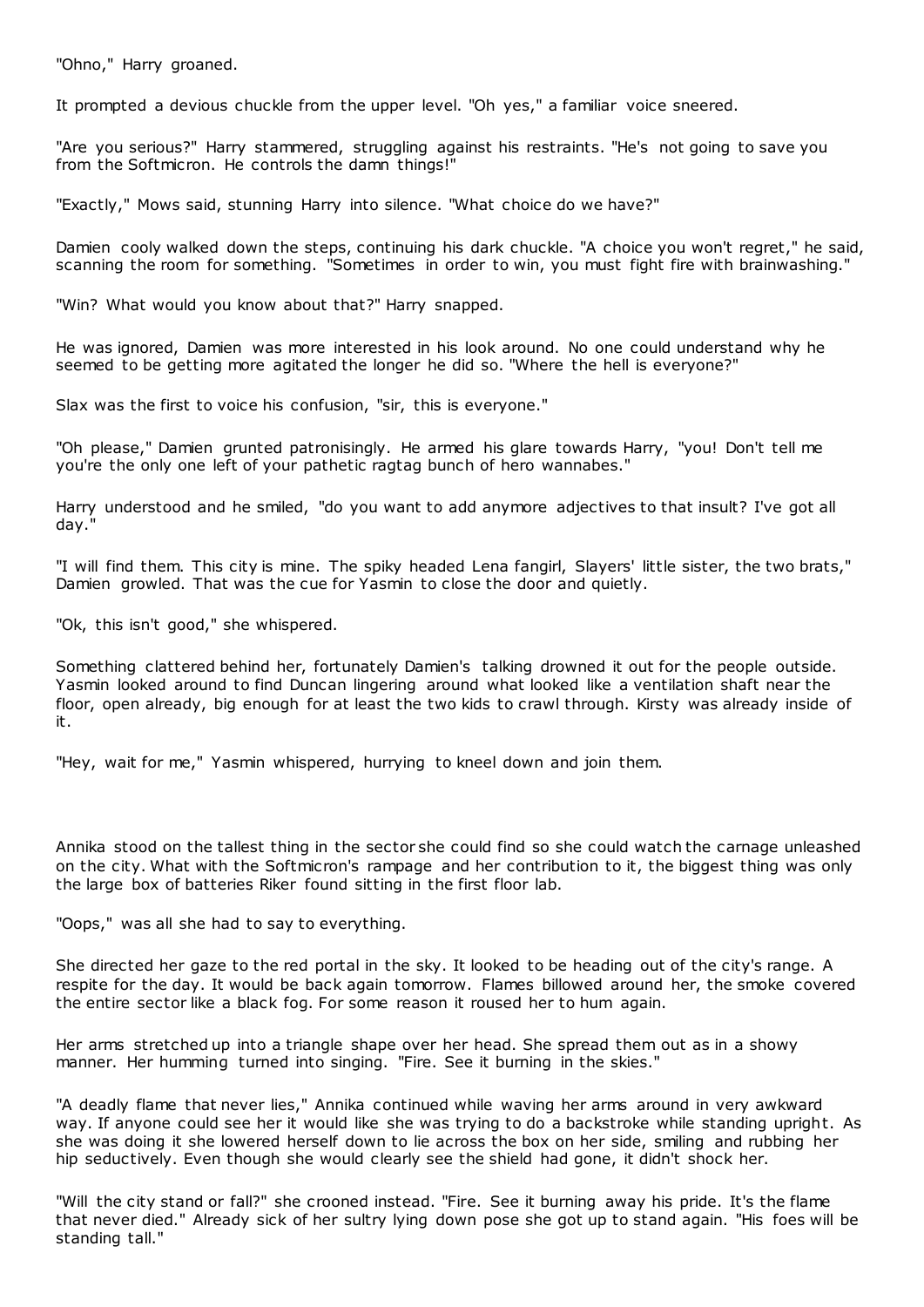"Or burn in the slaughter," she tried to sing, but the smoke had made her voice a little croaky. All while she caressed herself and twisted her body a little.

Annika gestured upward, "which fate is our master?" Then she did a sweeping motion with her other arm in the direction of the monsters that weren't there anymore. "Which path will he choose?"

"Deceit or disaster. To flee or to lose," she sang, dropping her arms back to her side. Just as she did a large piece of the ceiling fell, she ducked and held her arms up to stop it. For far too long she stood there, struggling with it until she realised it wasn't that heavy and tossed it aside.

It took a few minutes to remember where she was up to. Once done her hands went to her hips and she stood tall. "Damien. He's a zero to the end," she sang bitterly. "He lives to hate and condescend."

"When evil stands to conquer all, his only hope..." she pointed up into the churning portal above. "Voyager!" Then she did a slow motion head turn and smiled like there was a camera there. "Voyager!" She moved her body around as well to do a slow head lift, her lips parted in an attempt to look sexy and powerful. Unaware that during her third rendition of, "Voyager!" and another side pose, the ship itself shot out of the portal and into the skyline not too far away from her.

She swung around for the final act, and spread her arms out above her head again. "Voyager!" She held the last note for as long as she could, but noticed the new arrival. "Wait, Voyager?" Annika immediately panicked. "I can't let them see me," she stuttered as she scrambled away. Her heel dug into the box, and unknown to her one of the batteries. It triggered a chain reaction of explosions that sent her flying into the air. "Oh ssssssssssshhhhhhhhhhhhhhhhhhhhhhhhhh!"

Meanwhile on Voyager's bridge everyone were rushing around trying to fix the damaged and sparking consoles. Most though didn't miss Annika flying directly past on the viewscreen with flames trailing behind her from her hair, screaming, "oooooooooooooooootttttttt!"

"Was that?" Kathryn asked.

"Yes," everyone who saw replied.

Kathryn paced the centre of the Bridge with indifference, "good."

"Damage report," Chakotay asked.

"Hull breaches on decks two, five and twelve. Shields have burned out. Low power levels on..." Faye replied. The intruder alert alarm blared over the top of her.

Kathryn grit her teeth firmly before growling, "what the hell, how?"

Ian turned to work on the back part of Tactical, beads of sweat dripped down from his forehead. "Transporter signals coming from the Command Centre. It's Federation in origin."

"Lifesign readings are wonky. I can't tell how many there are, or what," Faye stuttered in panic . "The internal sensors took a beating in there."

"Security is responding, but they need a place to go," Ian said. Faye looked on helplessly at him.

Chakotay rose from his chair to hurry over to Kathryn. "The Softmicron?" he said in a hushed tone.

"Possibly," Kathryn whispered. She looked over her shoulder to give him a hard stare, "but how did they get their hands on one of our transporter modules?"

"The Pegasus maybe, it looks like it crashed in the city maybe a few hours ago, if the fires are anything to go by," Faye replied.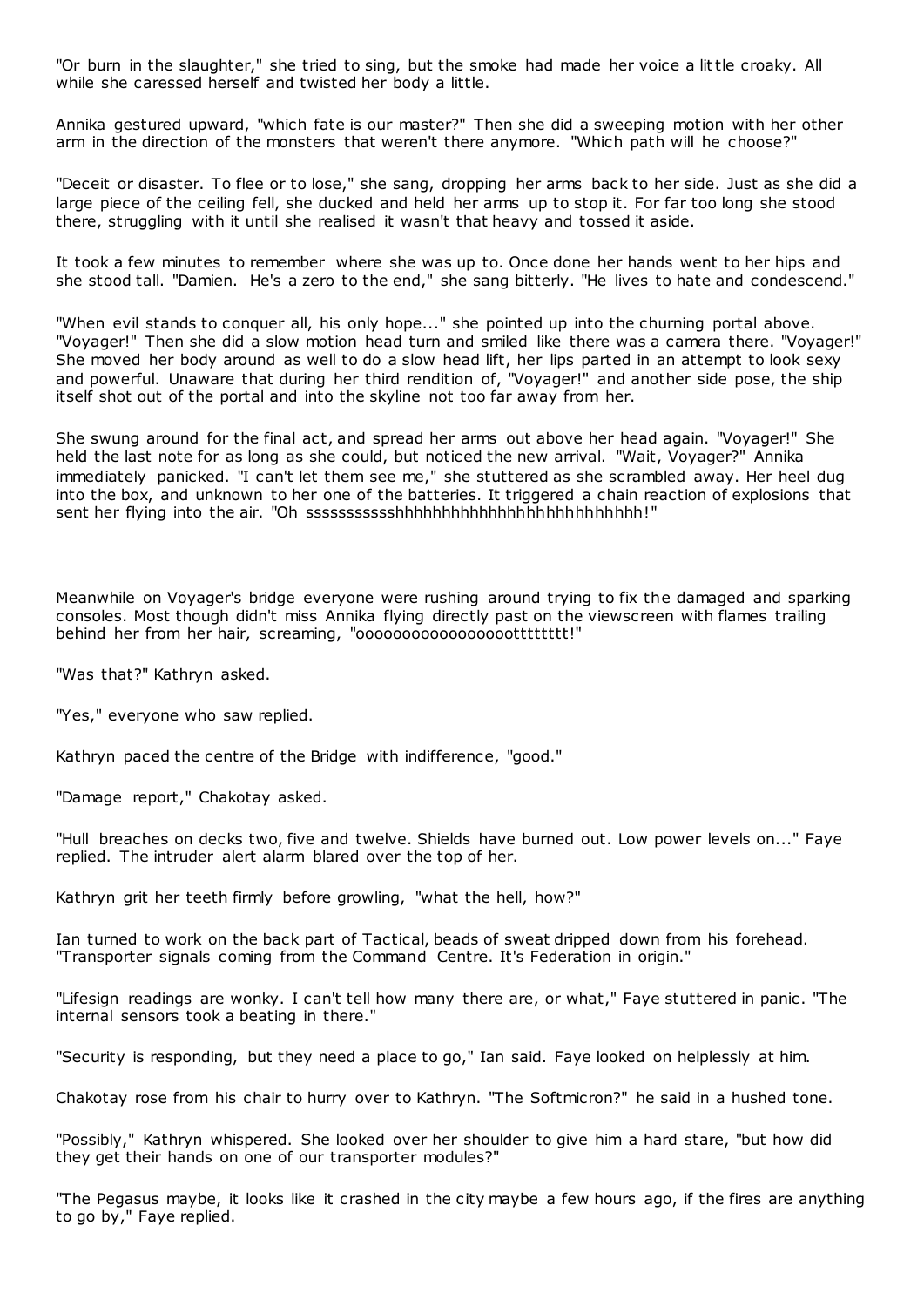Kathryn briefly felt a little smug on hearing that, the intruder alert noise brought her back out of it immediately. "If it's them, they could pretend to be any one of us to get access to vital systems. Helm, prepare to take us far out of the city, find us a place to land."

Claire gulped air and nodded, "no probs!" she responded nervously and got straight to work.

"No one leaves the Bridge, understood? We need to sec..." Kathryn snapped at everyone.

"What about the Enterprise?" Chakotay reminded her.

Kathryn flinched. "They'll be in the same condition as us, easy picking," she said. With regret she turned to Opps, "Faye, do we have enough power to use the portal weapon again?"

"What?" Chakotay stammered.

"Uh, yes but we won't be able to re-open it," Faye squeaked in response.

"Do it," Kathryn ordered.

Chakotay gestured Faye to wait, "hang on. You're suggesting we save the Enterprise from a Softmicron invasion by locking them in their own corridor. Do you realise how insane that sounds?"

"Once we're out of transporter range we can deal with what we have, repair and come back. We're sitting ducks if we allow both ships to get taken, with one there's still a chance," Kathryn said. "Ian fire. Claire, take us out of here once it's done."

Voyager turned about, charging its deflector. Once done it fired a beam toward the portal they flew through, a few second burst calmed its storms once more.

"It's done," Ian said wistfully.

Kathryn sighed, "all right, Cla..."

"Captain!" Faye butted in, immediately fearing her deathglare. She winced in advance. "One of the intruder lifesigns differs from the others. No, make that two now. I bet it's Dam..."

"Shh!" Kathryn narrowed her eyes. She decided to think the name only instead of saying or hearing it, the camera still tried to zoom in on her face. "Oh for god's sake. Where is that little pissant?"

"Deck four, heading for a turbolift, he's not alone," Ian replied.

"Forcefields, can we lock the Bridge?" Kathryn asked.

Faye whimpered without even seeing her angered face, "no, we used most of our power to close the portal. Forcefields are down."

"Locking mechanism not responding," Ian said, gesturing to the door near him still smoking a little from fire damage.

Kathryn shrugged, clenching her fists. "No problem. I'll wait by the door with my fist ready."

"We can't guarantee what he's brought with him will be as easily disposed of. Sure you'll get Damien, but his companions could be anything," Chakotay said.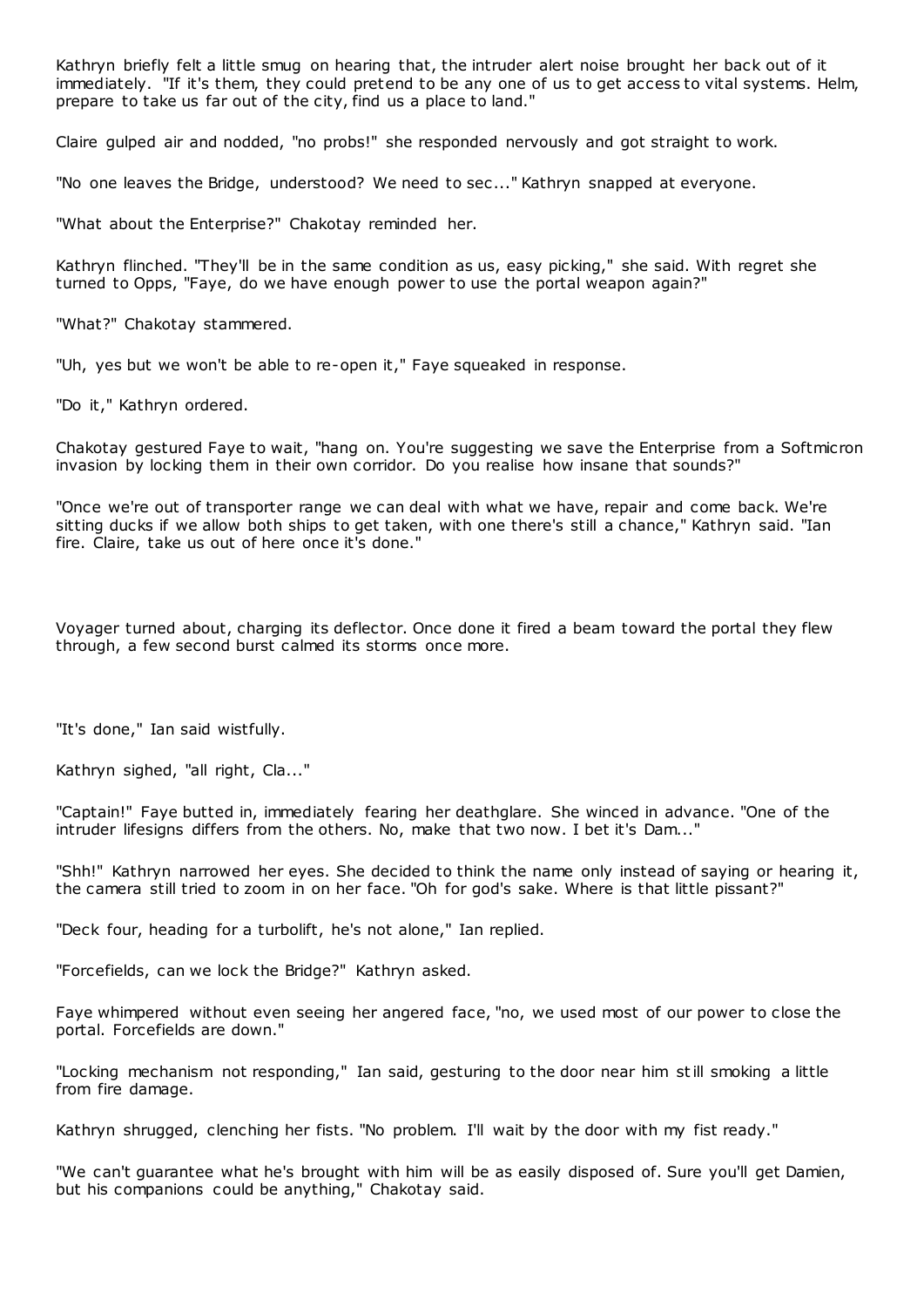Kathryn looked around at everyone, thinking about it carefully. In her mind there was only one choice. "Get out of here. Now," she ordered firmly. The whole bridge turned to look at her in shock, Chakotay more so than her. "First chance you get, you evacuate the ship. Don't come back to the Bridge." Chakotay was about to object. "I'm not going to endanger any of you. This is between him and me. If he wants a slaughter, he's going to be disappointed."

"You can't be serious, he's always wanted Voyager and you're going to give it to him?" Ian stuttered.

Kathryn smirked, "hardly. I'll make the overcompensating dweeb squirm for a while, go." The Bridge reluctantly filed out into the other turbolift, all except Chakotay. He watched her walk to the helm.

"Kathryn," he said, prompting her to look back. "Be careful."

"Please! I'll be in touch," she smiled back warmly.

Once he was gone she laid in a new course, but didn't engage yet. "Computer, lock down all essential systems for command use only."

*"Acknowledged."*

Then she waited until the telltale sound of the turbolift doors opening.

Damien stepped out looking very smug, flanking him were Mows and two more aliens. He sneered toward Kathryn, who calmly turned her chair to greet him with a smile.

#### **Present Day:**

Tom stood looking thoughtful off to one side while Tani finished recounting her side of the story. Once she was done an uncomfortable silence hung over the room.

Craig forcefully coughed, hoping to break it. "We don't know what happened to Voyager after it left the city. I wouldn't assume the worst just yet."

"I think..." Tom said, still with his back to the others. "I think I know."

Damien strode into the Conference Room with his head held up high. It didn't get the response he was after, only an eye roll from the only person there.

"Give me the codes," he snarled impatiently.

"Sure," Kathryn said flippantly. Damien missed the tone somehow and got his hopes up, it amused her greatly despite the metal forcing her wrists and ankles to the chair starting to chafe and smell of sweat. "Even if I was apparently braindead enough to fall for anything you came up with, how would you know I was giving you command codes?"

Damien narrowed his eyes on slow approach, "because Janeway Espresso 9000 is really obvious as an infinite coffee code for a replicator?"

"You've got as much chance of me giving you that as you do of getting the command codes," Kathryn laughed in response. Her face turned deadly serious in a second, "zero."

Damien sat on the table close to her, she watched him in disgust as he leaned forward, sneering in her direction. "We'll see about that."

"If you really want a coffee that badly, Neelix probably still has tanks of his homemade junk in Deck Thirteen. It's not like we keep anything else in there," Kathryn said. She turned her head away to mutter, "I must remember to throw it out later."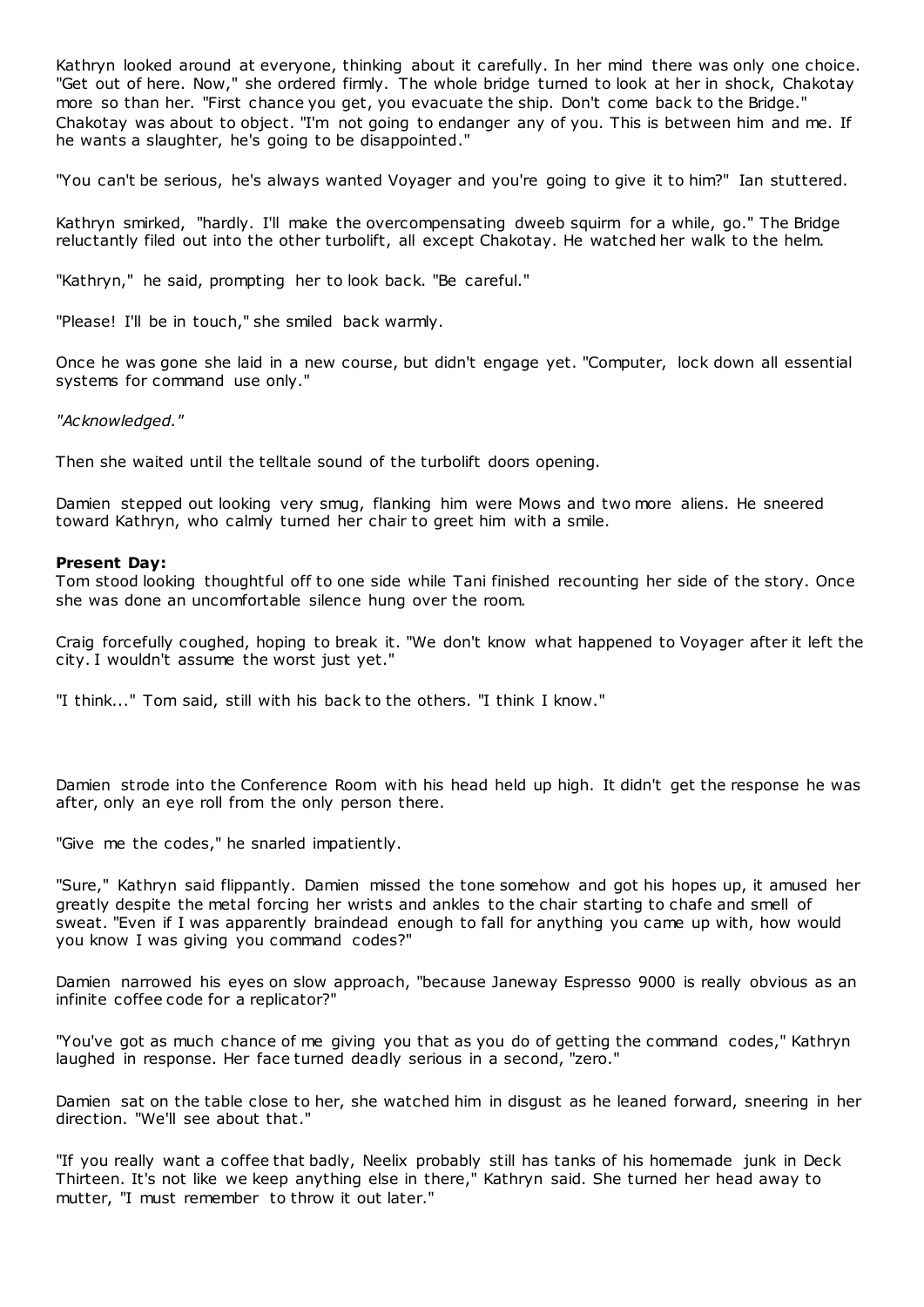"Hey!" Damien snapped, slamming his hand on the table. Kathryn didn't react at all, which annoyed him even more. "Perhaps you might be more willing to comply if you knew one little thing."

Kathryn sighed sadly, "I know. Watership Down's remake wasn't as bloody as the original."

"Don't... mock me," Damien trembled at the insult, and the memory of that. "The portal to the Games Matrix is open once more. Your little scheme only wasted my time. Was it worth it?"

Kathryn hid the dread she was feeling very well. He didn't see it. "Yes."

Damien flinched. "Face it Janeway. Voyager's mine now, you are powerless to stop me..."

"Yet you still need me so you can use it, which you only want to do so you can run away and avoid the wrath of the aliens you brainwashed. So really, who's truly powerless here?" Kathryn smiled.

"I'll give you one more chance to do this the painless way," Damien grumbled, pulling away from the table to stand again. "Give me the command codes to Voyager, or I'll redirect my energies to the Enterprise."

"I don't see what's so painless about having to listen to you stamp your feet and whine about codes for a few days," Kathryn said.

Damien ground his teeth and turned his back on her to walk away. "You leave me no choice."

"Please," Kathryn scoffed, stopping him before he could leave. "If you could take the Enterprise, you would've by now. Cut this *or* crap out, you'll never trick me. Never again."

A smug smile spread across Damien's face, not that she could see it. "I doubt the Enterprise will cut their losses and leave you here. They will strike eventually, it'll be their undoing."

Kathryn yawned, since she couldn't use her hand to block it even if she wanted to it was louder than normal. "Okay."

Damien's fists clenched tightly. "That's it." He leaned forward to stick his head out of the door, "you two, take a team to the thirteenth deck. The tanks are there."

"Desperate times, huh," Kathryn smirked.

"Only for you," Damien lowered his voice to a malicious hush. He looked over his shoulder at her just in time to catch the Captain's smile fade. "How did you like yours again, straight black sludge?"

"News flash, prick. You're not as *evil genius* as you think you are," Kathryn said coldly, deathglare on max.

Damien chuckled to himself, he didn't believe that for a second. "Then why are you here, alone with no ship, no crew, no Slayer brats, nothing?" he sneered. "Face it, no one is coming to save you. Voyager is mine now, why continue to resist me?"

"I could ask the same thing. Why are you still here?" Kathryn questioned, her lips curling.

Little did they know Harry directed a similar question at his captor, only he didn't see how he took it. All he could was his back as they studied a blueprint style map of the city on the huge viewscreen. He didn't get a vocal answer either. "Well?" Harry tried again.

"I can't expect you to understand the big picture," his captor finally answered.

Harry frowned, directing his own gaze to the screen. "It's a map if that's any help."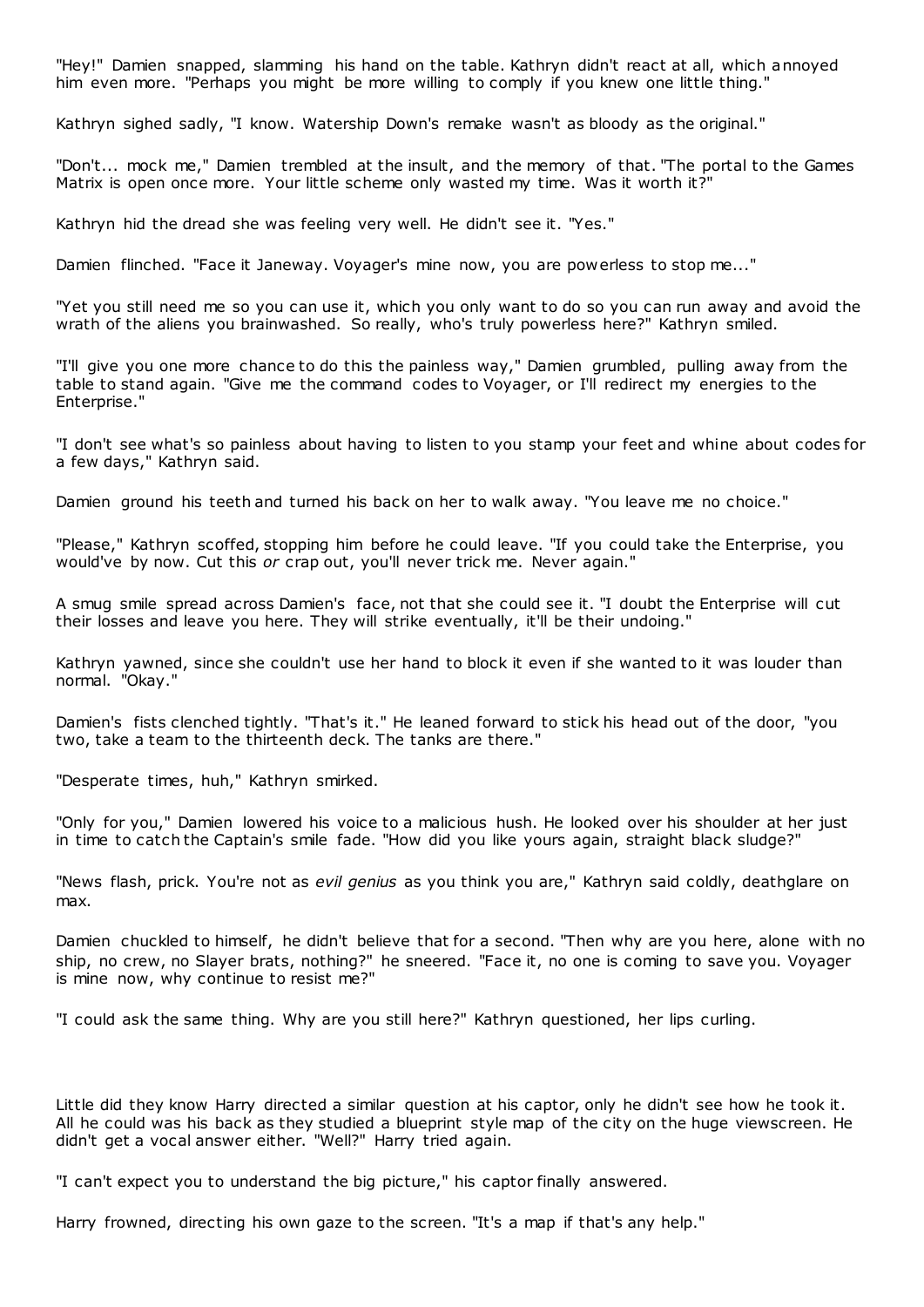"Amusing," his captor faked a laugh. Then he turned so Harry could see his face. "This planet is meaningless. It does house a few loose ends that need sliced off quickly."

"I didn't know Craig was a badass in secret. Maybe you should have kidnapped him instead of me," Harry smirked.

He expected bluster, but he was merely met with a blank stare. "Voyager and the Enterprise. They fled the portals. I want to know how," Damien said.

Harry's eyes widened in shock, "they did? News to me."

"Enough of the ignorant charade!" was the angry response.

"I only learned from thee very best," Harry stammered in response. "That last one was genuine though."

Damien circled around him, studying him carefully. "Fine," he huffed after two laps. "Tell me about the Slayers."

Harry sighed, "gone, lost a Game a couple of weeks back. So you can stop obsessing over finding the runaways, who is left is of no use to you."

"No," Damien said, eyes narrowing.

Harry mockingly did the same back, "yes. Why do you think the city's in such a state? Games started dropping like rain after a few more losses." He hesitated, then cringed, "no you're right. That's not why. You pissed off the Softmicron by brainwashing some of their own. Is that why..."

"Captain sir," Hach stuttered as he ran into the office.

Damien pointed a palm at him to tell him to wait. "That's not what I was asking."

"Is that how you got in?" Harry said, eyes widening in realisation. "Him, Slax, Mows. They never left, how did you replace them?"

"Oh they're the real deal," Damien sniggered, once more going into a circular pace around him. "The Softmicron are no longer enslaved. That is not your or my concern."

"Really?" Harry laughed nervously.

"You understand very little, it'd be funny if it weren't so irritating," Damien said, he shrugged, "not surprising though." When he was behind Harry he stopped to lean on the back of his chair, Harry was very aware of how close he was. If it were anyone else but Damien he'd find it a little intimidating. "You do know the Slayers though. You'll tell me about them. Their weaknesses, their strengths. What they're likely to do."

Harry frowned, only now feeling a little unnerved. "Likely, to do? Did they come back with the ships? If so, they're the least of your worries."

"My patience is wearing a little thin. Tell me or I'll bring in the runaways, as you call them, and *ask* them," Damien grumbled.

"About that Captain Damien," Hach said. He shook a little as he was stared at by both of the men. "The residual Game radiation is still clouding our scans. We can't find any Humans."

"Of course not," Damien snapped, straightening back to a standing position. "They'll be using that as a cover. A Game site is where they'll be. Go!"

"But, there are more of them than us. Are we to leave you alone?" Hach asked.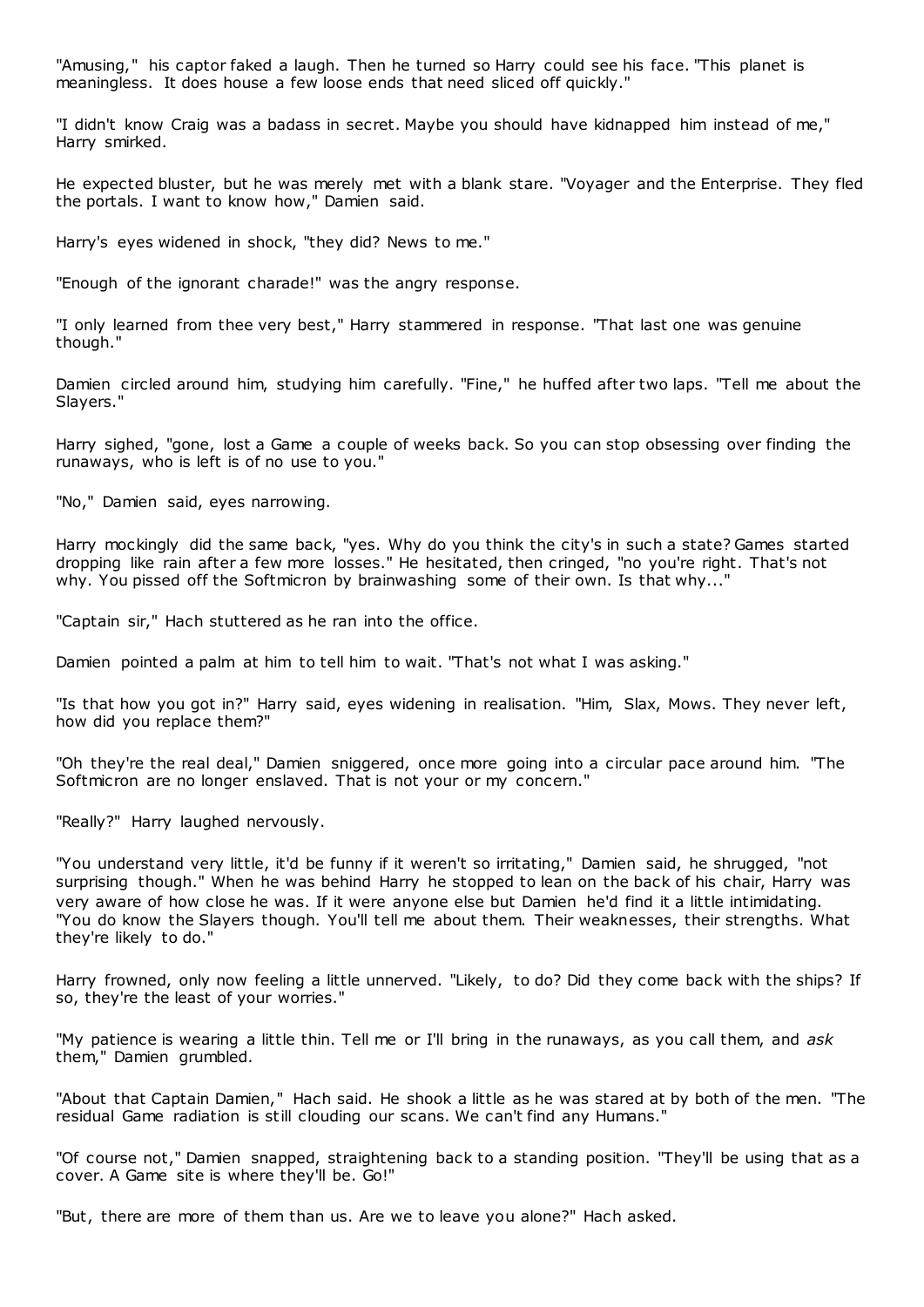Damien rolled his eyes, "good god, how hard is it to find hired help that have brains?" Harry was about to comment on that but was interrupted by Damien slapping the back of the chair, spinning it part way around, as he marched up to Hach. "One team, check them one at a time. Do I have to write it down in giant letters with crayons for you to understand, or draw you a picture?"

Hach tried to swallow a massive lump in his throat, failed and croaked out a, "no. Excuse me." Then he ran back out of the office.

"You do have a knack for inspiring the stupid and unhelpful," Harry smirked.

Damien turned back towards him, scowling darkly. "Speaking of which, you had something to tell me?"

"Yeah, you wish. If you think I'll sell out my crewmates, you've got..." Harry said, pumped up with bravado until Damien brandished something out of his pocket and walked closer. "A knife in your hands. Neat."

"Oh, what I have in mind wouldn't be considered neat," Damien sneered.

Lena watched the Enterprise in the far distance taking a wide turn to circle the city's edge, all while sitting on the rubble where the missing wall should be. Everyone else stood huddled in a group nearby.

"Really, where?" she asked.

*"Six miles north of the city. No shields, the same damage it had when we left the Games Matrix, low power levels,"* Triah's voice answered from her commbadge.

"So Damien hasn't gotten the command codes yet?" the Doctor mused.

Chakotay smiled, "was there any doubt? It wouldn't surprise me if the Captain has made even replacing a lightbulb difficult for him."

"Six miles, we'd be hard pressed to do this if the Enterprise hadn't shown up," B'Elanna commented.

Lena looked around, "do what?"

"Might be a little overkill," Chakotay sighed. "Besides, Lena and the Doc tor used a shuttle to get here. If I'm right as to why, we'll still need the pods."

"You were going to attack Voyager with escape pods?" Lena said in disbelief.

B'Elanna couldn't help but laugh at how dumb that sounded, "with no shields and probably no weapons, I'd call it board Voyager than attack. What choice did we have, walk? Besides, we spotted a few shuttles, the yacht and some alien ship. We don't need the pods."

*"I hate to rain on you but we've been trying to get in touch with our other teams. Game radiation's lingering around pockets in the city, that's been causing us a bit of a headache so..."*

"Game radiation?" B'Elanna said, sounding a little too curious.

Lena glanced toward her with a wince, "yeah it's er... radiation, because of lost... it's in the Games Matrix. It's er, it's a thing."

Chakotay laughed, "thanks, we're all up to date now."

"Yeah well I know of, but not much about it. It's left behind when a Game loses, its not a good idea to float around or walk in it in the Games Matrix, blocks sensors. You got 2/3 from what Triah said so," Lena said awkwardly.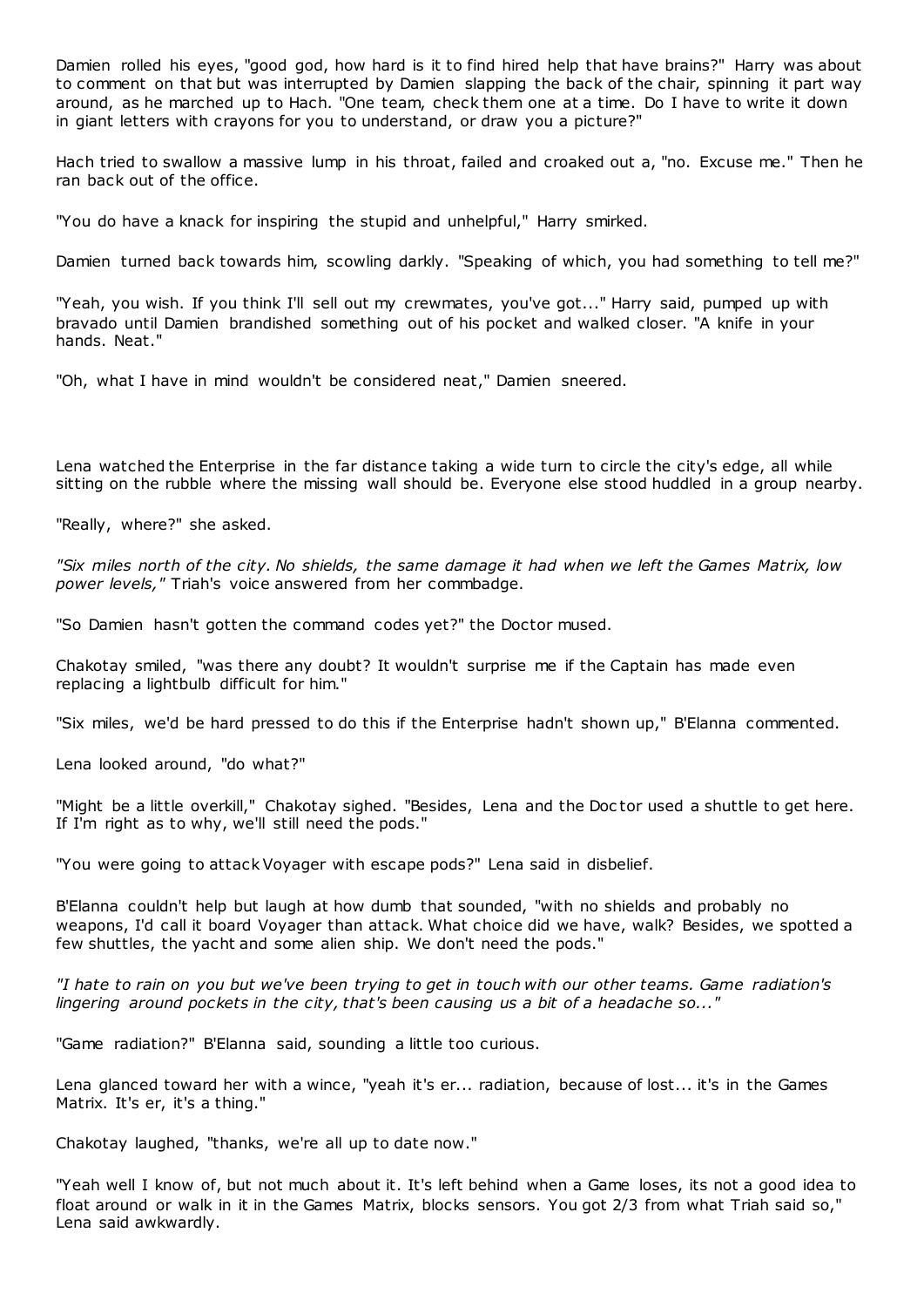The Doctor looked on a little worried. "That means we're stuck down here, right?" he asked. Lena nodded.

"So, escape pods?" Chakotay smiled toward B'Elanna.

She grunted impatiently, "five are ready. I could get a sixth working if I had another hour."

"That's fine. All we need now is a distraction," Chakotay said.

"Wouldn't the Enterprise showing up escorting escape pods be distracting enough?" Lena asked in a bemused tone.

Chakotay frowned, creating worry lines over his forehead. "It's not Voyager we're worried about there. Damien has control of the Command Centre, we know he has a least one hostage. One false move and..."

The Doctor brightened up. "Oh, I have the perfectly ironic solution." Everyone turned to him expecting him to continue, but all they saw was him and his emitter fading away.

"Uh, what the...?" B'Elanna stammered.

The Doctor was equally confused when he rematerialised in a charred, debris littered room, all alone. At least he thought he was until a woman cackled from the shadows.

"Ooooh lookie what we have here," she giggled. The Doctor flinched, he'd recognise Annika's voice anywhere. "I better put the kettle on, do you take two lumps of sugar?" She burst into malicious laughter that only cartoon villains or Damien would use.

"Oh dear," the Doctor whispered to himself, drowned out by her continued laughter.

Ship flew overhead as it descended, turning slightly to land directly beside one of the Enterprise shuttles. James, Tom, Craig and Tani approached carefully until the vessel touched down. Ship's doors barely had time to open when Sandi jumped out of it.

"We'd better be quick. Between Softmicron hunting parties and a group of aliens which I spotted leaving the Command Centre, we stand out like a sore thumb," she said.

"Have you heard from the Enterprise or any of our other teams?" Tom asked her.

Sandi shook her head as Kevin hurried out of the ship to join her. "I wouldn't expect to. I counted five lost Game sites, the radiation levels will be ridiculously high. You'd probably have to fly into the shuttlebay to get a signal."

"Great. Now's the perfect time to retake the Command Centre and we're understaffed," Tom mutt ered.

"If it's only Damien and a few of the deserters, I'd call it overkill to be honest," Craig said. He gestured his head as lightly as possible toward James, hoping he wouldn't notice with only one good eye but Tom would.

James still looked at him with a raised eyebrow. "Are you expecting me to kill the protesters as well?" he asked coldly.

Craig winced, everyone else felt awkward enough to avoid looking at either them. "No I um, I forgot... I mean, I..." Craig stammered. "Once you're inside. We um, do that, no... then get them out of the way so you can..."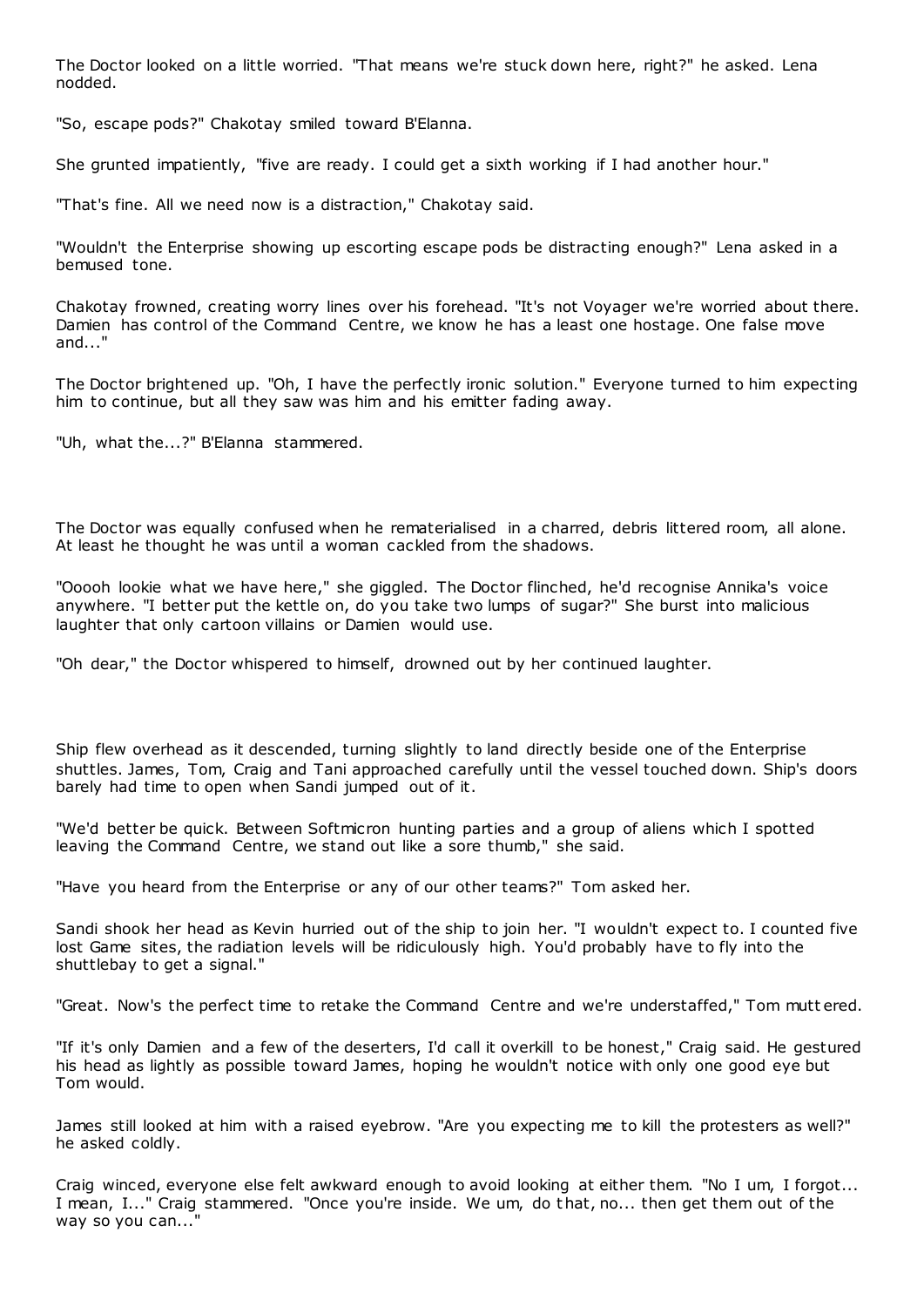"Oh god, stop," Sandi grunted. Thankfully he did and everyone else had somewhere to look. "Tall guy is right, we do have to make sure neither Softmicron or the search party know what we're doing, or they'll outnumber us greatly."

"It's Tom," Tom whispered, a little offended.

"Right," Kevin nodded. "They're outside, lets keep it that way."

"What's the problem? James goes in and gets Damien, we tell the Softmicron to wait there until he tosses him to them. Problem solved," Tani said.

Sandi laughed, thinking she was joking. She trailed off when Tani grew a little annoyed at it. "I can't count how many things are wrong with that, so, not gonna."

Tani rolled her eyes, "I'm not the idiot trying to count to zero."

"Oooh meow," Kevin snickered, prompting an elbow in the arm from his sister.

"Why would giving him this Damien pacify these things?" Sandi said, slightly bemused.

Tani scoffed, "duh, he brainwashed them, they want revenge. Who is this cow and why are w e humouring her?"

Tom sighed, once more wishing he decided to stay on the Enterprise. "She's another..."

Sandi cut in quickly, "they'll not apologise for trashing this city and run along. Your scenario doesn't only hand over Damien, but give them one of the Slayers too. With both out of the picture, and no way of knowing about Lena, or us, they'll very likely think they're free to continue what they came here for to begin with; control of this planet. Whoever is left, who is not already dead, will be the first things they snuff out."

"Okay, okay," Tani said, a little shook. "I know, I thought if Damien were out of the picture, it'd..." She grew more annoyed with herself and turned away, "you know what, forget it."

Kevin chuckled nervously, raising his hands as a meek surrender pose. "Wait, lets cool our jets here. It's not that stupid. We need this Command Centre and Scar-face here wants to pummel this Damien character, but he can't get in without major carnage of protesters and guards alike. Softmicron are looking for probably Damien and us, and the rebel aliens looking only for us." Almost everyone's expressions pointed toward him were saying *so*, James' though remained blank with another eye roll. "Is no one really seeing the obvious distract opportunity here?"

"No, not really. Using us as bait isn't going to move the protesters blocking the entrance," Craig said.

Tom smiled deviously, "why would we want to move the protesters? They want what we do, don't they?"

Kevin grinned back and nodded, "now you're catching on."

Craig looked a little worried, especially when both Sandi and James appeared to be onboard with this idea as well since they didn't say anything or look annoyed with them. He glanced at Tani but she looked a little confused.

"Of course. And I have the perfect decoy in mind," Tom chuckled, his gaze drifted over to Ship.

It was a little hard to keep his balance. Chakotay grasped onto the sturdiest of the walls, which still shook from the gusts coming from above. He glanced up at the Enterprise waiting above him and the escape pods lying on the ground still being inspected by B'Elanna. Once more he inspected his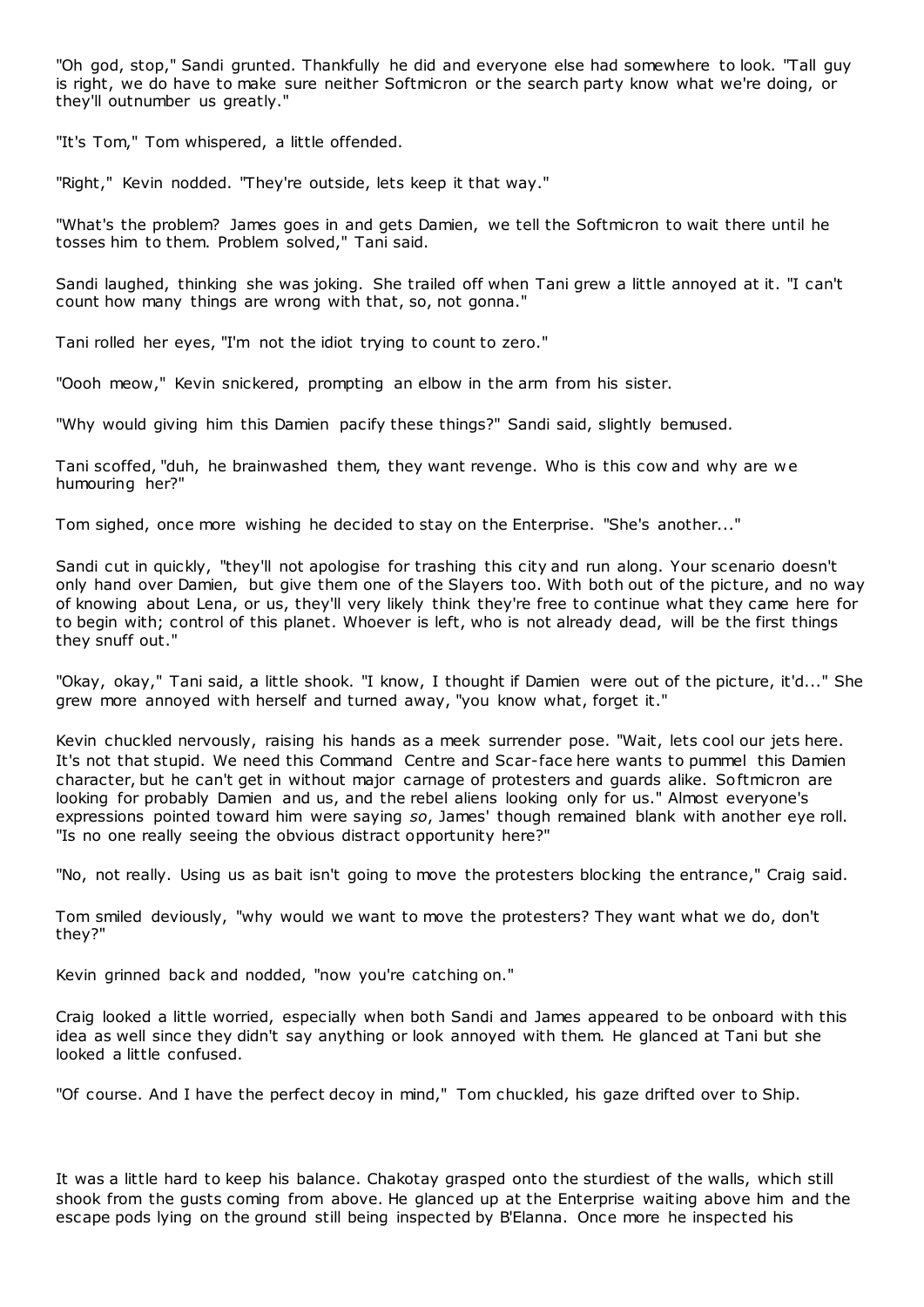boarding party waiting crouched down nearby to avoid being swept off their feet. One member made him do a double take and a scowl.

"No Kiara," he snapped.

Kiara groaned and folded her arms stubbornly, "why? You need six people to go in the pods. Who would you rather have, me or Neelix?"

"Where is Neelix?" Chakotay wondered, the so called chef had been there the last time he looked at the team.

Lena meanwhile glanced across at the girl while trying to shield her eyes from the gravel blowing about toward her. "You're not, Damien's mine to smack around."

"As if I'd step on your toes. No, I just wanna help mum out, or grandma rather, " Kiara replied. "And if you must know, I said I was hungry."

Chakotay groaned into his palm, "that's very reckless of you."

"Why? I'm hoping I'll be in the pod and away before he gets back," Kiara grinned.

"I wasn't... that wasn't the only thing I was referring to," Chakotay sighed. "Fine, but stay true to your word. Damien would use you against Lena in a heartbeat."

Kiara nodded but she looked far less enthusiastic than earlier, "no worries there."

B'Elanna walked over, wavering slightly but able to keep upright. "All pods are operational. It's time."

"Good," Chakotay said. He tapped his commbadge. "Chakotay to Enterprise, can you read us?"

"I'd like to think so, they're almost on top of us," Ian commented.

*"Quiet but clear*," Triah's voice responded with some crackling over the top.

"We're going into the pods. Give us ten minutes before locking on, then set a course," Chakotay said.

*"Right."*

Chakotay turned to address his team, "okay, everyone to your pods. I'll make sure everyone who's left is out of range, don't want things to get messy."

"Dinner time!" Neelix shouted, suddenly right next to Kiara, shoving what looked like a flattened black pizza with green specs on it in her face. She let out a little scream as she scrambled away from the both of them. She wasn't the only one, the rest of the team scurried faster than they planned to their escape pods. Neelix looked a little upset and confused at her reaction.

"Neelix," Chakotay groaned.

Neelix immediately brightened up, "yes Commander. Is it time to retake our home?"

"Um. No, I've got a better job for you, very important," Chakotay replied. He got a beaming smile in response. "Take the others and find the Doctor. With the radiation and all, he can't have been transported too far away. I can't shake the feeling that he's been taken for a very good reason, and we can't take that risk."

"Um. I don't know. This isn't really my expertise," the Doctor stammered fearfully, all while struggling to free his hands from the ropes securing him to the armrests.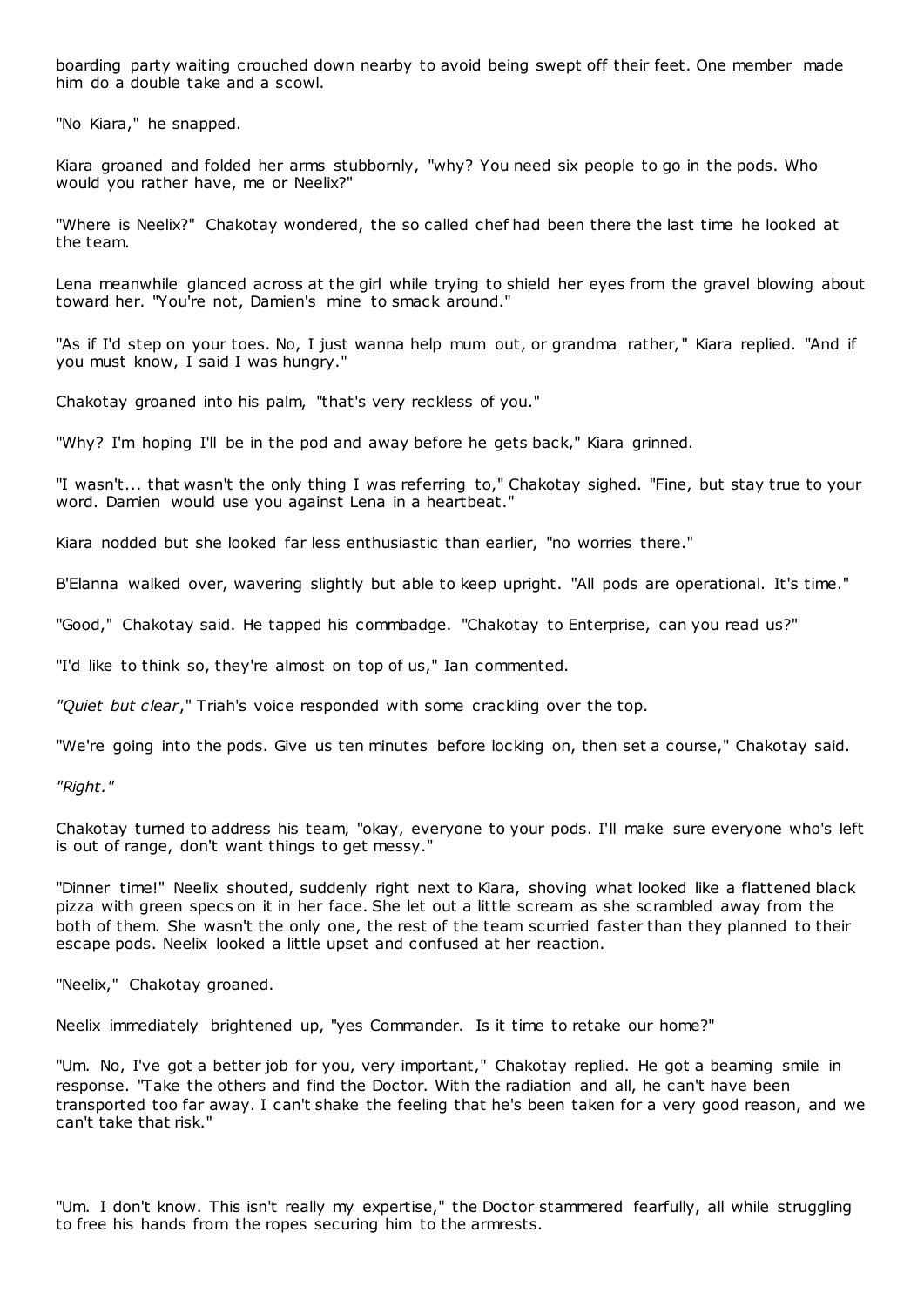Annika giggled playfully as she swapped one catsuit and its hanger with another so quickly he couldn't see her in between swaps. What worried him most was she was holding them up so high they were covering her face, and so the catsuits ended at her knees.

"Now now, you don't need to be coy with me. I have a lot of trust in your opinion, if you're wrong I can always delete a few things to get it right," she said. "The green or the blue," once more she swapped the two over.

"Um..." the Doctor metaphorically started to sweat.

Annika huffed and swung around so her back was to him. The Doctor then chose to try to break free, all he did though was manage to make the chair jump a few paces to the left. He was about to do it a third time when he spotted Annika sitting opposite at him holding two catsuits in her lap, one bright pink and the other red. He barely had time to process that as they were thrown at him so hard they knocked him flying backwards.

"Oh, looks like it's both then," Annika laughed as if nothing happened.

The Doctor tried to shake the clothes off of him, but without his hands or legs all he could do was wobble the chair a little. The red one tumbled off after a few shakes.

"Ooooh, that is a cute pink," he heard Annika squeal before the pink was snatched off of him. He only saw her waltz off, stroking the outfit as if it were a cat. "I knew I could count on you Doc ."

"Great," the Doctor said, still from his awkward sitting facing the ceiling position on the floor. "Can I go now?"

Annika squeaked like a sad puppy. "You too? Nobody likes me." He heard her sniffling. She was too far away to see for sure, and his position wasn't helping. "I tried you know. I tried to make people like me."

"Um. I've always been on your side, you know that. It's just..." the Doctor stammered.

To his surprise a couple of boot wearing feet passed by him on the left and stopped. A man's voice came from above them, "you're still not ready? You know they're going to treat you the same what ever you wear. Don't be a stereotype."

Annika gasped, first looking offended but then had a realisation that made her smile. "You're right. I'm a feminist icon, what does it matter. Turn around boys, I'll put this on." She didn't give them a chance to, she immediately started to unzip her current outfit.

The new arrival crouched down to attempt to push the Doctor around so he couldn't see, unaware that he couldn't anyway, all while spluttering nervously. That was when the Doctor got a good look at him and recognised him. "Wesley?" he said accusingly. "I thought you were dead."

Wesley wheezed after moving the Doctor a couple of inches, him talking gave him a reason to take a break so he sat beside him. "Miss Annika is the only one who is nice to me, who understands me."

"I didn't say any..." the Doctor muttered, confused and a little annoyed.

Wesley didn't seem to hear him, he was on a roll. "They just can't handle it. I'm smart and I'm helpful. What's wrong with that?"

"Nothing, that's not..." the Doctor tried again.

"So I figured things out before some officers, sometimes it's refreshing, you need an outside perspective," Wesley rambled on. "Think outside the box!"

"Where's my bra stuffing?" Annika meanwhile asked desperately.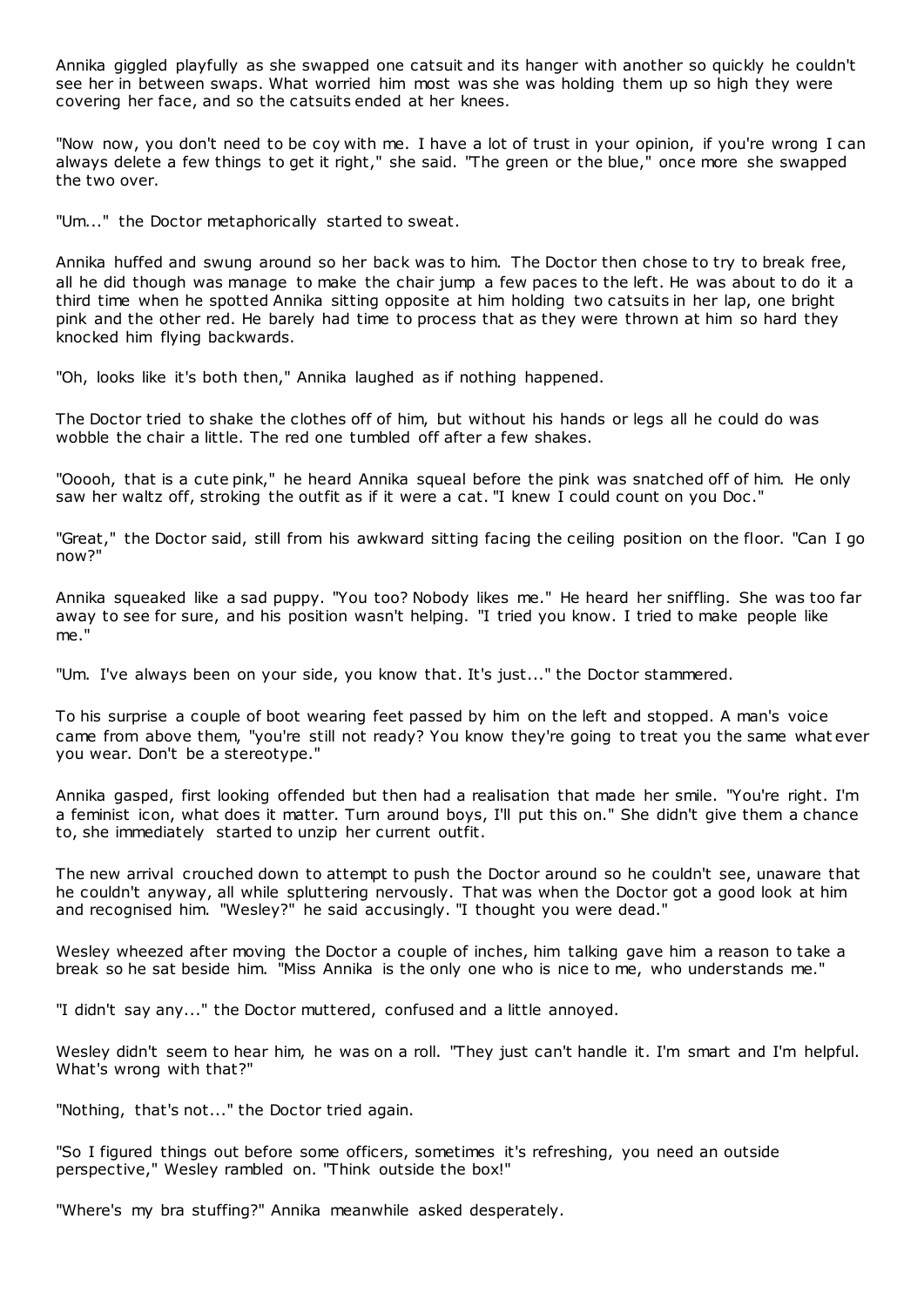Wesley barely looked over his shoulder, "it's still plugged into the pump!"

"Oh," Annika giggled and hurried off. The Doctor only managed to hear the words, "gonna be huge today."

"Where was I?" Wesley said.

The Doctor groaned, "you were telling me what the plan was."

"Was I?" Wesley was confused for a moment, then he brightened up. "Of course I was. I'm all about plans, I'm good at them. So yes anyway, it's really quite simple. We're going home, but we have to time it perfectly."

Annika hurried back, unknown to the boys with her catsuit only half on and not the bottom part either. The legs looked peeled like a banana, they fluttered as she ran around barefoot, even the heels which bounced against her leg. "That's what we do best."

Wesley smiled, "that we do."

Even the Doctor was getting a little annoyed and squeamish. "What was the point in kidnapping me then?"

He yelped as he was picked up, chair too, and plonked back upright at the table. That was when he spotted Annika's bizarre half on catsuit as she sat in the opposite chair, hunched over so to cover one side of her leg with it. She used a little paint roller looking thing with steam coming from it to trail over the entire leg, the material stuck to her.

"Kidnapping's such a meanie word," she purred. "I thought we were friends."

"We are," the Doctor said a little too enthusiastically to hide his second thoughts.

Annika didn't spot it. With one pants leg on she swivelled around to face him and gesture to the tray on the table he didn't notice before. "Really? Goodie!" she laughed, picking the tray up and shoving it in his face. "Friendship cookies?" The Doctor stared at her, his jaw dropping angered her. "Eat them or we're not friends anymore."

"Your face, your neck, you're injured," the Doctor said sympathetically. Annika instinctively covered her face, covering up the burns and scars. "What happened?"

Inside the extremely cramped escape pod Chakotay watched the the seemingly endless countryside streaming by on the screen in front of him, eager for any sliver of grey. The computer spotted it first, bleeping at him to get his attention. "There," he said once he saw it sitting in a marshy valley, hidden by forest on the surrounding hills. He got a few acknowledged's from the comm.

"Enterprise," he said in a croaky voice, sprained from the new frog in his throat. He knew why it was there, what he wanted to say still didn't feel right. "Lock phasers on Voyager, lowest strength you can muster."

*"Check, we'll be gentle,"* Danny's voice giggled rudely, quickly followed by disgusted groans.

Chakotay sighed in anticipation. Now all he could do was wait for his literal opening.

Damien stomped out of the office, angered by the interruption, to the sounds of blaring alarms and panicked staff. "What is it, I am very busy!" he snapped.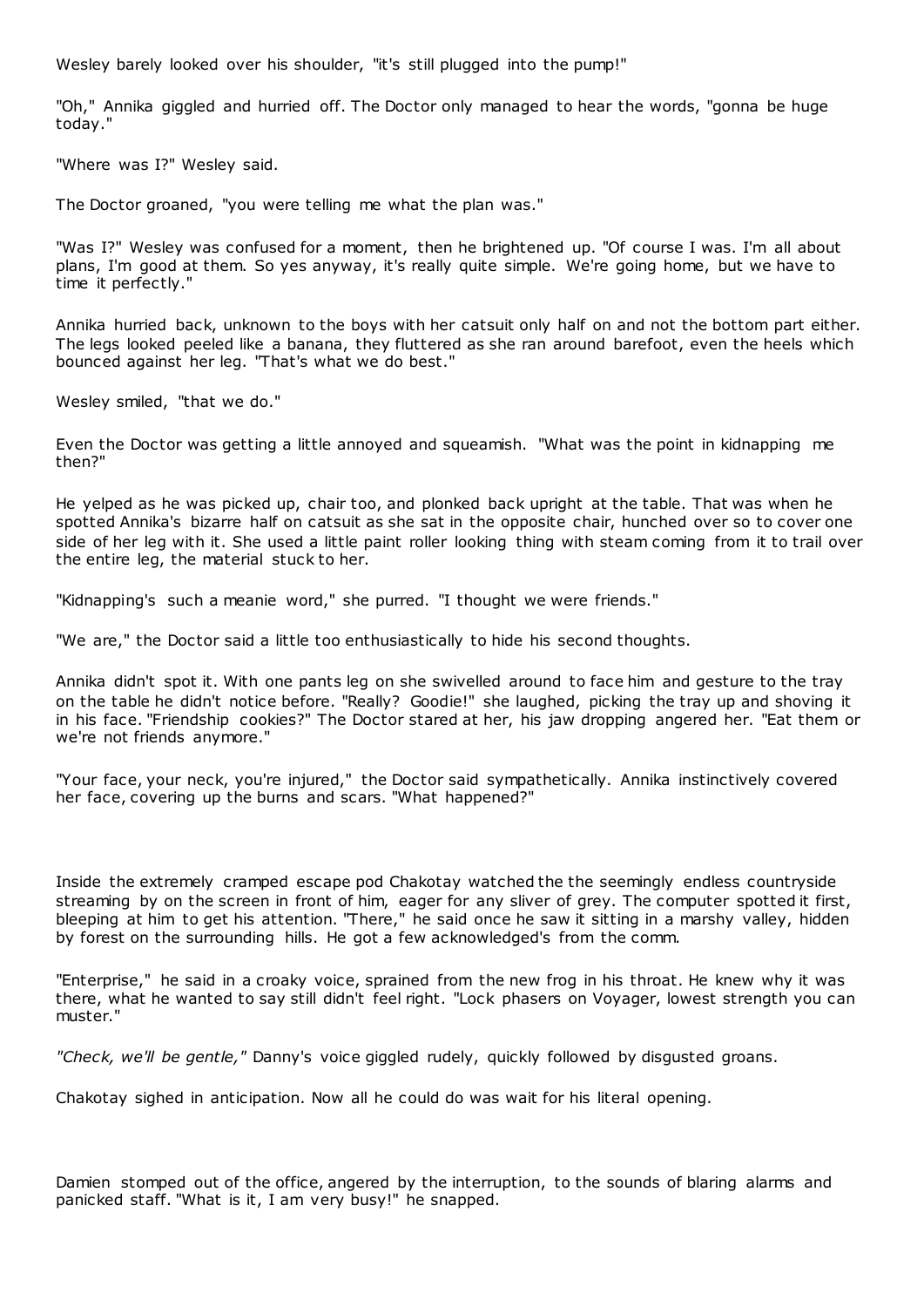Slax gulped air nervously, until he noticed the pair of scissors in his hands. The confusion and randomness of that pushed away any fear he had. "An unidentified ship was joyriding around the city, sir. We didn't pick it up until it flew more or less over our heads."

"So?" Damien said bluntly, with little care.

"So there's Humans onboard sir," Slax said, getting his full interest at last. "Also, it seems we're not the only one who's noticed it. I'll show you," he pointed at the giant viewscreen.

Damien looked at it before the image on it was changed. The screen showed a zoomed in aerial view of a street leading into a scorched central area filled with damaged monuments and fountains. Ship had parked next to the largest fountain. Two dots stood outside it, swarms of them though were converging on them from the street. Then the image zoomed into the front of the crowd. The whole room watched as the crowd of their own people gradually started to change into different shapes.

"The Softmicron, they're going after them," Hach said.

Damien's jaw clenched and his eyes turned cold. "Let me see the ship."

Slax nodded and quickly typed in the command to refocus the image. Then all everyone could see was a close up of Ship and its two pilots standing around like they were waiting for something.

"What?" Damien was taken aback. "Who are they?"

"I'm not sure, sir, but it looks like they've rounded them up. This is our chance," Hach said excitedly. He wasn't the only one, the whole room were buzzed.

Damien glanced around at them all. Slax looked back at him, puzzled. "Captain Damien, we can retake the city. You won't be pursued anymore. We should do something, now."

"Yes, *we* should," Damien said, his cold eyes narrowing toward the screen. "Use the remaining attack ships, use mine if you have to..." The whole room were more than eager to follow his orders, they knew there weren't enough ships for them all. They were picking who should go when Damien finished his order, stopping them cold, "destroy that ship."

"What?" Hach squeaked.

Damien glared at him, "you heard me."

"But..." Slax protested but dimly.

"But what?" Damien snapped, stomping over to give them both a closeup. Both of them withered a few inches. "That monstrosity flying in our sky and its Humans are the biggest threat. You see. The Softmicron are riled up because of them." The two stared at one another, sharing their uncertainty. They weren't the only ones. Damien tried to soften his face, "you trusted me to lead you. Trust me now. I know what I'm doing."

"I... I guess," Slax said, but Hach didn't look so sure.

Damien smiled coldly at them both, then Slax alone. "Then you go lead the assault team." He glanced around at everyone, who didn't seem as convinced as Slax was. It soured his mood but he managed not to show it. "Take the security forces. They'll be a better shot than button pushers."

Slax nodded, "aye Captain Damien." He hurried off alone.

"Now," Damien said as he started to pace. "Do we need to have a chat about loyalty?"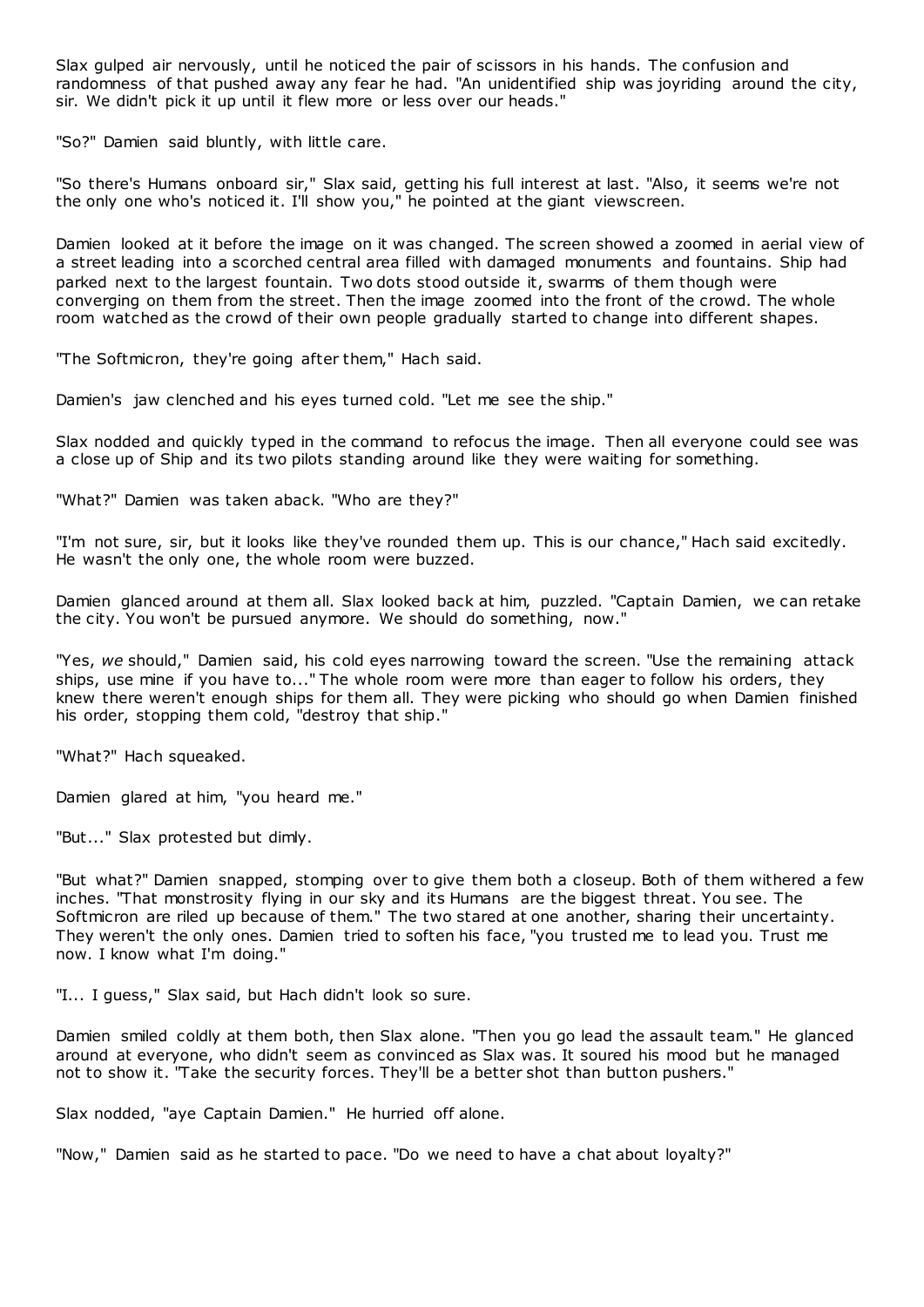Voyager's Bridge shook gently, it was enough to throw Damien off balance as he rushed out of the Conference Room holding what looked like a spoon with brown sludge in it. Anyone who looked at him had to look at least twice again to make sure they weren't seeing things.

"What now, I have better things to do," he snarled.

"Someone is attacking us, is that better enough?" Mows sniped back.

Damien scowled at her on route to the centre of the bridge. He stared ahead at the viewscreen which confused everyone, since it was off it only looked like another wall to them. "We don't have any shields, why are they..." His face hardened, "oh I see. Return fire."

"Um, how? We can barely get the lights on in the bathrooms," Mows rolled her eyes.

"Do I have to think of every...!" Damien erupted into a full blown tantrum. It was gone just as suddenly, replaced by a smile. "Of course I do, I'm surrounded by idiots. Use the shuttlecraft, they won't be secured. If they are, go outside with phaser rifles."

"What?" Mows almost laughed.

Damien shrugged her off and turned to the alien manning Opps. "You heard me, stall them. I'll get the command codes, then we'll blow that thing out of the sky." He hurried off, nearly tripping over his own feet during another shake. The spoon slipped out of his hands, he did a juggling act before he was able to catch it again. The brown stuff was still in the spoon despite it going upside down a few times. Nobody wanted to question what it was.

Once he was gone Mows looked over to her teammate. "You're not going to..."

He laughed, "you kidding? I wouldn't go out there with a gigantic spaceship firing at me for my wife, let alone that lunatic ."

The hundreds of Softmicron were closing in. The few at the front would be in killing or maiming range in a few steps. Kevin and Sandi looked very nervous, Kevin kept glancing up and around every now and then.

"Next time I have a plan sis, just hit me like you usually do," he said.

Sandi nodded, "I was going to."

A couple more steps and Kevin braced himself for a fight. Sandi merely stepped back, clutching the only weapon she had a little too tightly. Her other hand lingered in her pocket, something Kevin noticed in the corner of his eye. "Really?" he trembled.

Before she could answer they heard engines approach, fast. Kevin looked up in time to see a shuttle skim the roof of a nearby building and fly over them. Transporters whisked them away a second later, leaving the crowd befuddled.

"Phew, you cutting it close huh, I only have one pair of underwear," Kevin snarked as he sat beside Tom.

Tom pulled a face, "yeah um, ew."

Sandi shook her head, smiling a little. The object in her pocket she pressed with her thumb.

The Softmicron were still trying to figure out what happened when Ship erupted into a massive fireball, sending waves of fire in their direction.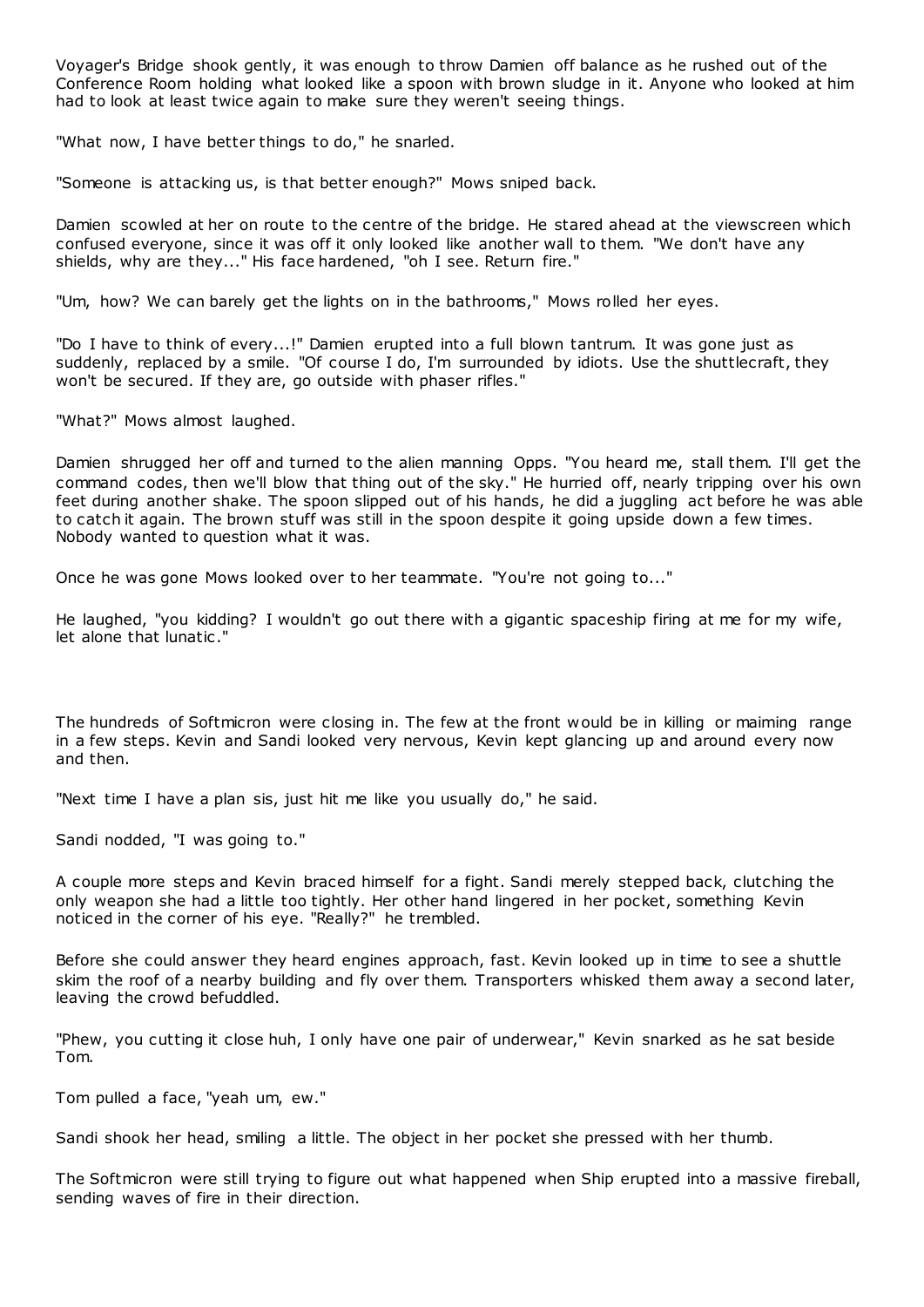"Last chance Janeway, the command codes," Damien snarled, pointing his weapon at Kathryn's stained face.

Kathryn kept her lips firmly together, she shook her head at him. Damien threw the spoon across the table in frustration, it bounced once, flipped over so the contents was facing down and then stuck itself to the table.

"How many are we on now?" Kathryn asked him with a smile.

Damien growled at her, "don't tempt me, Slayer incubator."

Kathryn burst into hysterical laughter, "what did you call me? That's, that's..." She tried to stop it but snorted into louder laughter. His stony face wasn't helping.

"Laugh all you want, you can't avoid the reality of it. You're nothing more to them than that," Damien sneered. It did the trick, she stopped laughing. "Especially the serial killer. How does it feel, knowing that you could die here right now and he not only wouldn't care, he'd celebrate it."

"You don't know what you're even talking about, you pathetic little cold virus. No sorry, cold viruses can be useful, they strengthen our immune systems. All you do is waste our time," Kathryn grumbled.

Damien cackled in his usual manner but was put off midway through by her rolling her eyes. He leaned in close to grab a handful of hair, "listen you..." he was promptly headbutted. He ended up on the floor seeing mini Kathryn's drinking coffee in circles around his head.

He thought it was him when the ship trembled viciously, caused by a loud bang from underneath him. It wasn't until he noticed Kathryn's worried glance toward the window that he figured it wasn't him. Not that he could get up and check on it, his head felt ten times heavier than usual and made him dizzy even thinking about moving. Instead he ended up crawling back onto the bridge.

"Hull breach on the lower decks, it's a big room with stuff in it," Riker reported from Opps. Damien could only groan. He didn't notice everyone struggling not to laugh at him and his new bump. Riker though grew a little too excited, "it's a shuttle bay, of course."

"What?" Damien said, he tried to get up and walk forward. He only managed a step before falling back to the ground.

Meanwhile the Shuttle Bay had a brand new hole in the large doors. A few escape pods flew through it to land. One landed next to what remained of a "Days Since Last Repair: 5" sign.

The protests outside the Command Centre had whittled down to nearly half size, time being a factor for most of the ones leaving. A few more had arrived as well, but nowhere near the amount that had left for the night.

Slax watched carefully while he spoke to the two guards on the other side of the gate. They didn't look too impressed with what he was telling them.

Unknown to all three of them, they were being watched by three of the new arrivals with signs they had picked up from the street, and hoods over their heads to hide their faces.

"Damien's orders. We have no choice," Slax whispered to the guards.

"We'd have to open the gate. There's still too many," guard one whispered back. He sighed reluctantly while slipping the keys through the gaps to give to Slax. "Do it quickly."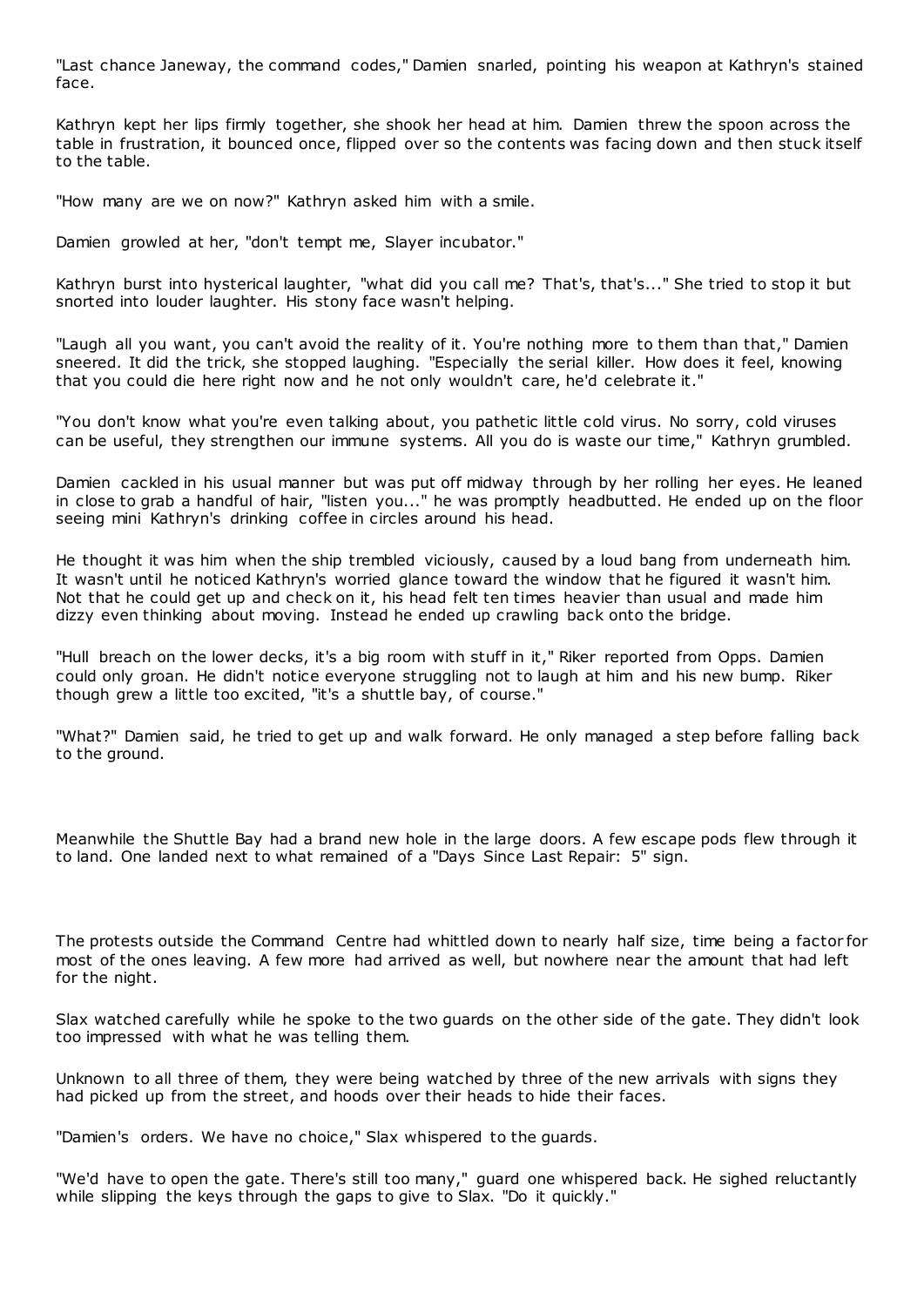Slax took them and tried to discreetly open the door. He waited until he assumed no one was watching him, then looked down to see what he was doing. One of the three hiding amongst the protesters shuffled down slightly, stopping long before he looked up again.

"Okay, now," guard two whispered. They stepped backwards toward the gate, pushing it very slowly open.

It was almost enough to let one guard through when another of the trio pointed at them. "They're opening the gates!"

The crowd charged for them. The guards hurriedly raised their weapons, pointing them rapidly in different directions, hoping it would put them off approaching. One of them felt their weapon being pulled away from them, they looked and only saw a hooded figure before they were punched to the ground. The hooded figure pushed the gate open despite Slax trying desperately to hold it still and lock it. He ended up on his back a few feet away.

Guard two jumped around to see what happened only to get his teammate's gun pointed at his face. "Hey, how did you..." he barely had time to finish, the crowd shoved him out of their way through the open gates.

Seconds later all that was left were the three with hoods over their heads, which they immediately took off once they entered the building grounds.

"Okay, that's done, I'm still not cool about the splitting up part," Craig sighed in relief.

"Why? Someone needs to make sure Damien doesn't have an escape route," Tani said while locking the gate behind them.

"I'm still in the overkill camp. It's Damien, not some big bad overpowered giant guy with claws and stuff," Craig said.

Tani giggled, "that's quite the imagination you have Craigy. You just feel safer with James around, admit it."

Craig's jaw dropped at the insult, "no way, that's you and your weird crush."

It was Tani's turn to be offended this time, "how is it weird?"

"Admit it, you wouldn't fancy him if he couldn't kill things with his bare hands," Craig said. "Oooh, look at that scar, that's so hot."

"Well at least I'm not threatened by my crush being stronger than me that I'd accuse them of digging their own brother, you insecure idiot. Enjoy your splitting up-ness," Tani huffed and stomped off toward the Command Centre.

Craig rolled his eyes and folded his arms, "sorry. Looks like I'll be going with you for the Damien beat up. I'll keep out of your way." He turned to face James, not realising he had left as soon as they walked through the gates. He couldn't help but whimper as he ran off after Tani.

Inside an eery silence had fallen over the command room. Damien stared at the carnage of the Ship explosion on the viewscreen. He slowly turned his head toward the main entrance, smiling darkly.

Kathryn struggled in her restraints, hoping to avoid Riker's attempt to push a fresh spoon of the brown sludge into her mouth.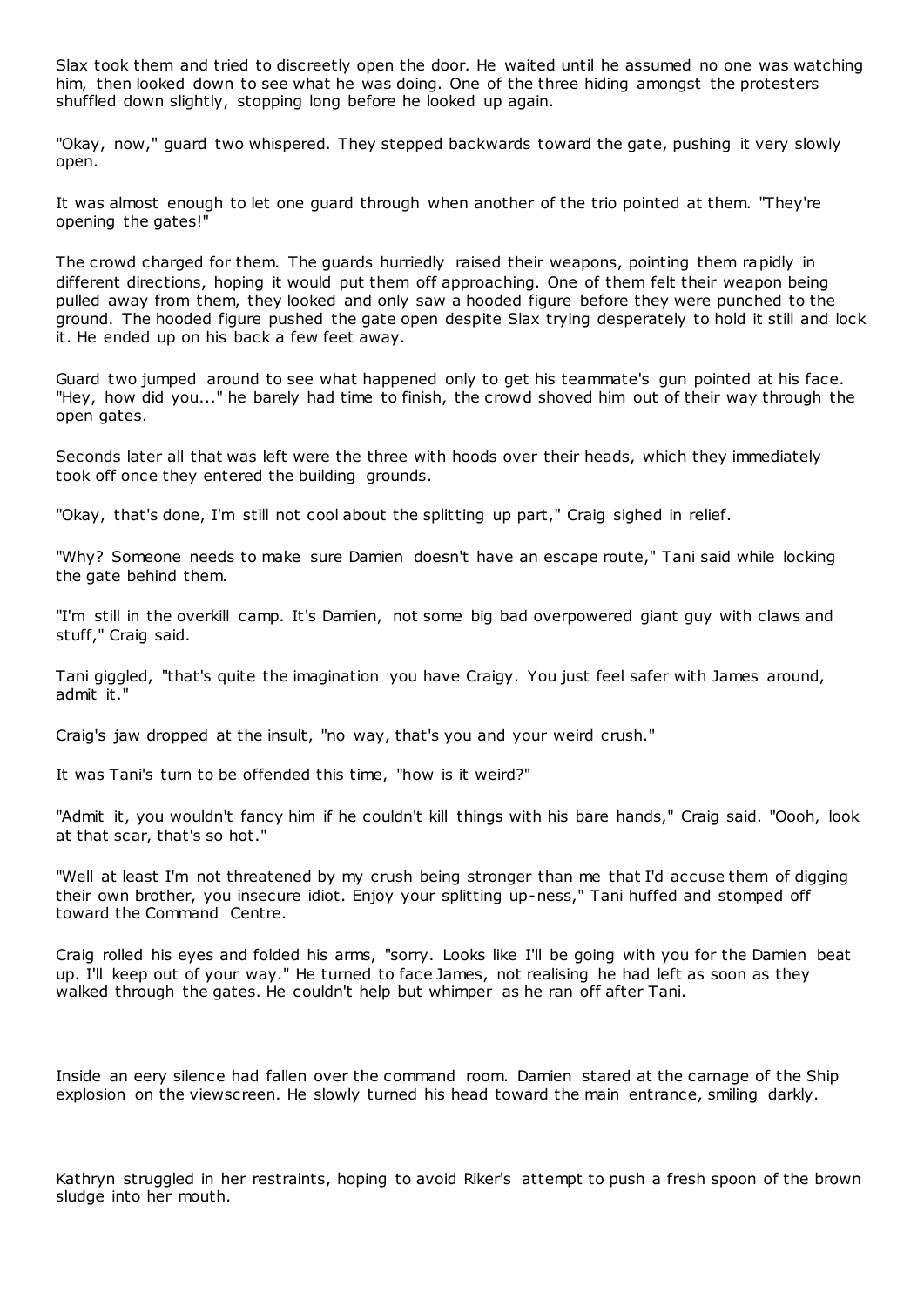"You like coffee. Yum yum," he whined. All he got was a muffled groan in return. He poked her lips with it, leaving more brown stains smudged around her mouth. Considering the look in her eyes, it was a miracle he didn't burst into flames. "Come on, this hurts me more than it hurts you." The comment inspired Kathryn to stomp on his toes, making him yelp and hop around on only the good foot. He was too busy crying about it to hear the doors leading to the corridor open.

Lena ran inside breathing heavily. She spotted her mother and ran over, casually shoving Riker out of her path like he was nothing more than a fly. Upon laying eyes on her mother's face, Lena's pity for her left her feeling a little drained. "Mum, what has that creep done to you?"

"Lena?" Kathryn said, her face and eyes brightening up. "You're a sight for sore eyes."

"The spoon landed in my eye!" Riker cried. They ignored him. "It burns!"

Kathryn shook her head, painfully reminding her of the earlier headbutt. It left her a little woozy and heavy, Lena noticed her head dip down and grew even more worried. "It's felt like months since I last seen you. I missed you. Are you okay?"

"I'll live," Kathryn smiled. "And you?"

Lena exhaled sharply, she knelt down to be eye level with her and to figure out how to remove the restraints without causing any injury. "I miss my bed," she tried to laugh. Kathryn did genuinely though. "Where's Damien?"

Kathryn noticed movement in front of her despite Lena being more to her right. Anger flashed over her, "behind you, Lena."

Lena's attention darted to over her shoulder just in time to see a rifle being swung at her head. She ducked to her left to avoid the blow and grab it. The next thing she knew she was lying on her back with the room, then a sneering Damien spinning around above her.

"Lena!" Kathryn's muffled voice called for her.

"Oh so it is," Damien pretended to be surprised. His voice started to clear, the spinning slowed. "Young Janeway Junior back from the Games. Took the Matrix way around, did we?"

"You... what did you do..." Lena stuttered, grabbing the table leg to pull herself back up. Halfway up she noticed Damien had split into two, both were laughing at her. "How?"

"I'd love to take the credit here, so," Damien chuckled, cementing the two into one again. He aimed the rifle, ready to fire at her. "I will."

James walked along the corridor leading to the control room in the Command Centre. A couple of protesters ran in the opposite direction and passed him, both looking distressed. He could hear others shouting in other rooms above him. He ignored it and prepared himself; gun ready, back against the wall beside the door. A few taps opened it, he waited a few seconds before charging in. He frowned, apart from the sounds from the computers he could hear nothing from it. Nobody walked over to check on the door opening on its own. His guard was raised further.

When he walked inside he understood why the protesters he passed were running away fearfully. Bodies littered consoles and the floor, one he recognised as Hach. None of them were moving. They had clearly been in here too, they'd seen it.

Then he heard a groan come from below. James quietly walked down the steps to the lower level, spotting Turanga lying next to the stairwall. He quickened his pace to get to him.

"No, no," Turanga protested weakly, he shakily tried to get up. "Trap," he coughed through pain.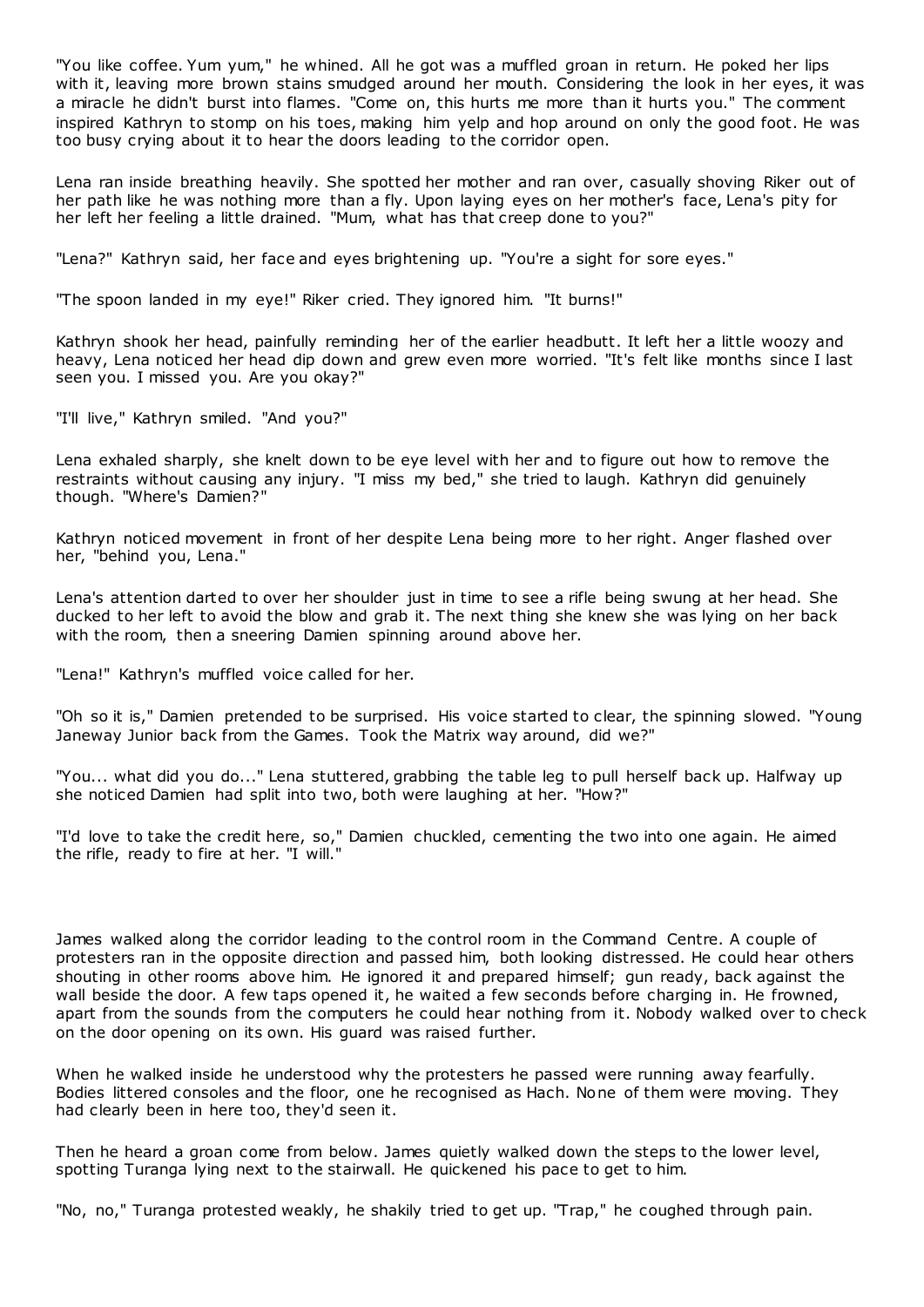James stalled and looked around for anything that didn't look right. Apart from the bodies and the fires on the viewscreen nothing seemed out of the ordinary. He continued to tend to Turanga.

"They'll see you, no," he wheezed, pointing up at a camera on the ceiling.

James glanced up at it, smiling a little before aiming the gun at it. Once it was in sparking tatters he knelt down beside the elderly leader to help him sit up, and rest his back against the wall. The act shocked him for reasons James didn't get. "What happened in here?"

"I don't know," Turanga coughed. "He pulled me out here, said if I moved or if anyone came in the room would explode. I don't doubt him. You should..."

Knowing the old man couldn't walk, James opted to carry him to the nearby, slightly dented wheelchair lying on its side, turning it up the right way first before sitting him in it. "Then go. Tell me where Damien is and...

Turanga looked at him fearfully, "no you mustn't. You're very much needed elsewhere, young man. I'm long since passed, my first duty is to my people. Much to do here. Thank you." He glanced toward one of the offices on the second level. "You and your friend..."

James sighed, a little torn as he didn't want to leave him on his own where a slaughter had already happened. Turanga grasped his arm and wheezed, "you must be careful. He is a... monster. So much hate, deceivingly abhorrent."

There were plenty of other words James would use to describe Damien before either of the ones Turanga used, but he chose to keep that and his lack of concern over confronting him to himself. "I will," he said to reassure him.

"Good. Over confidence has lead many men and women astray, I know from experience," Turanga said, pressing the buttons on the armrest to make his chair move. It shakily did so and not in an exact straight line.

James watched him go to work at a nearby console, despite a fallen member of his team lying close to it. He shook away the comment and headed for the office Turanga gestured to. The doors parted for him, he walked in carefully with his weapon trained just in case. The shocks weren't over, as the first thing he was confronted with was Harry hanging from the ceiling, upside down. His face swollen, he wasn't sure if he was conscious until he rushed over to get him down, he painfully cried out before he could touch him.

"It's a trick, stay back," he whimpered toward him.

"What is?" James asked, glancing around.

Harry tried to shake his head, "you won't get a thing from me. I'll die first."

James winced, Harry's eyes were so swollen he'd be surprised if he could see through them at all. He assumed he had mistaken him for his torturer. "Harry, it's me, James. You'll be okay, I'll get you down."

Harry's demeanour didn't change, "you can't, I won't."

James felt a brush of a slight breeze behind him, he quickly moved to one side just in time to avoid being hit by something metallic being swung at him. He turned around to see who did it and was further surprised to find Damien standing behind him with his left arm behind his back, sneering but not as he normally did. There was pure unfiltered hatred in his eyes.

"Hmm looks like mutated rats got in. No matter," he said. James pointed the gun at him which only made him scoff. "Watch where you point that thing. It's all fun and games until someone loses an eye. Oh."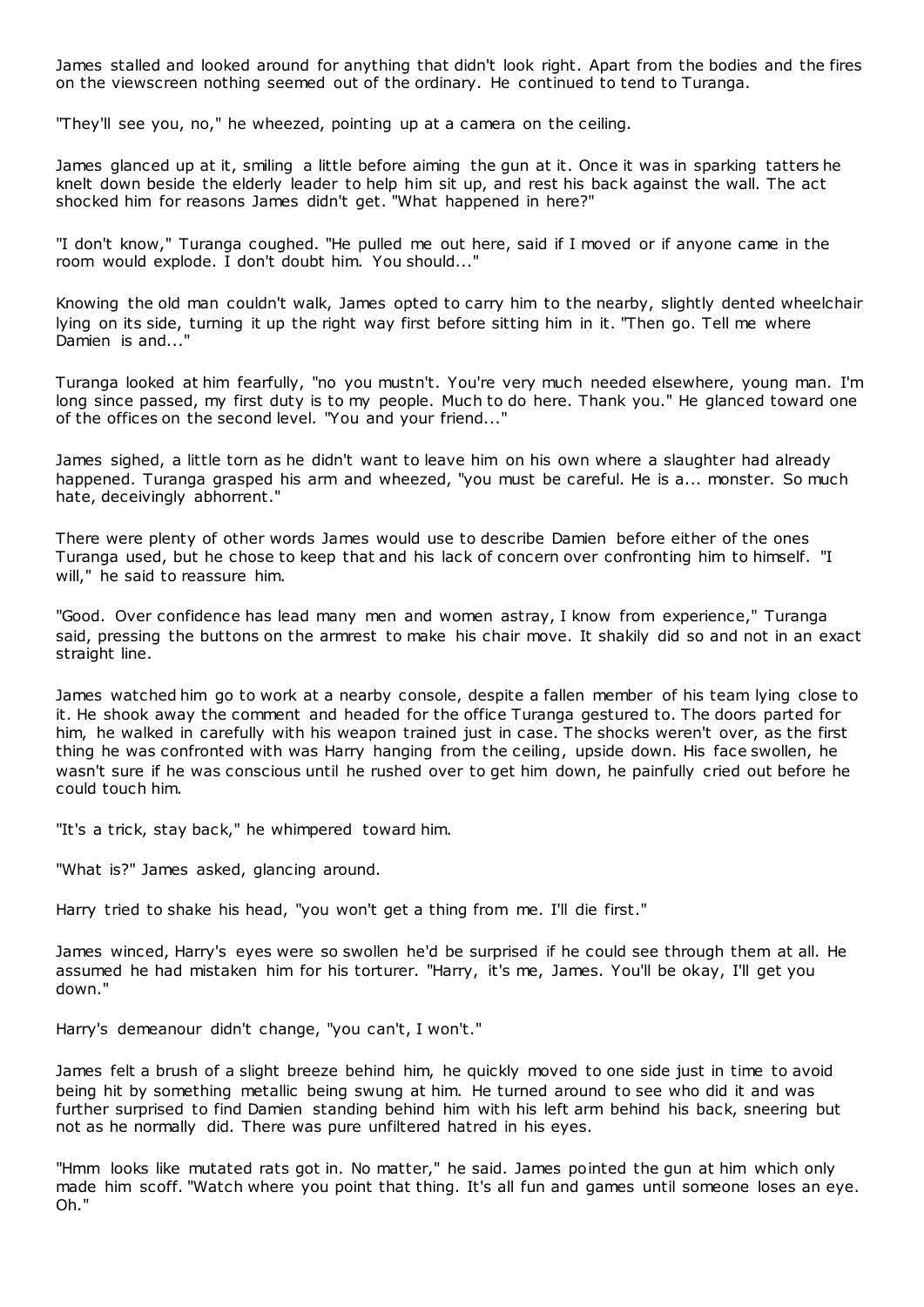"Wha... what's, there's two? Which is..." Harry whimpered.

James was momentarily distracted by that, fortunately Damien only postured toward him with his right hand, beckoning him over. "Come on Slayer, it's only me. Try putting your toys away and fighting like a true Chosen."

To his strangely happy surprise James did toss aside the gun with no hesitation whatsoever. He marched toward him, clenching his fist. Damien chuckled, only his voice distorted, it sounded like someone else. James raised his fist, ready to strike Damien but instead found Wesley mere inches from his fist, freezing him in his tracks. "What?"

"Okay, maybe I lied about the just me," Damien or rather Wesley sniggered, before sneaking his own punch directed toward James' scarred eye. Once he stumbled back from the shock and pain of it, the imposter pulled out the large piece of metal already stained with blood from behind his back. He swung it before James had a chance to recover, this blow knocked him to the ground.

"Oh, that was too easy," Wesley laughed obnoxiously like he had won. It was rudely interrupted by James jumping back onto his feet like nothing happened, only he was mad. The fake barely had time to swear before he was pushed in the chest, sending him hurtling through the wall and back into the command room.

Harry struggled in his constraints, "um, little help now, please." James only looked at him, Harry whimpered, thinking he blew his chance earlier. He felt an arm under his shoulders, supporting his head. He wasn't sure why, "okay okay, I'm sorry, I thought you were him," he couldn't see James grab the rope above his feet and rip it. He did feel gravity try to pull him down though. He was carefully deposited on the floor, all the blood inside him tried to flow to all the correct places. "Thanks, I really thought he was trying to trick..." he said, only then realising he was talking to himself. James had rushed off through the hole as soon as he had hit the ground.

As soon as Chakotay and the rest of his team stepped onto the Bridge the aliens immediately raised their hands as a surrender. The team were a little surprised, if a bit on their guard by it. Chakotay hinted toward them to remain that way. "Okay? I expected better from a bunch of so called shapeshifters."

Mows stuttered, offended by his remark, "we're not these micron things."

B'Elanna stared at her, flummoxed and in disbelief. "Then what the hell are you doing siding with Damien? We came here to help you."

"Um," Mows' anger faded away, guilt took over. "Were. Once we captured this ship all he cared about was getting the codes. He was obsessed with leaving and the Games Matrix's status . Our people in the Command Centre have been left to their own devices since we came here. Our city's been destroyed, he's done nothing. It became obvious quickly he didn't care about us."

"Should've been from the start," B'Elanna grumbled.

Chakotay sighed, he understood B'Elanna's frustration but this wasn't the time. "Where is he and Captain Janeway?" Mows wordlessly pointed toward the Conference Room. The Commander hurried over to the door, still on his guard with phaser in hand. When he went inside he only found Kathryn tied to the chair, no one else was around.

Lena kept a watchful eye behind her as she stumbled through the corridor, Damien followed with the rifle pointed at her. "You know you've got no one to blame but yourself. Be grateful I'm not shooting you on the spot."

"No, if you did mum would never give you the codes," Lena said.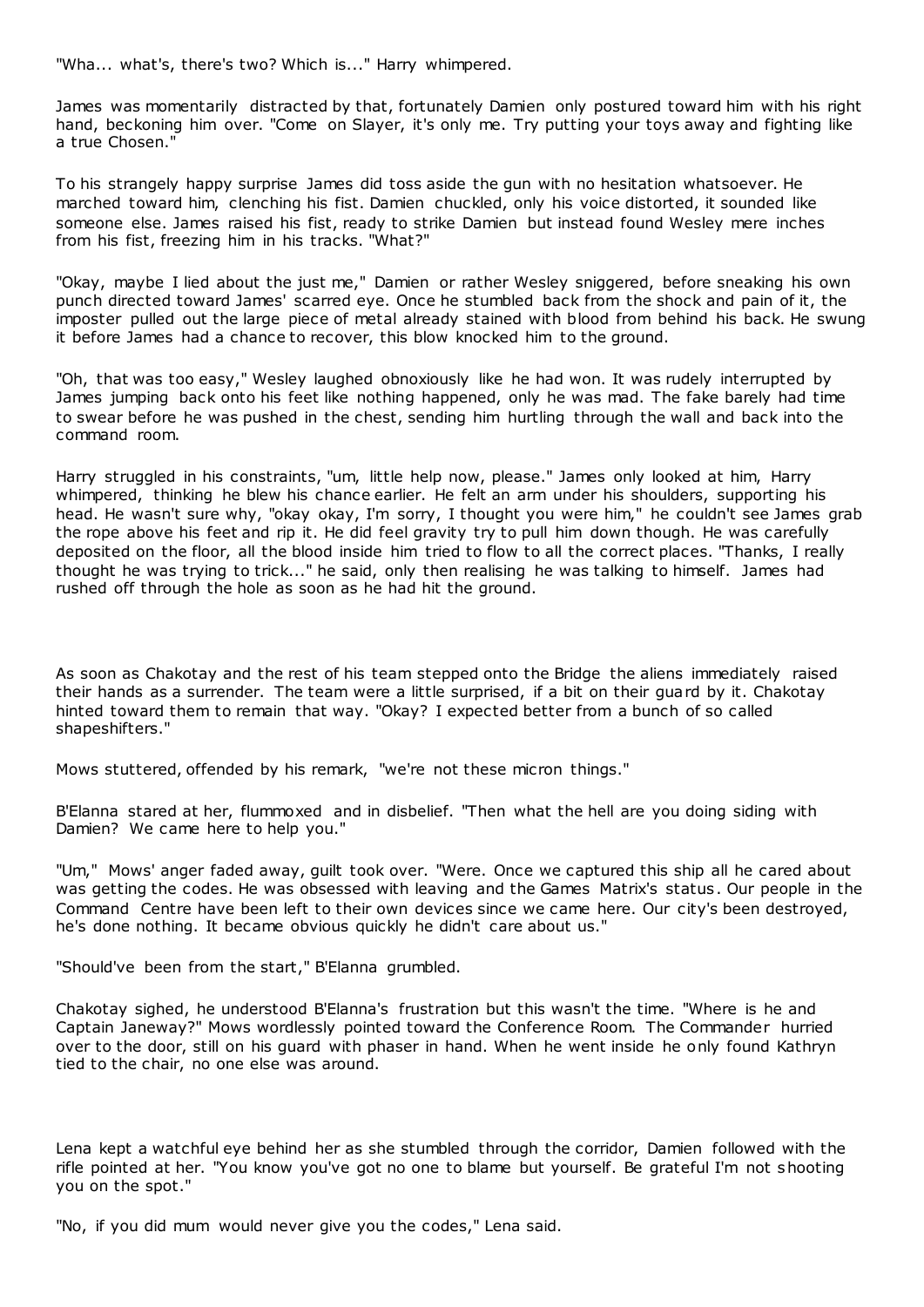Damien sniggered toward her, "why bother, when I can take the Enterprise and its so called Captain instead? A working ship and an overpowered slave, things are looking up."

Lena stopped at the turbolift door, laughing slightly. It bothered Damien, his grip on his phaser tightened as he stopped. "And how do you plan on doing that? It's up there, we're down here. Voyager's got no systems, and if you haven't noticed we didn't come here via Enterprise's transporters."

"Hmph, they'll repair it, they'll come for you. Now, get in," Damien grunted, gesturing his rifle at the door.

"As soon as you do that, you know what'll happen," Lena smirked at him.

"What, you'll faint on me again? Oooh," Damien mocked her. Lena flinched, making him laugh further. "I always thought that Games Matrix fog was a myth. Looked like all that crap did was fog the sensors, but hey, it makes sense. They don't want their sworn enemy wandering their homestead, what better way to clean up..."

"Are you planning on shooting me anytime soon?" Lena groaned.

Damien gestured for the door again, irritated by the interruption. "Get in before I change my mind."

"Don't you mean before the so called fog wears off and I imbed you into the turbolift wall," Lena said, eyes narrowing.

"You know, you've got a point," Damien sneered, his finger hovered over the fire command. "It was fun while it lasted."

Lena dodged to the left then lunged forward to grab the weapon. Damien tried to fire once more before she took it off him, only she didn't. She was perfectly content with him holding onto it as she threw it and him toward the turbolift. The doors opened in time for him to stumble inside.

"What... you were weaker..." he stammered, dazed.

Lena soon joined him in the lift, stretching her arms and sighing. "I am. Nothing like a Damien beat 'em up won't cure." The doors shut behind her.

A bloodied Fake Wesley scrambled up on top of a computer station, only not to get over it, he ran across it to the connecting wall. Despite his hurry, James was only walking toward him at a slower than usual pace. Once the shapeshifter was a couple of metres from the wall he glanced over his shoulder to check how close his pursuer was. Almost within arms reach he ran for it, jumping only to bounce his right foot off of it, propelling him into a flying kick. James grabbed his foot before he could finish it, then hurled him once more across to the other side of the room, his airborne trip only cut off by colliding with yet another wall. This time fortunately for him he only cracked it and he fell to the ground.

He struggled to get back up in the time it took James to walk over to him, aiming a punch toward his face. Wesley ducked down just in time so the fist went through the wall instead. Thinking that would slow him down, the shapeshifter aimed an upper cut punch to his ribs. Like every other hit he attempted, it didn't get a chance to as his opponent grabbed him by the scruff of his shirt with his left and lifted him up. The right slid out of the wall like it was made of paper. Both hands holding him now, he couldn't resist when he was forcefully slammed back first into the wall.

"Um, there's power connections around there so..." Turanga meekly said from afar.

"Okay, sorry," James seemed genuinely apologetic. It threw the shapeshifter off considering his position, then was literally thrown over his opponent's shoulder as if he were nothing more than rubbish.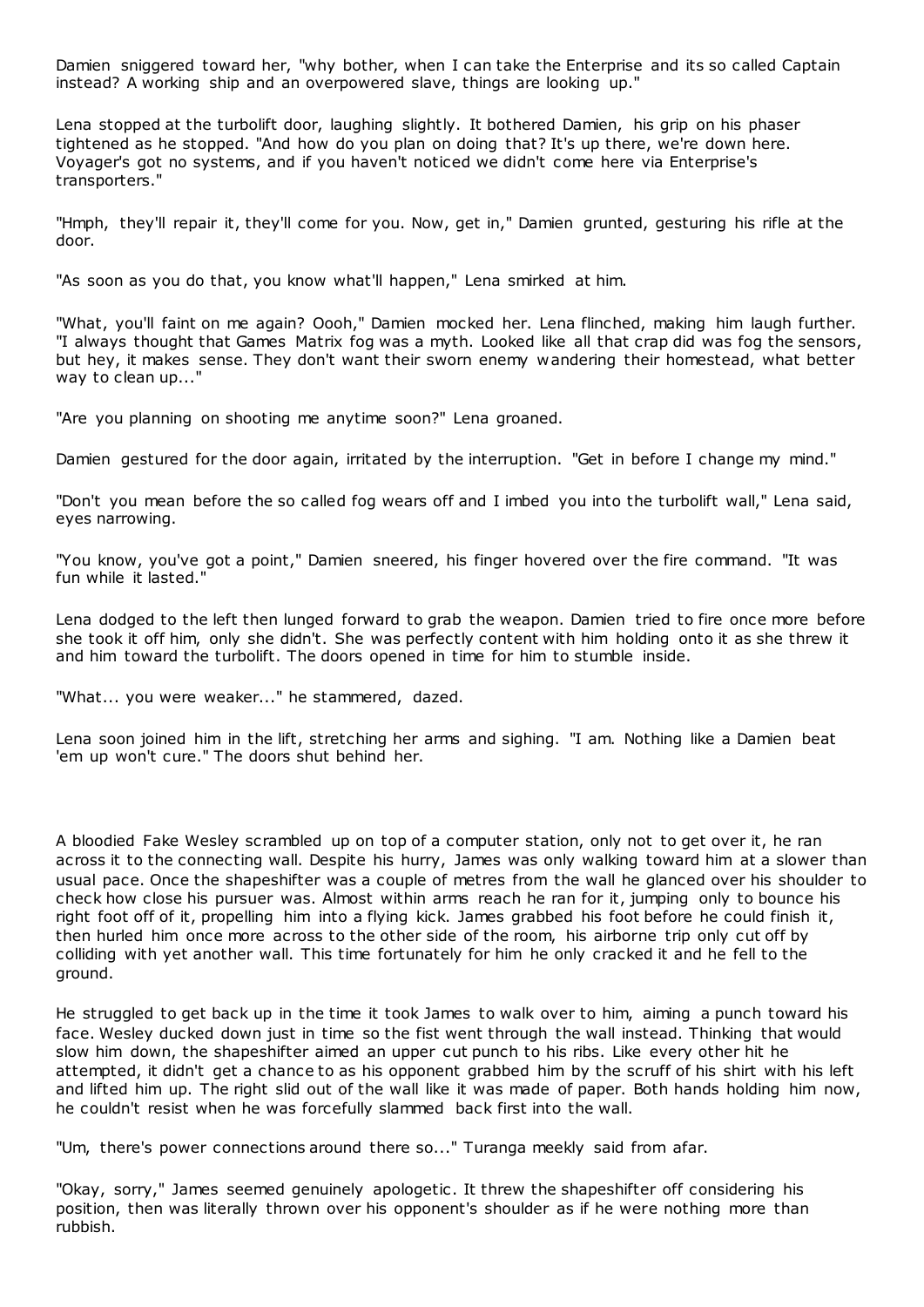Fake Wesley knew when he was beat, he decided to run instead, something that was quite difficult to do with the pain he was in. This time James didn't walk after him, he ran too.

Damien threw everything he could find at Lena; cups, dirty spatulas with goop still on them, a bowl of shrivelled up fruits. Anything to distract her as he hurried into the kitchen for an actual weapon he could use on her. Lena wasn't worried, she was more concerned about the stains the spatula left on her T-shirt. Jessie lent it to her after her last one was slashed nearly to bits, she was more anxious about her reaction than her current predicament.

"Ah ha, so you did listen to me!" Damien seemed happy about something.

That was cue for Lena to take him a little seriously, she looked up to find him struggling with one of Neelix's massive soup pans. Steam was coming from it, the smell was unbearable. It reminded her of her mother's Ready Room on a really bad day. She saw him intentionally tipping it tow ard her, then let go completely. There was no choice but to back off. "Oh my god, what's the matter..." Lena stammered a little impatiently until she noticed he had armed himself with one of Neelix's knifes. "Oh for god's sake."

"You will come with me. I want to see Janeway's face when she finds out I've Slayernapped one of her brats," Damien sneered.

"Sheesh, this is what I'm reduced to," Lena mumbled to herself. She had enough, she was tired and he was on her last nerve ten minutes ago, it must've been in the minuses. Her fist clenched, she stepped forward only to find the stuff from the pot had pooled around her feet, and it was starting to solidify into a sticky goop. She could move but slowly, the worst part was the smell, it made the both of them gag. "Why?"

Damien tried not to breathe through his nose as he answered, "why not?" He pointed the knife at her. "Face it. You can't kill me. You know I'll only take over someone new, probably you. Too exhausted from Matrix strolling to really fight me. You have no choice."

"Lena!" Kiara shouted from the nearby open door. Both Lena and Damien glanced toward her as she threw something into the room. "Catch!" Both of their eyes widened as it hurtled toward them. Damien ducked down, expecting it to hit him. It ended up landing nowhere near them, instead clobbering Riker as he walked past, stuffing his face with a disgusting sandwich the size of his head. Both him and it went flying to the floor.

Lena recognised it as one of her curved daggers she was so sure she had on her when she and the others lost that Game. Then she remembered her mum fussing over her, grabbing weapons before she left. A smile spread across her face. She quickly reached out to grab the knife before Damien could even stand back up. When he did he found it pointed at his face, freezing him on the spot.

Fake Wesley had gotten as far as the circular corridor walled by the now shattered windows before he realised he had lost his pursuer. He stopped to catch his breath but only for a moment, his whole body ached and he knew if he stayed still too long, he wouldn't be able to move again. He wandered to the lack of windows, staring at the desolate city before him.

"What a waste," he muttered to himself before turning around to continue his getaway.

His voice caught in his throat at the sight of James standing directly in front of him. He didn't have time to do anything but be punched to the ground once more. He slumped over the window frame, his hands slid on the steeply sloped tiles outside, he couldn't push back up. To his surprise James kicked him but only lightly to roll him over onto his back. Then he pressed his foot into his throat, holding him there on the frame. He held him there uncomfortably for a long minute or two, the shapeshifter spluttered at him, "you're a killer... of us. Do it. Finish me."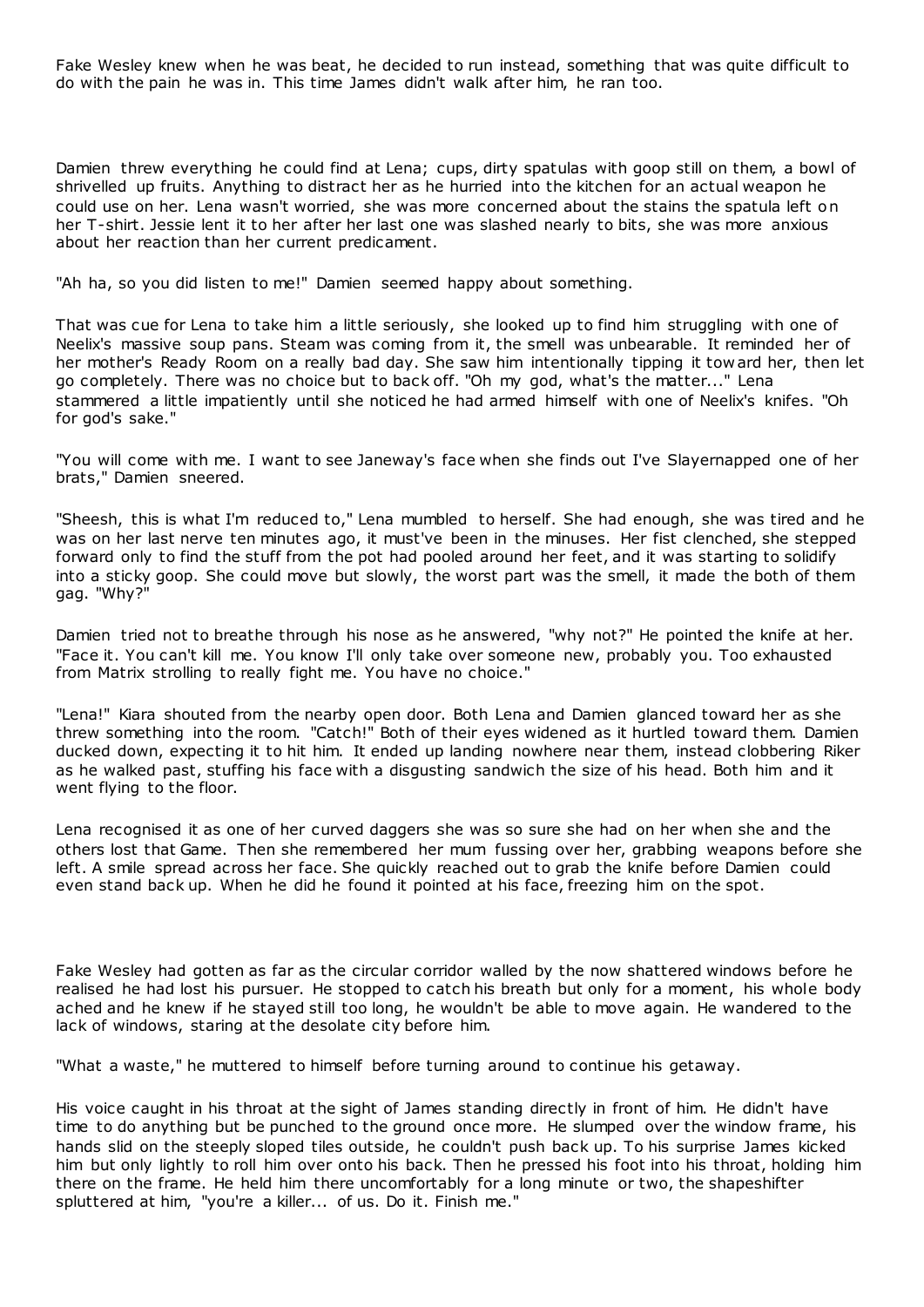James stared at him in disgust. He shook his head. "No. You're not worth it."

Damien laughed nervously, "come on, you're the good one. You're not the one who kills people. Remember, I'll..."

"You tossed my family, my crew into that hellhole," Lena muttered angrily. "You enslaved the Softmicron, used them to stop James and I from getting into Games, killing god knows how many. The Softmicron only destroyed the city to find you. So many innocent people, dead because of you. Took over my ship, threatened my mother. It's your fault that city is in ruins, that I wasted weeks of my life travelling the Games Matrix, its Games, all while thinking I'd never find my home and then you taunt me for getting sick from it!" her voice raised to a shout by the time she was done. Damien tried his best not to but he flinched fearfully at her. "Give me one good reason why I shouldn't toss your dying body to them?"

"I... will only come back. I mean, you don't want..." Damien stuttered, his body was shaking but not because of him. Lena's anger was making her tremble. "They won't stop with me. They hate you as much as they do me. All you'll do is advertise you're back to them. Then you'll be the one running from them. You may be strong but they're smart, not me smart but smart enough to cause you some trouble." Lena's eyes glazed over, he knew he was getting somewhere. "If you let me go, they'll chase me without ever having to know."

Lena scoffed, "as if you'd do something that'd benefit other people."

"Oh believe me, this is purely selfish," Damien laughed.

Lena believed that at least, but still couldn't withdraw the dagger.

"There's nothing left for you here, you lost. I'd rather you left knowing that," James said, loosening his hold on the shapeshifter under his boot only slightly.

Fake Wesley sneered at him, "you think you've won? This, it's nothing. You're nothing."

James rolled his eyes and sighed impatiently, "right, I could do this all day. Can you?"

"I'm only one out of billions. You're what, out of two. Insignificant in the grand scheme. Flawed, disposable," the shapeshifter laughed mockingly. James shook his head and leaned over to grab him, about to toss him back into the building. His face morphed again, this time into one that made James' blood run cold. "Easy to manipulate," Jessie's face said.

"No, you're..." James stuttered, his grip loosened. He knew it wasn't her but still, the sight of her shook him to the core.

She laughed, kicking upwards as well as pushing him off her, he fell onto the sloped walls below. He tried desperately to grab something, anything to stop him from sliding down it. Nothing stuck out, it was all flat and steep. Little did he know he was nearing the centre of the spherical building where it would curve inward. Instead of trying to grab something he resorted to pressing, even slamming his right leg into the structure, hoping to make any kind of indentation for his hand to grab onto. It took a few attempts, each one weren't protruding enough to grasp. Eventually he made it, just in time for most of his body to be pulled over the edge. Both hands grabbed the severe dent he made, it groaned from the strain.

He tried to push his body back up, but the metal creaked as well as groaned louder than before. He felt there was no choice but for his right hand to loosen its grip and try to make another piece to grab onto.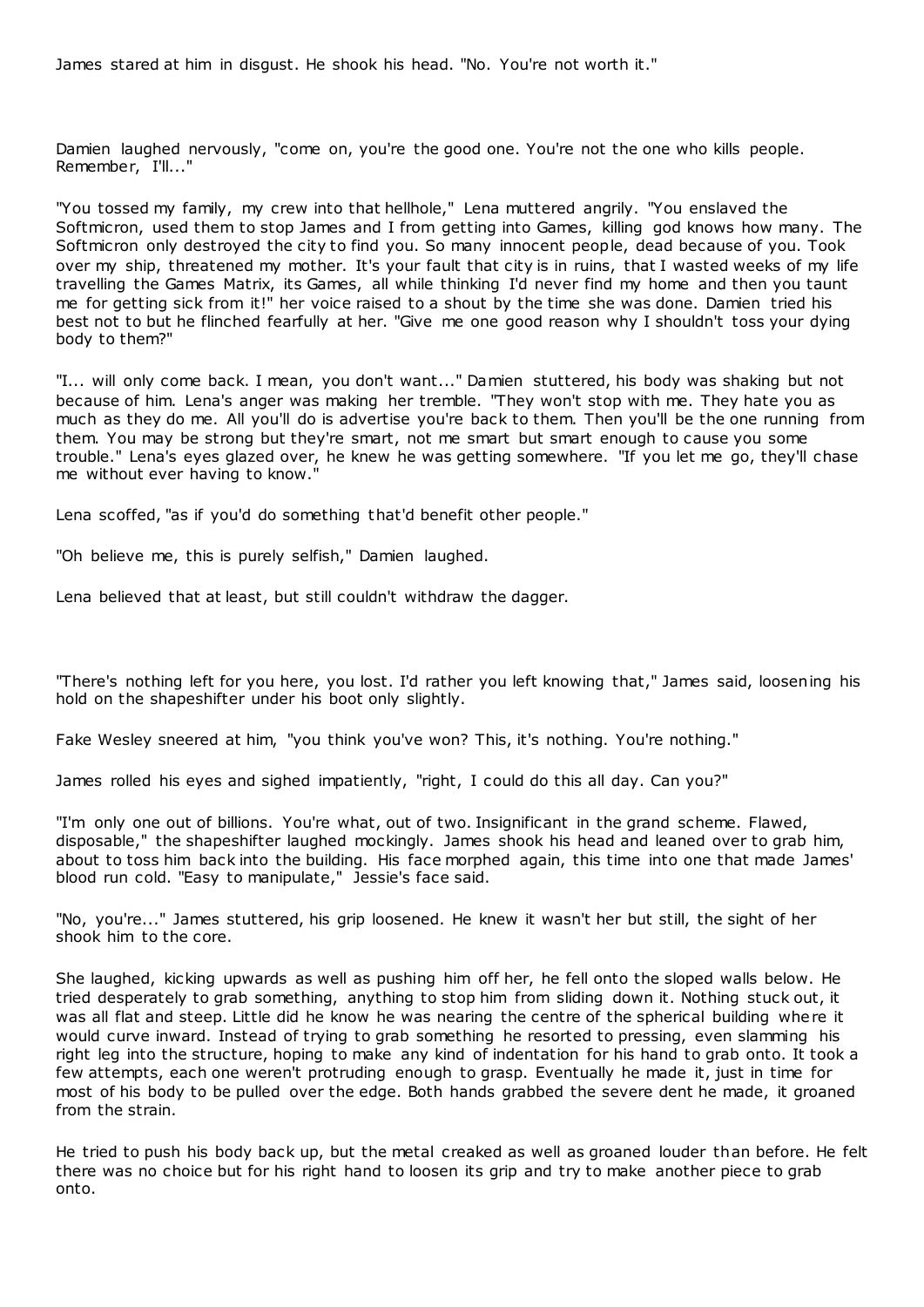Familiar laughter from above spurned him on. The tone of it ruined the illusion of Jessie for him. He intended to make it pay for doing that to him. But first he needed to survive it.

The Softmicron meanwhile had stood back up at the window, trying to catch a glimpse of her victory. "I've always wanted to do that to a Slayer. Thanks for being the first one I've met with any kind of life, much more fun to snuff." She turned around to walk off, only to find her face to face with seemingly herself.

"Too bad for you, this one's got me," Jessie faked a smile at it before swiping it in the face with James' gun so hard pieces of it broke off. The shapeshifter stumbled backwards through the window. Unlike James she didn't have the strength to do the same thing as him, she slid past him by only a few feet, then over the edge and fell the very long way to the ground. Since she was still in Jessie's form when she did, he instinctively reached out to grab her despite being out of arm's reach and had to fight the shock of seeing her fall to her death.

The real Jessie meanwhile carefully peered out the window to look for him, hoping he didn't end up t he same way, as well as struggling to think of a rescue plan. Then something on the ground caught her eye, she hurried off to the stairs.

Chakotay rushed into the Mess Hall, pointing a phaser only to find his daughter standing in the same spot she was before, only she held the knife by her leg. At first she didn't notice him, her mind was elsewhere. He had to stand directly beside her to get her to see him, when she did she jumped at the suddenness to her. "Damien?" he asked.

"Gone. He ran away," Lena replied, both of her fists clenched.

"Don't worry about it. He'll not get far," Chakotay smiled to reassure her.

Lena sighed, "yeah. That's true."

Kathryn staggered in breathlessly to both of their surprise. Chakotay turned to her, "Kathryn, you've been tied to a chair for days. Take it eas..."

"Take it easy? While that pissant roams free on my ship, after threatening our daughter. I owe him several slaps and Leola force feeding before I'll sit down again," Kathryn snapped.

"Yeah um, he's not," Lena said. The pair glanced at her curiously. "On the ship. I saw him, escape pod."

"Oh," Kathryn sighed in disappointment while absent mindedly sitting down in the nearest seat. Chakotay smirked toward her. "I'd better get the ship back up and running then. We've got the city to sort out now." Despite her words she didn't move.

Yet another piece of the structure snapped from the strain of James trying to push himself to safety, this time it was the original piece that saved him in the first place. He desperately tried to make another one, while the weaker new one his right clutched onto groaned, even squeaked in protest. He at first missed the sound of an approaching engine, when he did notice he heard it flying from below. It spluttered a bit, went off briefly then restarted, almost like a manual car that had stalled. He dared to look down, to his surprise one of the car shaped ships was directly below him. It was still quite a fall, but survivable.

He wasn't eager about doing it, but there was little choice at this point. He let go, allowing him to fall onto the ship's roof. It left a sizeable dent as well as a sprained ankle. He didn't care, it could've been worse. Just thinking that inspired the ship to slowly move, a little juddery, down towards the ground. As soon as it reached it he slid off the roof, sighing in relief at being in one piece.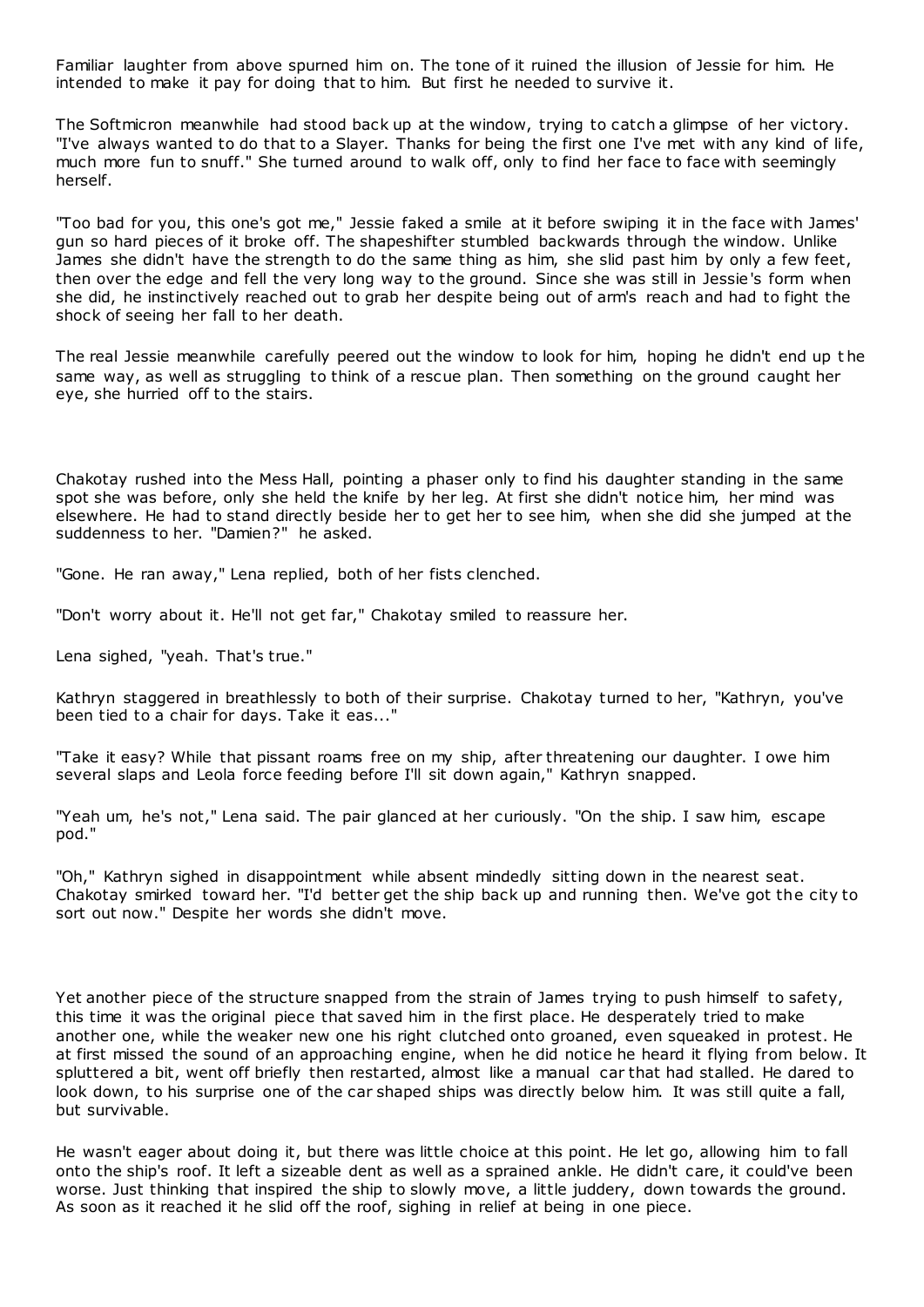The door opened, Jessie hurried out and looked around for him. When she spotted him the biggest relieved smile appeared on her face. "Oh thank god, I wasn't sure if that was going to work."

"Jessie?" he was relieved too, in more ways than one. "How did..." He was interrupted by her hugging him tightly.

"It took some convincing the stupid whiny pilot," Jessie said slightly muffled so she pulled back to look up at him. "It wasn't hard, dunno why he made a big fuss."

"Oh, why did I think you were the one flying that thing?" James frowned.

Jessie smiled, "I did."

James nodded, then he remembered the pilot. He took a peek inside the vessel. There he found Slax looking seemingly glued to his seat, permanently terrified with his hands grasping the armrests. "Oh." He left him to recover and walked back up to Jessie.

"Such a pansy," she scoffed.

James smiled, resisting a laugh for now. "Thank you. I owe you big time."

"What am I, some random bystander? I love you, I didn't want you to die. *Thank you*, god you're an idiot, luckily of the loveable ki..." Jessie rambled a bit until he leaned in and gave her a kiss. She pretended to be huffy about it and rolled her eyes, all while her cheeks were flushing. "There, paid your debt off. Happy now?"

"Hardly," James smirked at her.

Jessie smiled sweetly at him. "Definitely a lovable idiot. But at least he's mine." She remembered something, gasped and ran for the ship again. He was confused until she returned holding what remained of his gun. "It might have some poor copy blood on it, and maybe a missing trigger, the sensor's broken."

James took it off her, trying desperately not to laugh. "That's... that's okay. I doubt I'll be needing it." He put it in his holster anyway with a shrug.

The Doctor suddenly appeared next to them, startling them both so much they jumped almost in sync . He seemed cheery though, "oh hi. Did I miss anything?"

James and Jessie looked at one another with bemused expressions.

#### **Voyager:**

Kathryn waited patiently with a cup in her hands for her guest to finish staring sullenly at the planet before them. The purple clouds that lingered were gone but the black, dusty ones remained, only they looked tiny from where they were. She was about to take a sip when he turned his wheelchair around to steer it back to her desk.

"I'm sorry," he said finally.

Her surprise at him saying that almost made her drink go down the wrong way. She coughed to stop it. "What for? The Softmicron started this, Damien escalated it."

"Yes but..." Turanga said, his gaze lowering to his lap. "My people didn't trust you, and that only aggravated things further. You came here to help us and instead we caused you so much grief."

"Only a select few, you're not responsible," Kathryn smiled kindly.

"As a leader of a community, do you not hold yourself responsible for every single person in it?" Turanga asked curiously.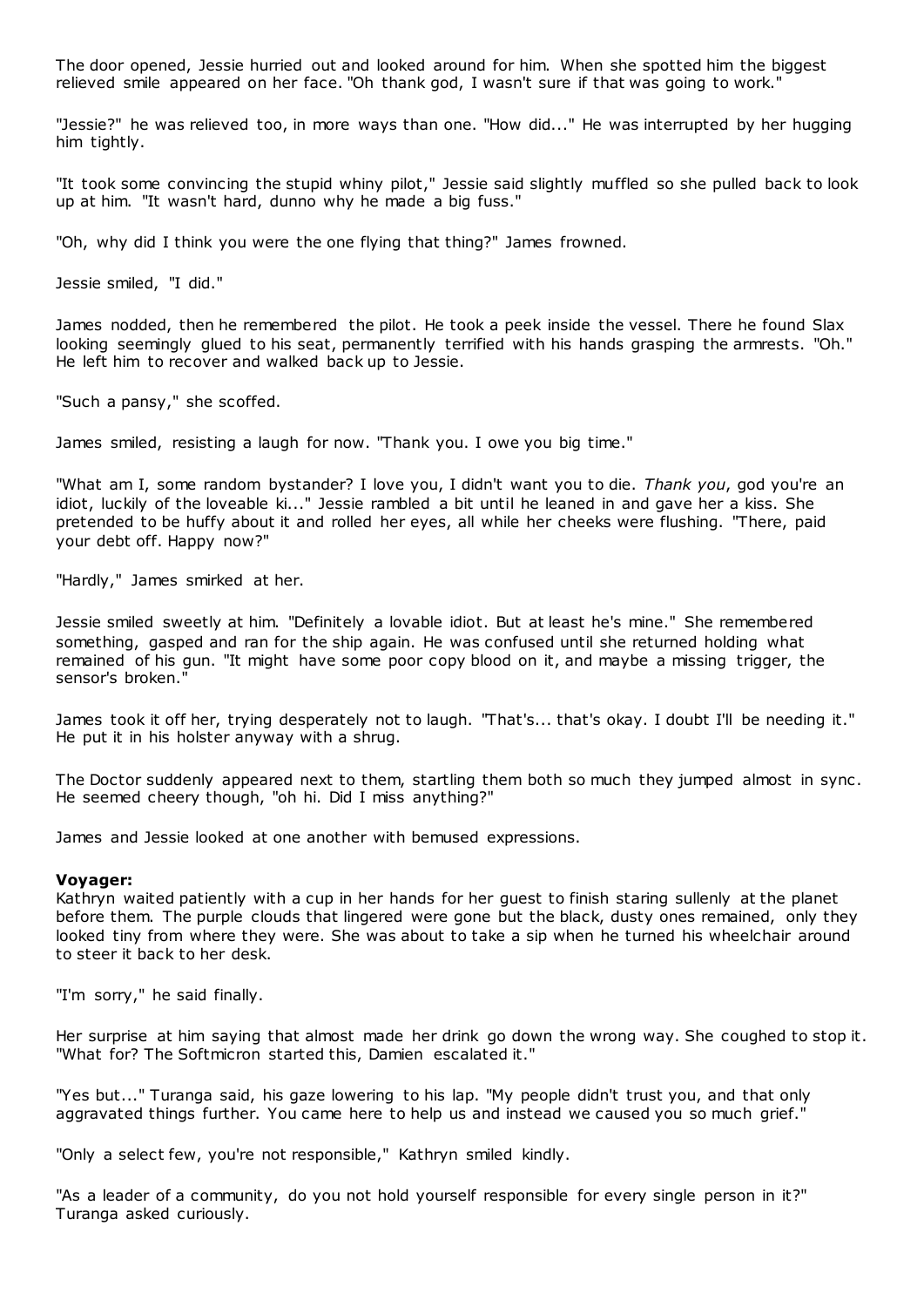Kathryn's face fell, "I suppose, unless they're called Annika."

"Then you understand?" Turanga said. Kathryn nodded reluctantly. "I thank you Captain, we are very much in your debt."

"Hardly," Kathryn smiled again. "The job's not finished. I doubt we got all of the shapeshifters in your midst. We can assist in the repairs to your city. I don't fancy cutting and leaving you like this."

"You are far too kind, Captain," Turanga stammered.

Kathryn chuckled, "no, I'd call it stubborn. Besides, if you'd prefer to look at it this way, we're not in any shape to leave orbit either."

Turanga laughed with her. "If you insist, Captain. Though I am curious, what are you to do about this Damien?" Kathryn's face tightened, she allowed a large sip of her coffee. "He wielded a ship like yours but was not of the same species. I'm not blaming you for his actions, I just find it a little odd."

"Everything about that creep is odd," Kathryn muttered. "Rest assured, next time I meet him, he'll suffer for his actions. I promise you that."

Smacking lips, crunching and the occasional mmmm sounds played directly into his ear. Damien's eyes watered from widening so much, his fists clenched tightly, his mind racing with so many homicidal thoughts. His escape pod-mate continued, seemingly unaware of this.

"Oh, where did I put the tacos?" Riker asked, rolling over onto his side to inspect his side of the pod. Doing so pushed Damien further into the wall. He grunted, Riker was already taking up 75% of the tiny vessel already. Something made Riker yelp and instinctively try to sit up, bumping his head on the roof. His newly found tacos spilt all over the escape pod. Riker moaned like a child until he pulled out what was poking him in the back. Damien happened to glance over at the same time he popped the crispy fry covered in fluff into his mouth.

"Ugh," Damien groaned in disgust. To make matters even worse, Riker immediately burped, spewing crumbs and fluff everywhere. That made Damien finally snap. "Why, how... why do you follow me everywhere!"

Riker wasn't bothered by his outburst, he dipped his tacos in a sauce packet he kept in his shirt pocket. "I can't imagine how you'd cope without me, sir."

Damien grumbled unintelligibly under his breath. He promised himself he'd make that Lena pay for doing this to him. No doubt Riker being there was her fault too.

"Uhoh," Riker said.

"What? Uhoh?" Damien stammered, his eyes widening. He got a good idea what it was about the next he breathed in through his nose.

The Doctor finished tapping away on his computer, smiling broadly. "There. DNA, brain scans, blood types. Everything's all done. Now we just need to fill in all your details."

Sandi looked a little confused, "brain scans? You found his, you really are a wonder doc ."

Kevin mockingly laughed at her, "so witty and original sis."

"Thank you," the Doctor beamed, having only heard the compliment. "Now I have your full names, but that's it. Lets start with date of birth."